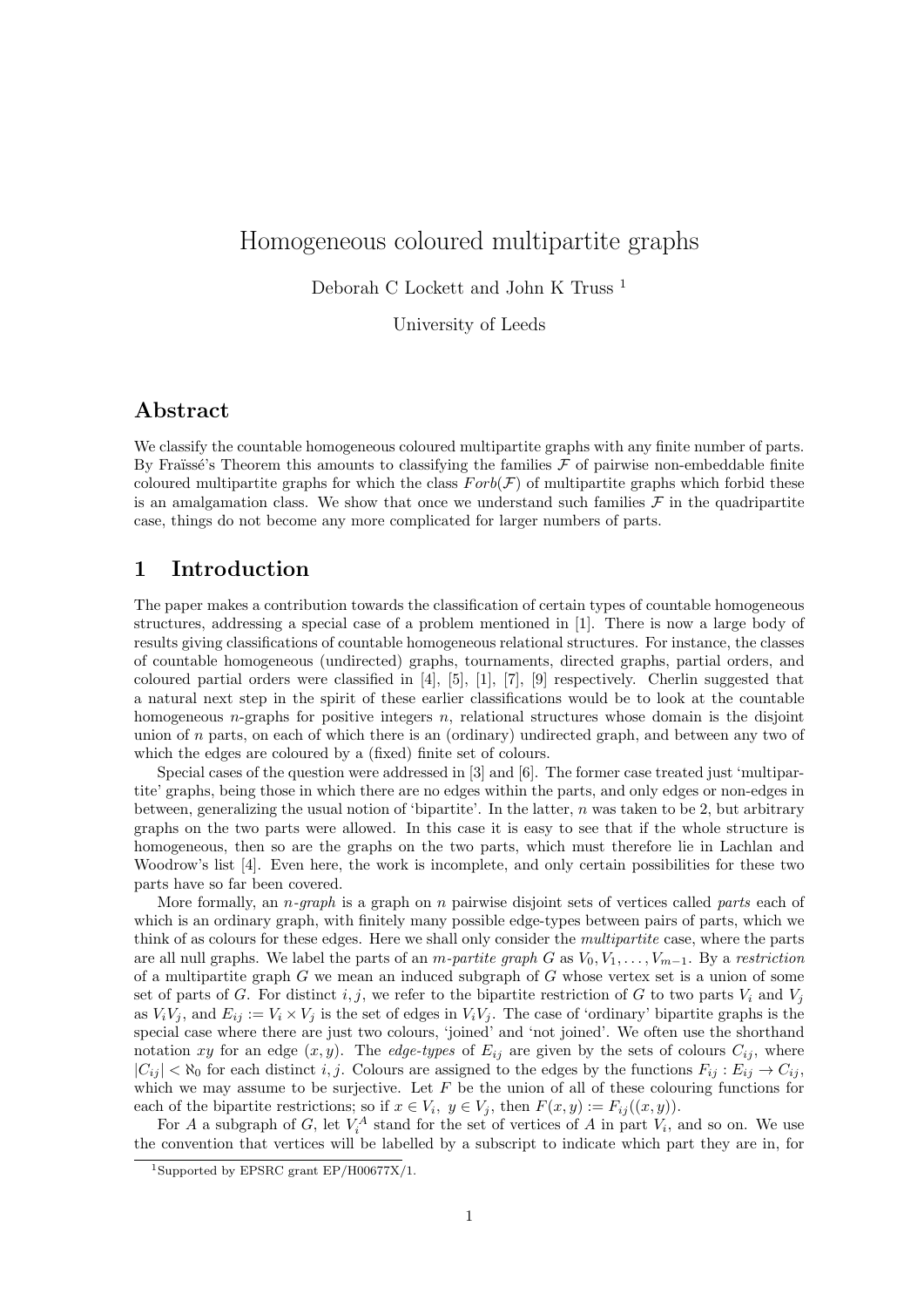example  $v_0 \in V_0$ ,  $x_i \in V_i$ . For a subset A of the vertices of G, we use  $\langle A \rangle$  to denote the induced subgraph on A, however if the meaning is clear we often just refer to A itself as the subgraph.

In model-theoretic terms, we are working in a finite relational language  $L$ , where we have finitely many unary relations which are required to form a partition of  $V$ , and other binary relations corresponding to each of the possible colours for edges between vertices in different parts (there are a finite number of these, because we only consider graphs with finitely many parts, and finitely many edge-types/colours between each pair of parts). We refer to coloured multipartite graphs in the language  $L$  as  $L$ -graphs.

A relational structure M is said to be homogeneous if every isomorphism between finite substructures of  $M$  extends to an automorphism of  $M$ . Our ultimate aim is a classification of the countable homogeneous coloured multipartite graphs. That is, we aim to classify the countable homogeneous models of each finite language for multipartite graphs (where the language determines the number of parts, and the number of edge-types/colours for each pair of parts, as described above).

We use the notion of *substructure* as in the model-theoretic sense, that is, a substructure of  $M$  is a subset of the domain of M with all relations inherited from  $M$  (like 'induced subgraph' for graphs). An isomorphism between L-structures  $M_1, M_2$  is a bijection  $\phi$  such that for each k-ary relation R in L, and  $x_1, \ldots, x_k \in M_1$ ,  $R(x_1, \ldots, x_k)$  holds in  $M_1$  if and only if  $R(\phi(x_1), \ldots, \phi(x_k))$  holds in  $M_2$ . An embedding of A in M is an isomorphism between A and a substructure  $A'$  of M. We refer to an isomorphism between finite substructures of  $M$  as a *finite partial automorphism* of  $M$ .

In particular, note that if  $\phi$  is a partial automorphism of the multipartite graph G, then the parts are fixed by  $\phi$  (that is,  $x \in \text{dom}\phi \cap V_i$  if and only if  $\phi(x) \in V_i$ ), since there is a relation in the language which determines which part each vertex is in, and this relation must be preserved by any isomorphism.

#### 1.1 Preliminary results

This project follows the work of Jenkinson, Seidel and Truss (see [3] which combines and extends results from [2] and [8]). They mainly concentrated on the non-coloured case, that is, where each bipartite restriction is just an ordinary non-coloured graph. With our set-up, this actually corresponds to the case where we have (at most) two colours between each pair of parts, the 'colours' being 'joined' (edges) and 'not joined' (non-edges). In [3], a complete characterization of the ordinary non-coloured countable homogeneous multipartite graphs was obtained, and we aim to build on these results looking at the more general coloured case.

In fact, coloured multipartite graphs were considered in [3], but only for graphs with just two parts. It was found that there are only a few simple possibilities in this case, and we begin by stating this classification result for the homogeneous coloured bipartite graphs.

**Theorem 1.1** ([3]). If G is a countable homogeneous C-coloured bipartite graph where  $1 \leq |C| < \aleph_0$ , then one of the following holds:

- (i)  $|C| = 1$  and all the edges have the same colour;
- (ii)  $|C| = 2$  and the edges of one colour are a perfect matching, and those of the other colour are its complement;
- (iii)  $|C| \geq 2$  and G is C-generic.

Here, we say that the C-coloured bipartite graph G is *generic* (or  $C$ -generic) if both parts are countably infinite, and for any finite subset  $U \in V_i$   $(i = 0 \text{ or } 1)$  and map  $f : U \to C$ , there is  $x \in V_{1-i}$  such that  $F(x, u) = f(u)$  for each  $u \in U$ .

Note that in case (i) the parts can each be any (finite or) countable size, in case (ii) the parts must have the same countable size, and in case (iii) the parts are both countably infinite.

As well as being the natural starting point for the classification of general homogeneous multipartite graphs, this result is in fact also the basis for the classification of graphs with more parts, in view of the following result.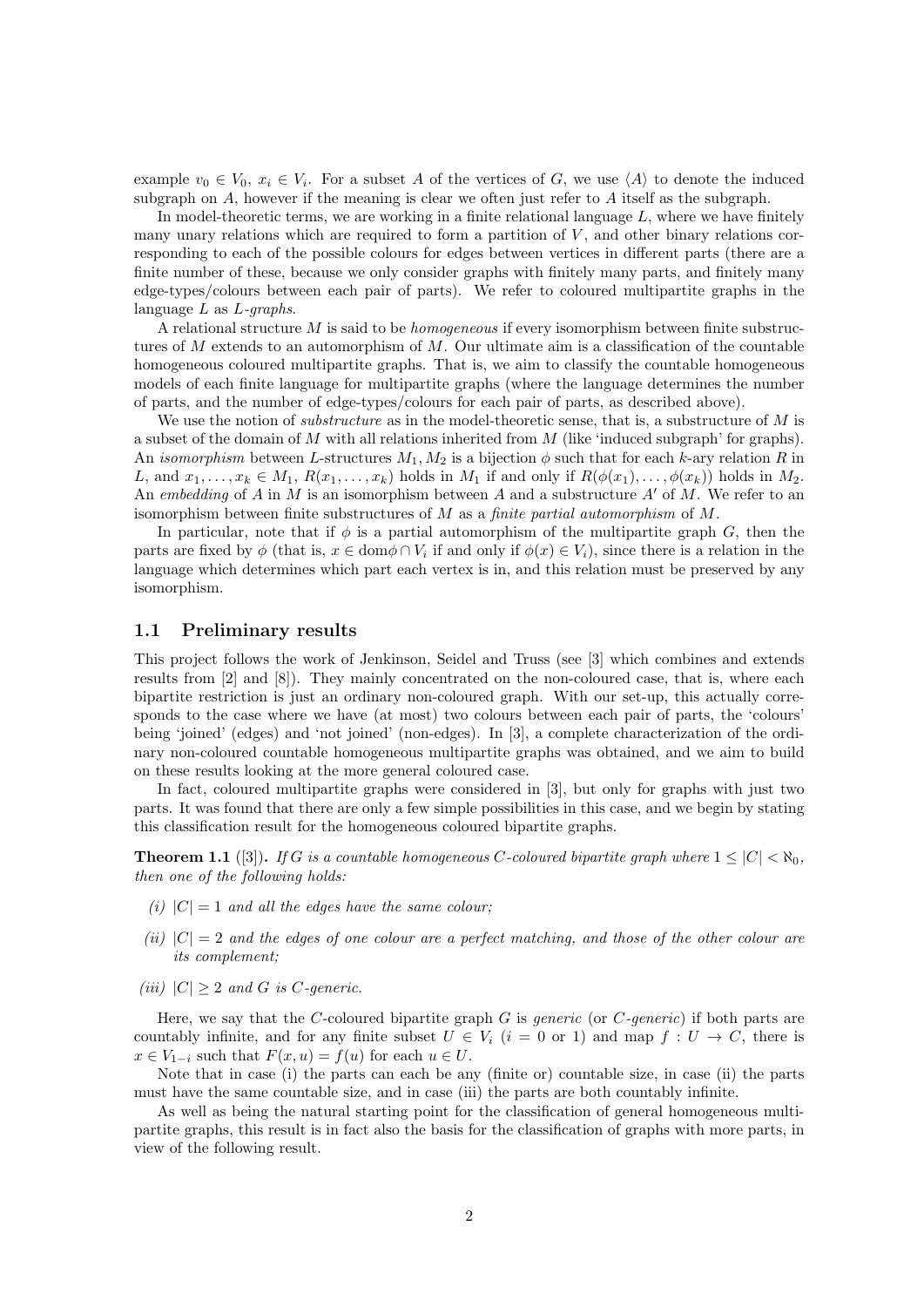**Lemma 1.2** ([3]). Any restriction of a homogeneous multipartite graph to a subset of its set of parts is also homogeneous.

*Proof.* Let G be a homogeneous multipartite graph, G' a restriction of G, and  $\phi$  a finite partial automorphism of G'. Then  $\phi$  is also a finite partial automorphism of G, and since G is homogeneous this extends to an automorphism  $\psi$  of G. Since any automorphism preserves the parts, the restriction of  $\psi$  to  $G'$  is an automorphism of  $G'$ , which extends  $\phi$ . Hence  $G'$  is also homogeneous.  $\Box$ 

In classifying ordinary graphs, we only work up to isomorphism. To simplify further, for homogeneous graphs we may choose to work up to anti-isomorphism (that is, taking the complement of a graph, interchanging edges and non-edges), since a graph is homogeneous if and only if its complement is homogeneous. Correspondingly, for coloured multipartite graphs we only want to work up to colour-isomorphism.

For  $k = 0, 1$ , let  $G^k$  be a coloured m-partite graph on parts  $V_0^k, \ldots, V_{m-1}^k$ , where  $F_{ij}^k : E_{ij} \to C_{ij}^k$ is the colouring function for the bipartite restriction  $V_i^k V_j^k$  (for each distinct *i, j*). We say that  $G^0, G^1$  are colour-isomorphic if there is a bijection  $\theta: \{0, \ldots, m-1\} \to \{0, \ldots, m-1\}$ , such that there are bijections  $\sigma_{ij}: C^0_{ij} \to C^1_{\theta(i)\theta(j)}$  for each distinct i, j, and bijections  $\tau_i: V_i^0 \to V_{\theta(i)}^1$  for each  $i \in \{0, \ldots, m-1\}$ , such that  $\sigma_{ij}(F_{ij}^0(x, y)) = F_{\theta(i)\theta(j)}^1(\tau_i(x), \tau_j(y))$  for each  $x \in V_i^0$ ,  $y \in V_j^0$ . Informally, this says that there is an isomorphism between  $G^0, G^1$  up to some relabelling of the colours.

Observe that to classify homogeneous coloured multipartite graphs, it is sufficient to work up to colour-isomorphism. Basically this says that relabelling the colours of a homogeneous multipartite graph does not affect it.

**Lemma 1.3.** Let  $G^0$ ,  $G^1$  be colour-isomorphic multipartite graphs. Then  $G^0$  is homogeneous if and only if  $G^1$  is homogeneous.

Proof. Similar to Lemma 1.2 from [3], this is straightforward from the definition of colour-isomorphic.  $\Box$ 

Next we see how (as in [3]) the problem of classifying homogeneous multipartite graphs may be reduced to classifying those for which all bipartite restrictions are generic. We write  $G - V_i$  (for example) to denote the set-theoretic difference.

**Lemma 1.4.** Suppose that G is a multipartite graph and that parts  $V_i$  and  $V_j$  are related by a perfect matching. Then G is homogeneous if and only if  $G - V_j$  is homogeneous and the map from  $G - V_j$ to  $G - V_i$  induced by the perfect matching is a colour-isomorphism.

Proof. This is a straightforward generalization of Lemma 1.3 from [3] to the coloured case.  $\Box$ 

Thus if G is a homogeneous multipartite graph with a perfect matching on  $V_iV_i$ , then characterizing G reduces to characterizing  $G - V_i$ . Given this strong condition for the occurrence of perfect matchings between parts in homogeneous multipartite graphs, it suffices to concentrate on graphs without perfect matchings on any bipartite restriction.

Now we may observe that if some part  $V_i$  of G was finite, then each bipartite restriction of which it was a part would have to be complete in one colour. As before, characterizing G reduces to characterizing  $G - V_i$ , so we may reduce the problem to only considering graphs with no finite parts. Also note that we may view a bipartite restriction on two infinite parts with all edges the same colour as trivially C-generic where  $|C| = 1$ . So from now on we may assume that all parts are countably infinite and all bipartite restrictions are generic. We call such a countable  $m$ -partite graph m-generic.

Furthermore, we may assume that our homogeneous multipartite graphs are not already covered by the classification in [3], that is, some bipartite restriction has at least three edge-types/colours.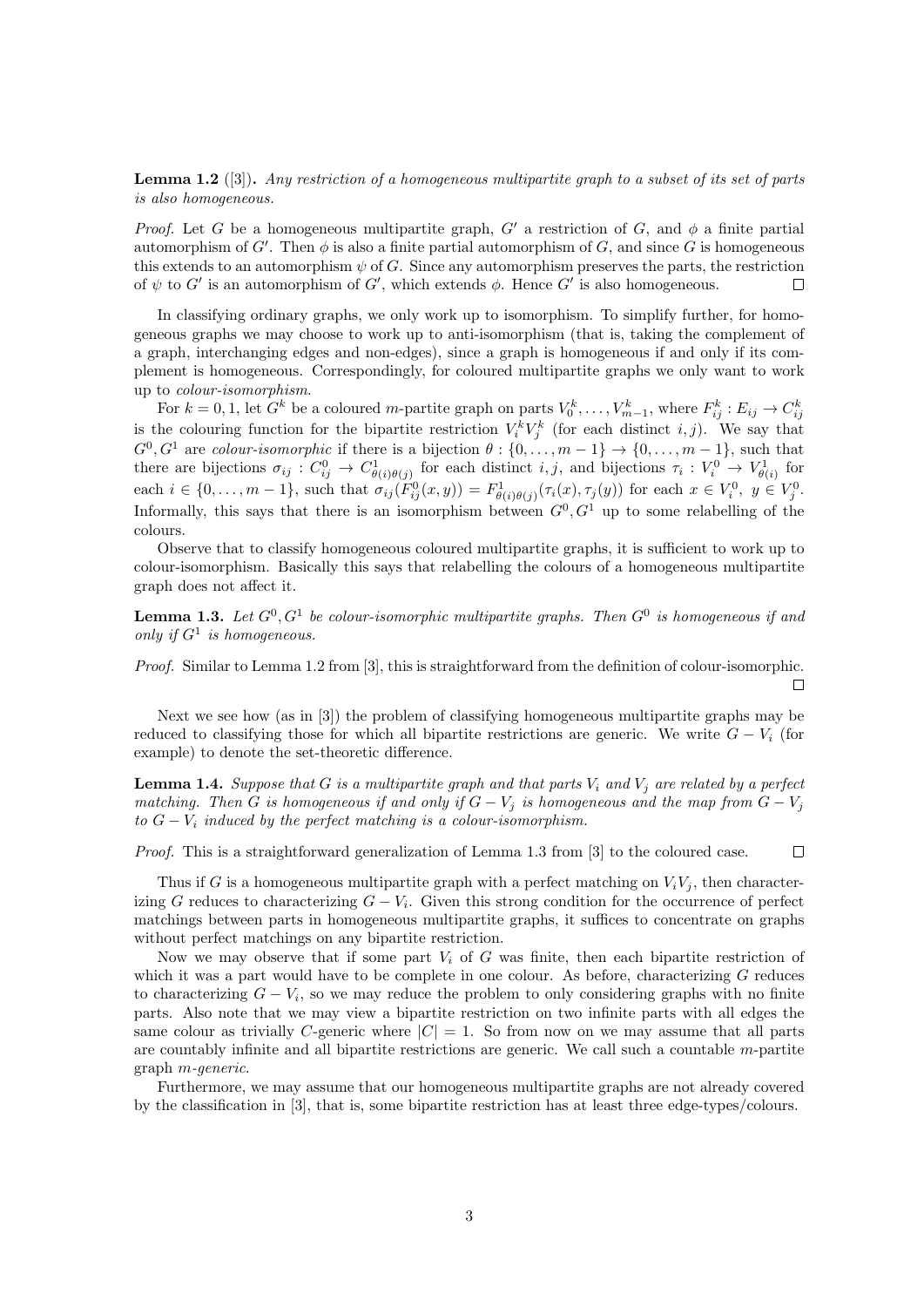#### 1.2 Fraüssé's Theorem and amalgamation classes

Let us now give further details of some relevant model-theoretic notions. For this we work in a general setting, in a fixed countable relational language L (and note that in the case of coloured multipartite graphs, L is in fact finite.)

An *amalgamation class* is a family  $\mathcal C$  of finite L-structures which is closed under isomorphism and taking substructures, and which has the *amalgamation property*: if  $A, B_1, B_2 \in \mathcal{C}$  and  $f_i : A \to$  $B_i$  (i = 1, 2) are embeddings, then  $B_1, B_2$  can be amalgamated over A, that is, there are  $C \in \mathcal{C}$  and embeddings  $g_i : B_i \to C$   $(i = 1, 2)$  such that  $g_1 \circ f_1 = g_2 \circ f_2$ . We say that C is an amalgam of  $B_1, B_2$  over A.

For a countable L-structure M, the age of M,  $Age(M)$ , is defined to be the family of finite L-structures which can be embedded in M.

**Theorem 1.5** (Fraüssé's Theorem). If M is a countable homogeneous structure in a countable language, then  $Age(M)$  is an amalgamation class. Conversely, if C is an amalgamation class of finite L-structures, then there is a countable homogeneous L-structure M, unique up to isomorphism, with  $Age(M) = C$ .

Now let us return to the specific case where  $L$  is a language for coloured multipartite graphs, and let  $G, A$  be L-graphs. If a finite graph A can be embedded in G then we say it is *realized* in G, otherwise it is omitted (or forbidden). Futhermore, A is minimally omitted if it is omitted and every proper induced subgraph of A is realized in G. For G a homogeneous m-generic graph,  $O(G)$ is defined to be the class of finite graphs minimally omitted from G.

**Lemma 1.6.** Suppose  $G_0, G_1$  are countable homogeneous multipartite graphs in the same language L. Then  $G_0, G_1$  are isomorphic if and only if they minimally omit the same class of finite multipartite L-graphs.

 $\Box$ 

Proof. This is a straightforward generalization of Lemma 1.4 from [3].

We use  $Forb(\mathcal{F})$  to denote the class of all finite L-graphs which omit all members of a family  $\mathcal F$  of finite L-graphs. Classifying the countable homogeneous coloured multipartite graphs then amounts to describing all families of pairwise non-embeddable L-graphs  $\mathcal F$  for which  $Forb(\mathcal F)$  is an amalgamation class. For if we note that for any L-graph G,  $Forb(O(G)) = Age(G)$  (as one sees by considering for finite  $A \notin Age(G)$ , a minimally omitted subgraph of A), Fraïssé's Theorem says: if G is a countable homogeneous L-graph, then  $Forb(O(G))$  is an amalgamation class; and conversely, if F is a family of finite L-graphs such that  $Forb(\mathcal{F})$  is an amalgamation class, then there is a countable homogeneous m-generic L-graph G (unique up to isomorphism) with  $Age(G) = Forb(\mathcal{F})$ (and if the members of  $\mathcal F$  are pairwise non-embeddable, then  $O(G) = \mathcal F$ ).

To verify that a class of L-graphs is an amalgamation class, it will suffice to show that we can always perform 'two-point amalgamations' (since we can then simply repeat a finite number of times to amalgamate more points). That is, we can always amalgamate  $B_1, B_2$  over A for  $B_1, B_2$  which each have only one more point than  $A$ . In practice we also usually assume that  $A$  is a substructure of  $B_1$  and  $B_2$ , and that  $A = B_1 \cap B_2$ , which can always be achieved by taking isomorphic copies.

## 2 Non-monic realization

From now on, we work in a fixed finite language L for coloured m-partite graphs, and let G be a countable homogeneous  $m$ -generic  $L$ -graph. In this section we show that, as in the ordinary non-coloured case in [3], we are able to deduce that all members of  $O(G)$  are monic, where a multipartite graph is said to be monic if it has at most one vertex in each part. Correspondingly, a multipartite graph is *non-monic* if there is some part in which it has more than one vertex. Note that a monic graph only has one edge in each bipartite restriction on which it is defined. To describe the colours of the edges in a monic graph A, we extend the notation for the colouring function. So if  $v_i \in V_i^A$ ,  $v_j \in V_j^A$ , then we define  $F_A(E_{ij}) := F(v_i v_j)$ , which is often just written  $F(E_{ij})$  provided A is clear.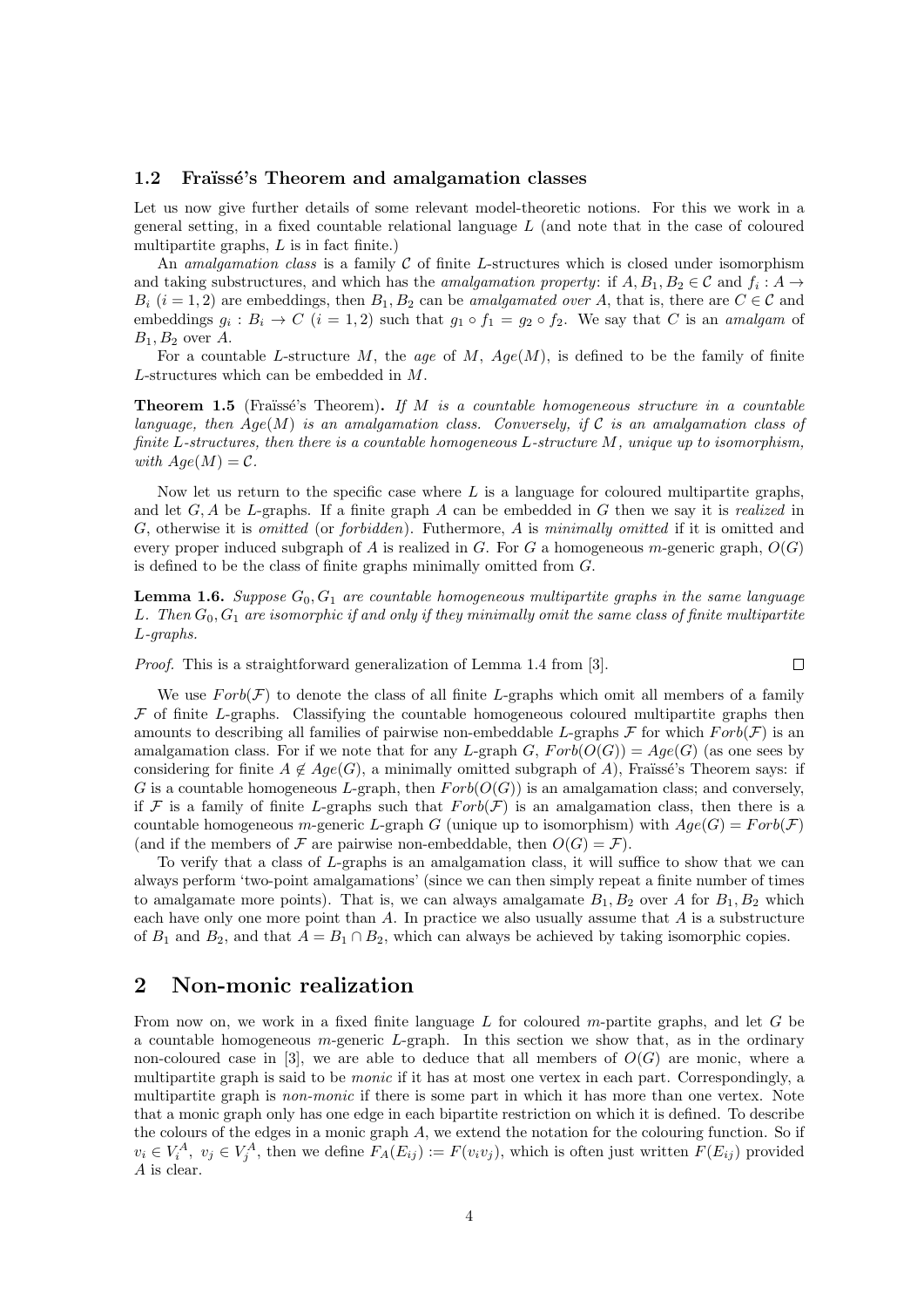Remark 2.1. We may assume that each minimally omitted graph is defined on at least three parts. For if there was some  $A \in O(G)$  with  $|A| = 2$ , then this corresponds to having one fewer colour in the language  $L$  on this bipartite restriction of  $G$ . So we may asume that there is no such minimally omitted graph of size two, and all colours appear. By Lemma 1.2, each bipartite restriction  $V_iV_i$ is homogeneous, and so by Theorem 1.1 it is generic. Since the age of a countable generic graph is the family of all finite graphs in the corresponding language, there are no omitted graphs defined on only two parts.

The 'non-monic realization theorem' is as follows:

**Theorem 2.2.** If G is a homogeneous m-generic L-graph, then each  $A \in O(G)$  is monic.

The theorem is proved in the next subsection. Following this is an explanation of how the theorem is sufficient to give an effective (if not explicit) solution to the problem of determining all the countable homogeneous  $m$ -partite L-graphs in some specified language  $L$ .

#### 2.1 Proving the non-monic realization theorem

We move towards proving Theorem 2.2. First, we may easily show that for each member of  $O(G)$ , every bipartite restriction has edges of only one colour.

**Lemma 2.3.** If G is a homogeneous m-generic L-graph and  $A \in O(G)$ , then each bipartite restriction of A is monochromatic.

*Proof.* Suppose  $V_i^A V_j^A$  is not monochromatic. Then there are  $x_i, y_i \in V_i^A$ ,  $x_j, y_j \in V_j^A$  where  $F(x_i, x_j) = \alpha$ ,  $F(y_i, y_j) = \beta$  for distinct  $\alpha, \beta \in C_{ij}$ . Then we can find a vertex in one of the parts incident with edges of distinct colours. If this condition does not hold for  $x_i$ , then  $F(x_i, z_j) = \alpha$  for each  $z_j \in V_j^A$ , and  $y_j \in V_j^A$  is joined to  $x_i$  by an  $\alpha$ -coloured edge, and to  $y_i$  by a  $\beta$ -coloured edge.

Without loss of generality, suppose there are  $v_i \in V_i^A$ ,  $u_j, v_j \in V_j^A$  with  $F(v_i, u_j) = \alpha$ ,  $F(v_i, v_j) =$ β. Since A is minimally omitted,  $A - \{u_j\}$ ,  $A - \{v_j\}$  are both realized in G. By the homogeneity of G, these can be embedded so that the embeddings agree on  $A - \{u_i, v_i\}$ . Since  $u_i, v_j$  are differently joined to  $v_i$ , they are not identified in the embedding, and so we have embedded A. This contradicts the assumption that A is omitted.  $\Box$ 

To prove Theorem 2.2 we show that the assumption that there is  $A \in O(G)$  which is non-monic leads to a contradiction. We first prove two lemmas, which determine when certain m-partite monics are realized or omitted in  $G$ , given this assumption. The set-up for all of these results is as follows:

(\*) Let G be a homogeneous m-generic L-graph with  $m \geq 3$  as small as possible such that  $O(G)$ contains non-monics. Let  $A \in O(G)$  be non-monic with |A| as small as possible, so then A is clearly also m-partite. By Lemma 2.3 A is monochromatic with  $\alpha$ -coloured edges in all bipartite restrictions (where to simplify notation, we write  $\alpha$  for a member of varying  $C_{ij}$ ), and we assume that  $|V_0^A| > 1$ . Let  $a_0$  and  $b_0$  be distinct members of  $V_0^A$ , and pick some  $a_i \in V_i^A$  for each  $i \in \{1, \ldots, m-1\}.$ 

Now for  $c \in C_{01}$ ,  $d \in C_{12}$  we let  $B^{cd}$  be the m-partite monic with  $F(E_{01}) = c$ ,  $F(E_{12}) = d$ , and  $F(E_{ii}) = \alpha$  for all other distinct i, j. Note that  $B^{\alpha\alpha}$  is the m-partite monic monochromatic in  $\alpha$ , and this is realized in  $G$  since it is a proper subgraph of  $A$  which is minimally omitted.

**Lemma 2.4.** For each  $d \in C_{12} - {\alpha}$ , there is at most one colour  $c \in C_{01}$  such that  $B^{cd}$  is realized in G.

*Proof.* Suppose otherwise, and let  $\beta \in C_{12} - {\alpha}$  and  $\gamma, \delta \in C_{01}$  with  $\gamma \neq \delta$  be such that  $B^{\gamma\beta}, B^{\delta\beta}$ are both realized in G. Consider the graph  $A' = A \cup \{x_1\}$  with  $x_1 \in V_1$  such that  $F(a_0, x_1) = \gamma$ ,  $F(z_0, x_1) = \delta$  for each  $z_0 \in V_0^A - \{a_0\}, F(x_1, z_2) = \beta$  for each  $z_2 \in V_2^A$ ,  $F(x_1, z_i) = \alpha$  for each  $z_i \in V_i^A$  with  $i \in \{3, \ldots, m-1\}$  (and the colours of edges in A are unchanged, that is all other edges are coloured  $\alpha$ ).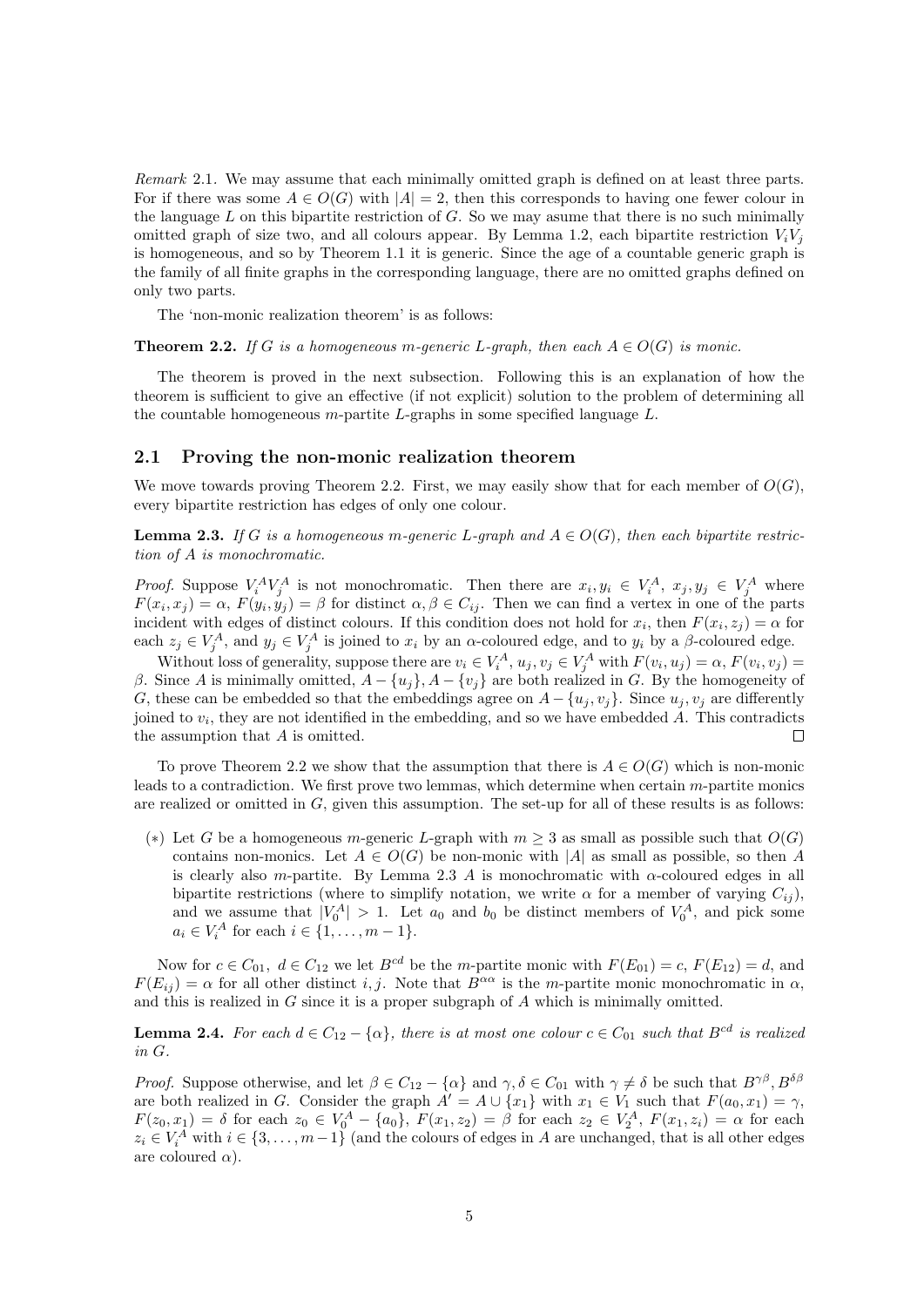Then  $A' - \{a_0, x_1\} = A - \{a_0\} \subset A$ , and  $A' - \{b_0, x_1\} = A - \{b_0\} \subset A$  are both realized since A is minimally omitted.

Next consider  $A' - \{a_0, a_1\}$ . If this is monic, then it is a copy of  $B^{\delta\beta}$  which is realized. Otherwise it is non-monic of size  $|A' - \{a_0, a_1\}| = |A| - 1$ . Since A was chosen to be a minimally omitted non-monic of smallest possible size, if  $A' - \{a_0, a_1\}$  is omitted, then some monic subgraph of it must be omitted. However, any monic subgraph which includes  $x_1$  is a subgraph of  $B^{\delta\beta}$  and so is realized; and any monic subgraph which does not include  $x_1$  is a proper subgraph of A and so is realized since A is minimally omitted. Thus  $A' - \{a_0, a_1\}$  is realized since all monic subgraphs of it are realized.

Similarly, consider  $A' - \{b_0, a_1\}$ . If this is monic, then it is a copy of  $B^{\gamma\beta}$  which is realized. Otherwise it is non-monic, and again since A was chosen to be a minimally omitted non-monic of smallest possible size, if  $A' - \{b_0, a_1\}$  is omitted, then some monic subgraph of it is omitted. However, any monic subgraph which includes  $x_1$  and  $a_0$  is a subgraph of  $B^{\gamma\beta}$  and so is realized; any monic subgraph which includes  $x_1$  but not  $a_0$  is a subgraph of  $B^{\delta\beta}$  and so is realized; and any monic subgraph which does not include  $x_1$  is a proper subgraph of A and so is realized since A is minimally omitted. Thus  $A' - \{b_0, a_1\}$  is realized since all monic subgraphs of it are realized.

By homogeneity,  $A' - \{a_0, a_1\}$  and  $A' - \{a_0, x_1\}$  may be embedded in G so that they agree on  $A' - \{a_0, x_1, a_1\}$ . In this embedding,  $x_1, a_1$  are not identified because they are differently joined to  $a_2$ : observe  $F(a_1, a_2) = \alpha \neq \beta = F(x_1, a_2)$ . Thus  $A' - \{a_0\}$  is realized in G.

Similarly, by homogeneity  $A'-\{b_0, x_1\}$  and  $A'-\{b_0, a_1\}$  may be embedded in G so that they agree on  $A' - \{b_0, x_1, a_1\}$ . Again in this embedding,  $x_1, a_1$  are not identified because they are differently joined to  $a_2$ , so  $A' - \{b_0\}$  is also realized in G.

By homogeneity,  $A'-\{a_0\}$  and  $A'-\{b_0\}$  may be embedded in G so that they agree on  $A'-\{b_0\}$  ${a_0, b_0}$ . In this embedding,  $a_0, b_0$  are not identified because they are differently joined to  $x_1$ : observe  $F(a_0, x_1) = \gamma \neq \delta = F(b_0, x_1)$ . Thus A' is realized in G. But then  $A \subseteq A'$  is realized in G, which contradicts the assumption that it is minimally omitted.  $\Box$ 

**Lemma 2.5.** For some  $c \in C_{01} - {\alpha}$ , the monic  $B^{c\alpha}$  is realized in G.

*Proof.* Consider  $A^*$  on the same vertex set as A, with all edges coloured as in A except that  $F(a_0, a_1)$ is undefined. Now  $A^* - \{a_0\}, A^* - \{a_1\} \subset A$  are realized since A is minimally omitted, so by homogeneity,  $A^*$  is realized. Since A is omitted,  $F(a_0, a_1) = c \neq \alpha$ , and so  $B^{c\alpha}$  is realized.  $\Box$ 

We may now prove the non-monic realization theorem.

Proof of Theorem 2.2. The set-up is as described in (∗) above.

First observe that by Lemma 2.5, for some  $c \in C_{01} - {\alpha}$ , the monic  $B^{c\alpha}$  is realized in G, say  $B^{\beta\alpha}$  is realized with  $\beta \neq \alpha$ . Consider the graph  $H = A \cup \{x_0\}$  with  $x_0 \in V_0$ , such that edges in  $H - \{x_0\}$  are coloured as in A except that  $F(a_1, a_2)$  is undetermined;  $F(x_0, z_1) = \beta$  for each  $z_1 \in V_1^A$ , and all other edges incident to  $x_0$  are  $\alpha$ -coloured (that is  $F(x_0, z_i) = \alpha$  for each  $z_i \in V_i^A$ with  $i \in \{2, ..., m-1\}$ . We show that  $H - \{a_1\}$ ,  $H - \{a_2\}$  are both realized in G, and so by homogeneity H (with some colour determined for the edge  $a_1a_2$ ) should be realized—but realizing H gives a contradiction, as follows. If  $F(a_1, a_2) = \alpha$  then we have realized A, contrary to  $A \in O(G)$ . Otherwise, if  $F(a_1, a_2) = d$  where  $d \neq \alpha$ , then observe that  $\langle a_0, a_1, a_2, \ldots, a_{m-1} \rangle \subset H$  is a copy of  $B^{\alpha d}$  and  $\langle x_0, a_1, a_2, \ldots, a_{m-1}\rangle \subset H$  is a copy of  $B^{\beta d}$ . So for  $d \in C_{12} - {\alpha}$ , we have realized two distinct monics  $B^{\alpha d}$ ,  $B^{\beta d}$  in G, contradicting Lemma 2.4.

So we aim to show that both of the non-monics  $H_1 := H - \{a_1\}$  and  $H_2 := H - \{a_2\}$  are realized in G. For  $i = 1, 2$ , first note that  $H_i$  is a non-monic the same size as A, but has one fewer vertex than A in part  $V_i$ , and one more vertex than A in part  $V_0$ . If  $|V_i^A|=1$ , then  $H_i$  is not defined on all m parts, and so is not omitted by the minimal choice of G and A. Otherwise, if  $|V_i^A| > 1$ , then since the bipartite restriction to  $V_0V_1$  is not monochromatic,  $H_i$  is not minimally omitted by Lemma 2.3.

No non-monic proper subgraph of  $H_i$  is minimally omitted since any such subgraph has size less than |A|, and A was chosen to be a minimally omitted non-monic of smallest possible size. So if  $H_i$  is not realized, then some monic subgraph of it must be omitted. However, any monic subgraph which includes  $x_0$  is a subgraph of  $B^{\beta\alpha}$  and so is realized; and any monic subgraph which does not include  $x_0$  is a proper subgraph of A and so is realized since A is minimally omitted. Thus  $H_i$  is realized in G since all monic subgraphs of it are realized.  $\Box$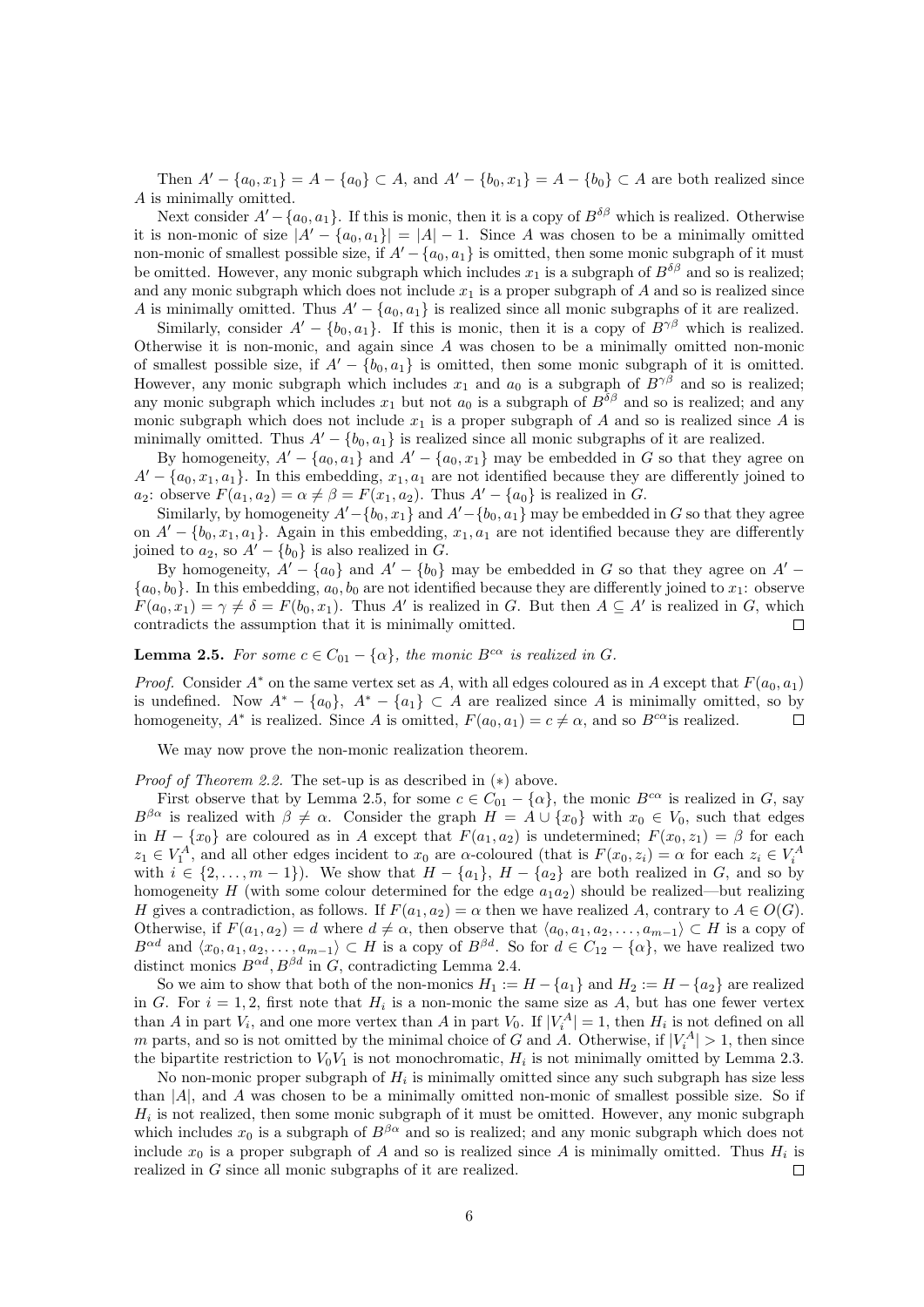The following is a straightforward consequence of the non-monic realization theorem (Theorem 2.2), but is worth stating explicitly since it is a very useful tool for easily determining whether a given graph is realized or omitted in a given homogeneous multipartite graph.

**Corollary 2.6.** If all monic subgraphs of H are realized in a homogeneous m-generic graph  $G$ , then H is realized in G.

*Proof.* By definition, a graph H is omitted from G if and only if some subgraph  $H'$  of H is minimally omitted from G. By Theorem 2.2, such a subgraph  $H'$  will be monic. So H is omitted from G if and only if some monic subgraph of  $H$  is minimally omitted. Equivalently,  $H$  is realized in  $G$  if and only if no monic subgraph of  $H$  is minimally omitted, that is, if and only if each monic subgraph of  $H$  is realized in  $G$ .  $\Box$ 

#### 2.2 Effective characterization

We remark that, once one has Theorem 2.2, even without precise information to explicitly describe each valid  $O(G)$ , we can say that, in an appropriate sense, the problem of determining all the countable homogeneous m-partite graphs in a specified (finite) language can be 'effectively' solved. By this we mean that given  $m$  and finite colour sets corresponding to all pairs of parts, there is an effective procedure that terminates in finitely many steps, and lists precisely the countable homogeneous *m*-partite coloured graphs with the given colour sets.

As described in section 1.1, in the first place, we can discount cases in which perfect matchings arise as bipartite restrictions. This is because we may appeal to Lemma 1.4. To begin with we choose a bipartite restriction where there is a perfect matching, and remove one of the parts. We now are considering the  $(m - 1)$ -partite case, and we assume inductively that the possibilities for this have been effectively listed. Corresponding to each possibility which can arise, Lemma 1.4 tells us how we can add back in the part which was removed to obtain a corresponding homogeneous m-partite graph. Similarly, we can discount cases with finite parts, because each bipartite restriction which involves a finite part must be complete in only one colour.

Now looking at the case in which no perfect matching arises, and all parts are infinite, by Lemma 1.6 it suffices to list all the possibilities  $\mathcal F$  for  $O(G)$ , and by Theorem 2.2 there are only finitely many candidates for  $\mathcal F$  which we need to examine. Given any  $\mathcal F$ , we can test effectively whether the class of finite m-partite graphs omitting all members of  $\mathcal F$  is an amalgamation class, which is all we need to determine. As previously mentioned, it suffices to verify whether two-point amalgamations of the form  $A = B_1 \cap B_2$  where  $B_1 = A \cup \{x\}$  and  $B_2 = A \cup \{y\}$  can be performed. We shall show that all two-point amalgamations can be performed if and only if all such amalgamations can be performed for A of size at most  $N = mg$ , where g is defined to be the greatest size of a colour set on a bipartite restriction. We can then explicitly list all the possibilities up to this bound, see if they can all be performed, and hence effectively test whether  $Forb(\mathcal{F})$  is an amalgamation class.

First suppose that a two-point amalgamation diagram  $(A, B_1, B_2)$  where  $B_1 = A \cup \{x\}$  and  $B_2 = A \cup \{y\}$  is given. We shall show that A has a substructure A' of size at most N such that the amalgamation  $(A, B_1, B_2)$  can be performed if and only if the one on  $A', A' \cup \{x\}, A' \cup \{y\}$  can. If the original amalgamation can be performed then we let  $A' = \emptyset$ . So suppose that the original amalgamation cannot be performed. Let i and j be such that  $x \in V_i$  and  $y \in V_j$ . If  $i = j$  then  $B_1$ and  $B_2$  certainly can be amalgamated over A (by not joining x and y). Hence  $i \neq j$ , and there is a finite colour set  $C_{ij}$  associated with this bipartite restriction  $V_iV_j$ . Since  $(A, B_1, B_2)$  cannot be amalgamated, for each  $c \in C_{ij}$ , the choice of c as the colour for xy must fail, and therefore there is some  $A^c \in \mathcal{F}$  which is realized in  $A \cup \{x, y\}$  on this choice. We assume that a fixed choice of such a subgraph  $A^c$  of  $A \cup \{x, y\}$  has been made. Then  $A^c$  is defined on both  $V_i$  and  $V_j$ , and  $A^c - \{y\}$  and  $A<sup>c</sup> - \{x\}$  are subgraphs of  $B<sub>1</sub>$  and  $B<sub>2</sub>$  respectively. Let  $A', B'_{1}$ , and  $B'_{2}$  be the induced subgraphs of  $A \cup \{x, y\}$  on  $\bigcup$ c∈C  $A^c - \{x, y\}, \ \bigcup$ c∈C  $A^c - \{y\}$ , and  $\bigcup$ c∈C  $A<sup>c</sup> - \{x\}$  respectively. Then  $(A', B'_1, B'_2)$  is a two-point amalgamation problem in  $Forb(\mathcal{F})$ , and A' has size at most N. Furthermore, there is no

amalgamation of  $(A', B'_1, B'_2)$  in  $Forb(\mathcal{F})$ , because whichever colour we try to assign to xy, we have included in  $A \cup \{x, y\}$  a member of F which thereby gets realized.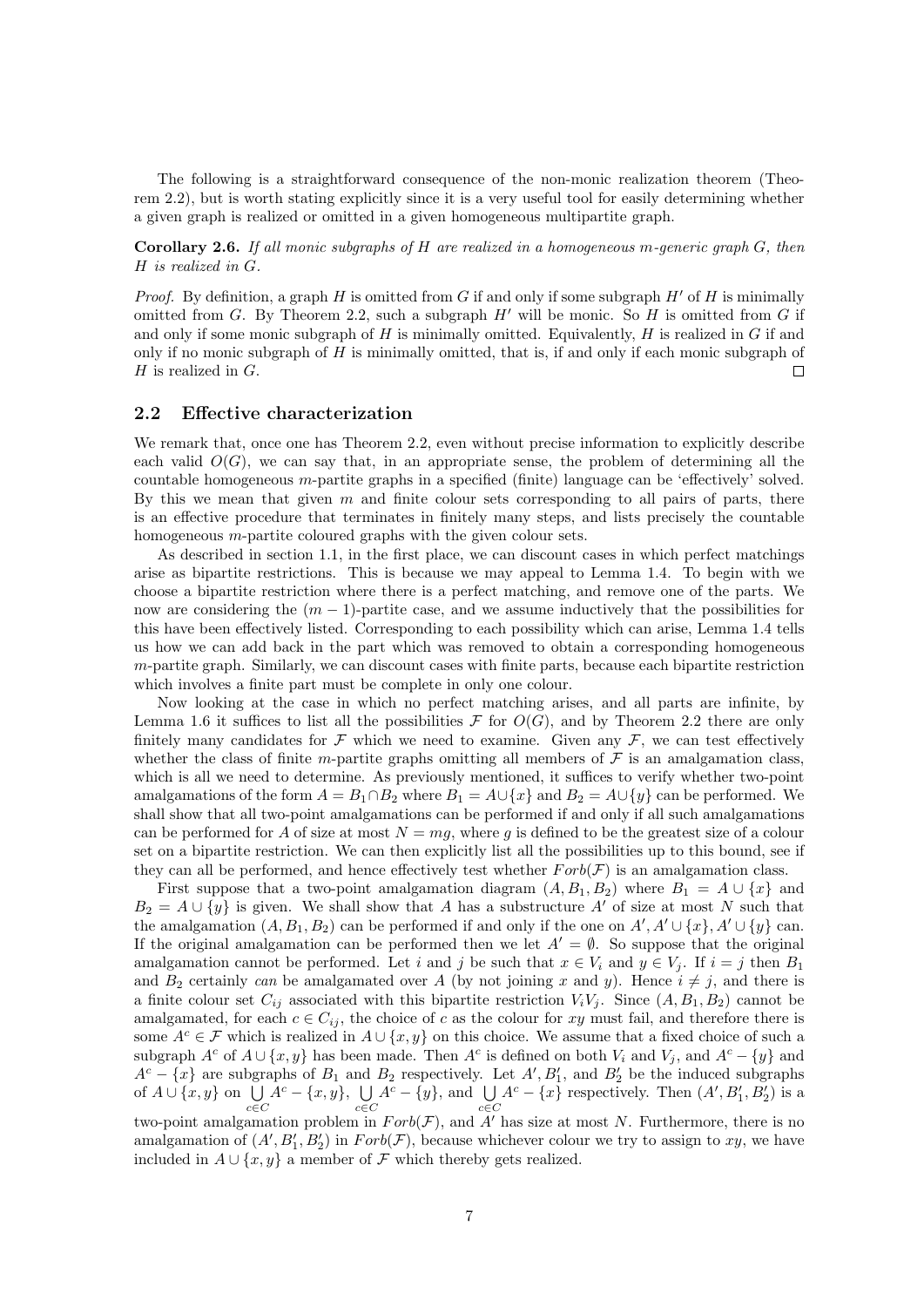The rest of the paper is concerned with finding explicit conditions to classify the possible valid sets  $O(G)$ . Such conditions are needed to actually construct examples systematically, and can be used to see exactly why some sets are valid and others are not, unlike the above 'effective' solution which gives no such information.

## 3 Tripartite graphs

In this section, we concentrate on the tripartite (3-partite) case. We are able to give a complete classification of the homogeneous 3-generic graphs.

First let us introduce some further terminology. For a monic A, if  $F_A(E_{ij}) = c \in C_{ij}$ , then we say that A covers the colour c on the restriction  $V_iV_j$ . Furthermore, for a set of monics A, we say that A covers  $C_{ij}$ , and call A a  $C_{ij}$ -cover set if for each  $c \in C_{ij}$  there is some  $A \in \mathcal{A}$  which covers c on  $V_iV_j$ . Then note that A certainly has at least  $|C_{ij}|$  members, but may have more. We refer to a 3-partite monic as a triangle.

**Lemma 3.1.** If G is a homogeneous 3-generic graph, then for each distinct  $i, j \in \{0, 1, 2\}$ , the class  $O(G)$  covers at most  $|C_{ij}| - 1$  colours on the restriction  $V_i V_j$ .

*Proof.* Otherwise, suppose that for some distinct  $i, j \in \{0, 1, 2\}$  we have a  $C_{ij}$ -cover set in  $O(G)$ . By Theorem 2.2, minimally omitted graphs are monic, and by Remark 2.1 each has size at least 3, so in this case each member of  $O(G)$  is a triangle. Without loss of generality, say that for each  $c \in C_{01}$  we have some triangle  $A^c \in O(G)$  with its  $E_{01}$ -edge coloured c. Suppose that for  $c \in C_{01}$ , the  $E_{02}$ -edge of  $A^c$  is coloured  $c' \in C_{02}$  and the  $E_{12}$ -edge of  $A^c$  is coloured  $c' \in C_{12}$ . (Note that  $c' \in C_{02}$ ,  $c' \in C_{12}$  are not necessarily really the same colour—we are looking at different bipartite restrictions. Also, note that distinct monics in the cover set may have edges of the same colour in some bipartite restrictions, for instance we may have  $\alpha' = \beta' \in C_{02}$  for some  $\alpha \neq \beta$  in  $C_{01}$ . Strictly speaking, the map from  $c$  to  $c'$  is a function on the colours.)

Now consider H on vertices  $v_0 \in V_0$ ,  $v_1 \in V_1$ , and  $a_2^c \in V_2$  for each  $c \in C_{01}$ , with  $F(v_0, v_1)$ undetermined, and  $F(v_0, a_2^c) = c' \in C_{02}$  and  $F(v_1, a_2^c) = c' \in C_{12}$  for each  $c \in C_{01}$ . Then  $H \{v_0\}, H-\{v_1\}$  are both realized since they are bipartite and G is generic on each bipartite restriction. Thus by homogeneity we can realize H in G. But this gives a contradiction since for each  $c \in C_{01}$ , if  $F(v_0, v_1) = c$  then we have realized  $A^c$  on  $\langle v_0, v_1, a_2^c \rangle$ , but each of these is omitted.  $\Box$ 

In fact, the converse of this is also true—any such class  $O(G)$  defines an amalgamation class. So this gives the full classification in the 3-generic case.

**Theorem 3.2.** A 3-generic graph G is homogeneous if and only if  $O(G)$  is some class of triangles which for each distinct  $i, j \in \{0, 1, 2\}$  covers at most  $|C_{ij}| - 1$  colours on the restriction  $V_i V_j$ .

Proof. The forward direction is given by Lemma 3.1.

For the converse, let F be a family of triangles such that for each distinct  $i, j \in \{0, 1, 2\}$ , the family F covers at most  $|C_{ij}| - 1$  colours on the restriction  $V_i V_j$ . That is, for each distinct  $i, j \in \{0, 1, 2\}$ , there is some colour in  $C_{ij}$  which is not covered by F. Then it is easy to see that  $Forb(\mathcal{F})$  is an amalgamation class—2-point amalgamations can always be performed since there is a free colour available for the new edge. By Fraïssé's Theorem there is a countable homogeneous 3-generic graph G with  $O(G) = \mathcal{F}$ .  $\Box$ 

Before moving on, let us look in more detail at the homogeneous 3-generic graphs given by the classification. Let L be a language for coloured tripartite graphs, and suppose  $\alpha \in C_{01} \cap C_{02} \cap C_{12}$ . Consider the family  $\Pi$ F of all triangle L-graphs without any  $\alpha$ -coloured edges. Observe that  $|\mathcal{F}| =$  $\prod_{i \neq j}(|C_{ij}| - 1)$ . By Theorem 3.2, for each  $\mathcal{F}' \subseteq \mathcal{F}$ , the class  $Forb(\mathcal{F}')$  is an amalgamation class,

and there is a homogeneous 3-generic L-graph G with  $O(G) = \mathcal{F}'$ . Furthermore, up to colourisomorphism, these are the only possible homogeneous 3-generic L-graphs. Note that this list of homogeneous L-graphs reduces when considering the graphs up to colour-isomorphism (for example,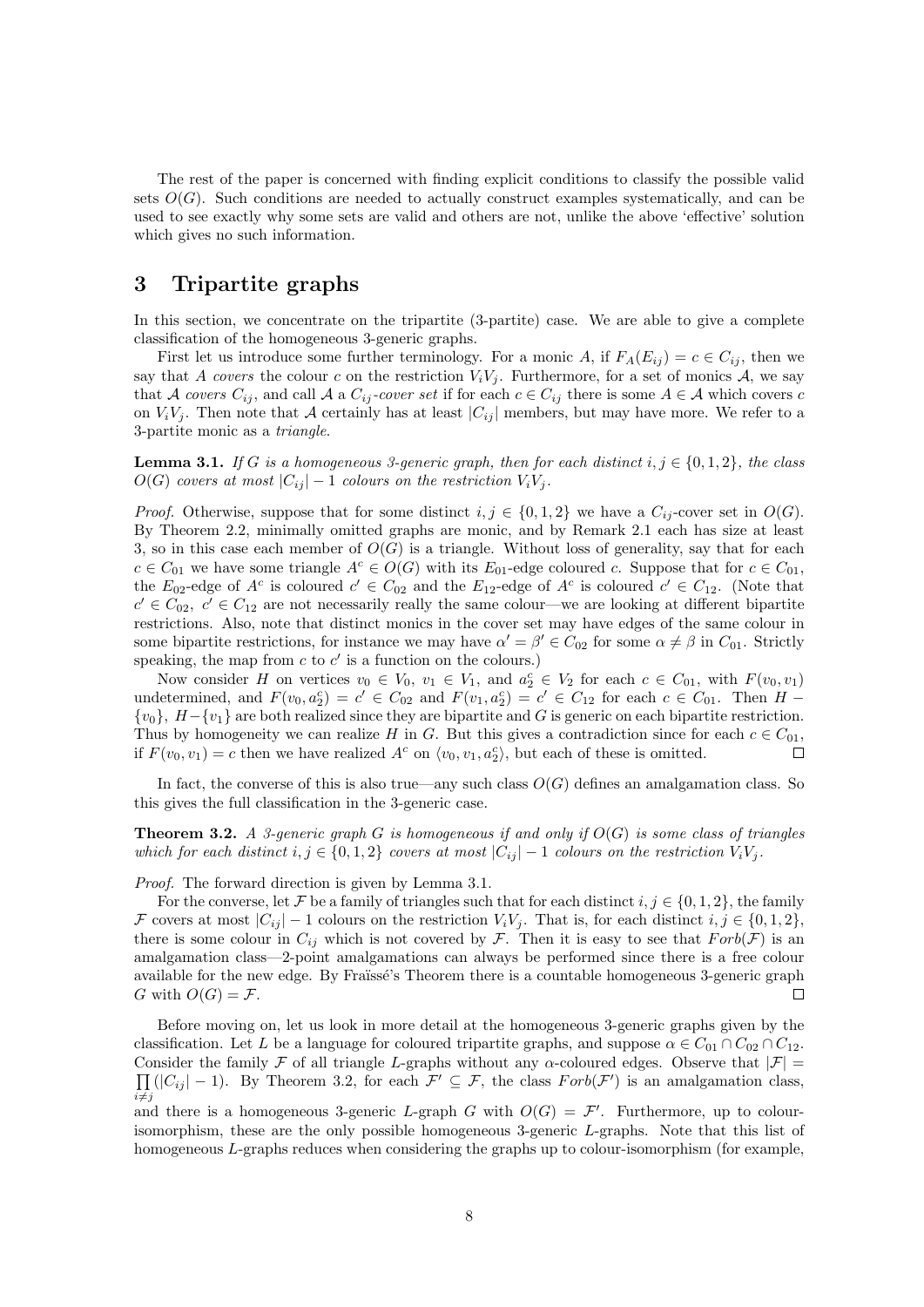in a fixed language L, the homogeneous 3-generic L-graphs which omit just one triangle are all colour-isomorphic).

As a specific example, suppose that in the language L, for each distinct  $i, j \in \{0, 1, 2\}$  we have  $|C_{ij}| = 3$  and  $\alpha \in C_{ij}$ , and  $\mathcal{F}'$  is any subset of the family of 8 triangles with no  $\alpha$ -coloured edges. Then  $Forb(\mathcal{F}')$  is an amalgamation class, and there is a homogeneous 3-generic L-graph G with  $O(G) = \mathcal{F}'$ .

## 4 Omission sets in  $m$ -generic graphs

As we have seen, the homogeneous  $m$ -generic graphs are characterized by the monics that they omit. For tripartite graphs, the characterization of possible families of minimally omitted monics was relatively simple. However for  $m \geq 4$ , things become more complicated. In the ordinary noncoloured graph case, the key configurations of omitted monics to understand were omission quartets, consisting of certain differing triangles (see [3]). In this section we look at the relevant generalizations of these notions for the coloured case.

First we introduce some further basic notation and terminology. Let  $G$  be an m-partite graph defined on parts  $V_0, V_1, \ldots, V_{m-1}$ . For  $J \subseteq \{0, \ldots, m-1\}$ , we call a subgraph G' of G defined on the parts  $\bigcup V_i$  a *J-subgraph*. For example, a subgraph G' defined on the parts  $V_1, V_3, V_4$  of a 5-partite i∈J graph, is called a 134-subgraph. Furthermore, if  $G'$  is monic, then we call it a 134-monic (or in this case a 134-triangle). If monics A, B have the same colour  $E_{ij}$ -edge, then we say that A, B agree on

this edge-type.

Recall that a  $C_{ij}$ -cover set is a set of monics which covers all colours in  $C_{ij}$ . For distinct  $i, j, k, l \in \{0, \ldots, m-1\}$ , we define a  $C_{ij}^{kl}$ -omission set to be a set of ijk-triangles and ijl-triangles which form a  $C_{ij}$ -cover set, such that the triangles all agree on their  $E_{ik}$ ,  $E_{il}$ ,  $E_{jk}$ ,  $E_{jl}$ -edges (that is, all of the triangles have the same colours on the bipartite restrictions  $V_iV_k, V_iV_l, V_jV_k, V_jV_l$ ). If  $S_{ij}$  is a  $C_{ij}^{kl}$ -omission set such that all of the triangles have  $c_{ik}$ -coloured  $E_{ik}$ -edges,  $c_{il}$ -coloured  $E_{il}$ -edges,  $c_{jk}$ -coloured  $E_{jk}$ -edges, and  $c_{jl}$ -coloured  $E_{jl}$ -edges, then we define the *code* for  $S_{ij}$  to be the tuple  $(i, j, k, l; c_{ik}, c_{il}, c_{jk}, c_{jl})$ . That is, each omission set is 'coded' by the four parts on which it is defined, and the four colours of the agreeing edge-types.

If a  $C_{kl}^{ij}$ -omission set  $S_{kl}$  has the 'same' code as  $S_{ij}$ , that is, it is defined on the same four parts, and has the same colours on the same four agreeing edge-types (so  $S_{kl}$  is a set of *ikl*-triangles and jkl-triangles which all agree with  $S_{ij}$  on their  $E_{ik}, E_{il}, E_{jk}, E_{jl}$ -edges), then we say that  $S_{ij}, S_{kl}$ are corresponding omission sets. These corresponding pairs of omission sets made up of triangles generalize the notion of omission quartets from the ordinary non-coloured graph case. An omission quartet in an ordinary  $m$ -generic graph is precisely a pair of corresponding omission sets for which each relevant colour set has size two (and so there are exactly four members of each omission quartet).

Consider a code  $\Omega = (i, j, k, l; c_{ik}, c_{il}, c_{jk}, c_{jl})$ . For  $c \in C_{ij}$ , let  $T_k^c$  be the *ijk*-triangle agreeing with  $\Omega$  (that is, with a  $c_{ik}$ -coloured  $E_{ik}$ -edge and a  $c_{jk}$ -coloured  $E_{jk}$ -edge) and with  $F(E_{ij}) = c$ , and similarly let  $T_l^c$  be the *ijl*-triangle agreeing with  $\Omega$  and with  $F(E_{ij}) = c$ . If  $S_{ij}$  is a  $C_{ij}^{kl}$ -omission set with code  $\Omega$ , then for each  $c \in C_{ij}$  either  $T_k^c$  or  $T_l^c$  lies in  $S_{ij}$ . Note that for general  $C_{ij}$ -cover sets,  $S_{ij}$  may have more than  $|C_{ij}|$  members—here this means that for some  $c \in C_{ij}$  both  $T_k^c$  and  $T_l^c$  may lie in  $S_{ij}$ .

Remark 4.1. By Lemmas 1.2 and 3.1, there is no  $C_{ij}$ -cover set defined on just 3 parts. So a  $C_{ij}^{kl}$ omission set with code  $\Omega$  never contains only *ijk*-triangles  $\{T_k^c : c \in C_{ij}\}$  or only *ijl*-triangles  ${T_l^c: c \in C_{ij}}$  agreeing with  $\Omega$ . In particular, a  $C_{ij}^{kl}$ -omission set always contains both *ijk*-triangles and ijl-triangles.

**Lemma 4.2.** Let G be a homogeneous m-generic graph. If there is a  $C_{ij}^{kl}$ -omission set in  $O(G)$ , then there is a corresponding  $C_{kl}^{ij}$ -omission set in  $O(G)$ .

*Proof.* Let  $S_{ij}$  be a  $C_{ij}^{kl}$ -omission set in  $O(G)$  with code  $\Omega = (i, j, k, l; c_{ik}, c_{il}, c_{jk}, c_{jl})$ . Then for each  $c \in C_{ij}$ , at least one of the triangles  $T_k^c$  or  $T_l^c$  agreeing with  $\Omega$  (as defined above) lies in  $S_{ij}$ .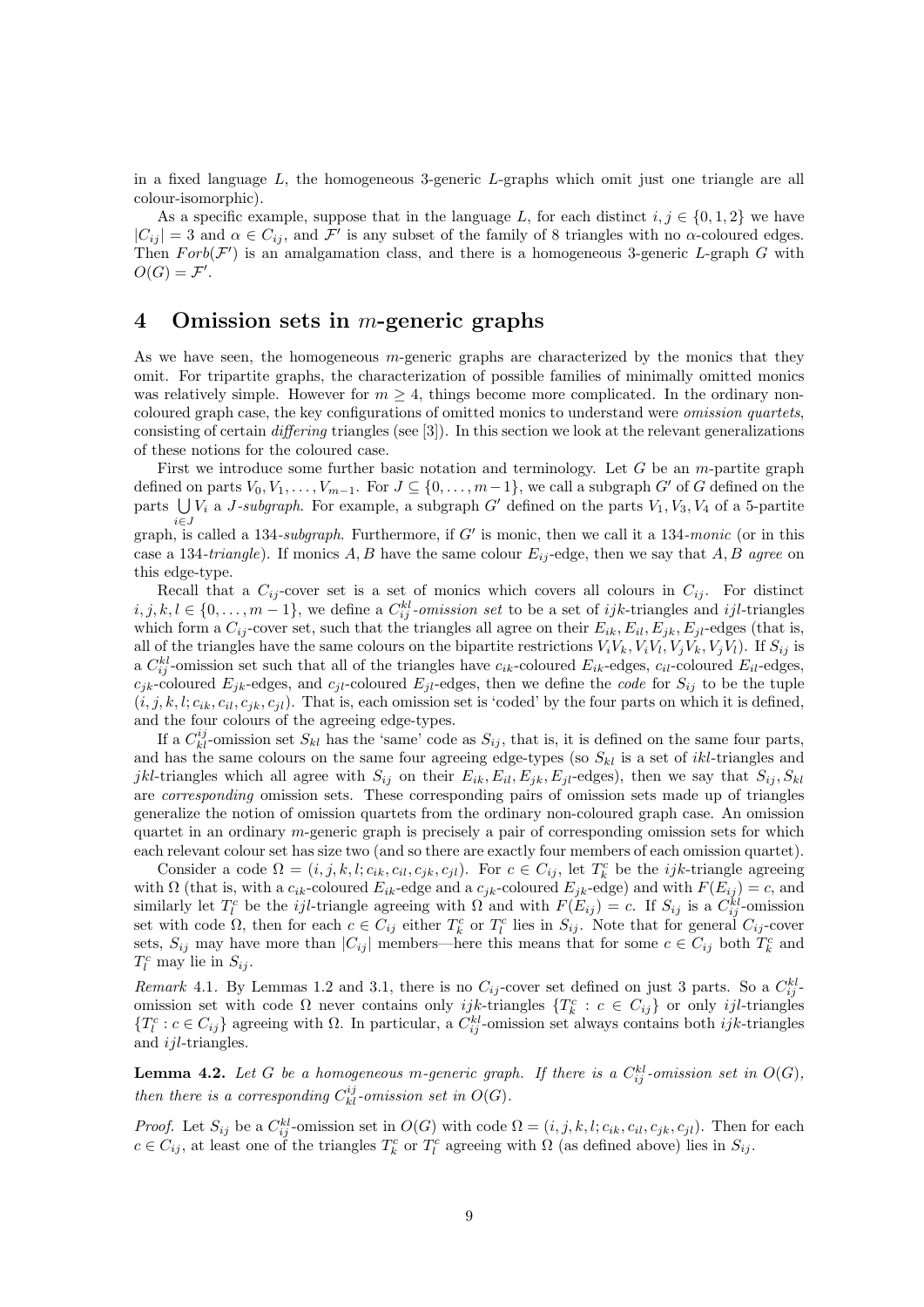Similarly, for each  $d \in C_{kl}$ , let  $T_i^d, T_j^d$  be the *ikl*-triangle and *jkl*-triangle respectively agreeing with  $\Omega$  and with d-coloured  $E_{kl}$ -edges. Suppose that for some  $d \in C_{kl}$ , both  $T_i^d$  and  $T_j^d$  are realized in G. Then by the homogeneity of G, we can embed them to agree on their agreeing  $\vec{E}_{kl}$ -edges. Say that we have  $v_i, v_j, v_k, v_l \in G$  such that  $\langle v_i, v_k, v_l \rangle$  is a copy of  $T_i^d$  and  $\langle v_j, v_k, v_l \rangle$  is a copy of  $T_j^d$ . Now consider the edge  $v_i v_j$ : if  $F(v_i, v_j) = c \in C_{ij}$ , then  $\langle v_i, v_j, v_k \rangle$  is a copy of  $T_k^c$  and  $\langle v_i, v_j, v_l \rangle$  is a copy of  $T_i^c$ . But for each  $c \in C_{ij}$  at least one of these triangles lies in  $S_{ij}$ , so is omitted, which gives a contradiction.

Thus for each  $d \in C_{kl}$ , at least one of  $T_i^d, T_j^d$  is omitted. Call such a triangle  $T^d$  and let  $S_{kl} = \{T^d : d \in C_{kl}\}.$  By Remark 4.1,  $S_{kl}$  must have some *ikl*-triangles and some *jkl*-triangles. Thus  $S_{kl} \subseteq O(G)$  is a  $C_{kl}^{ij}$ -omission set with code  $\Omega$  corresponding to  $S_{ij}$ .  $\Box$ 

## 5 Quadripartite graphs

In this section, we concentrate on the quadripartite (4-partite) case, and we see how by understanding omission sets we are able to give a complete classification of the homogeneous 4-generic graphs.

First we introduce another relevant piece of terminology. If A is a  $C_{ij}$ -cover set, we say that  $S_{ij}$ is a  $C_{ij}^{kl}$ -omission set *based on* A if there is a pair of monics  $A^c, A^d \in \mathcal{A}$  with the colours on the  $E_{ik}, E_{jk}$ -edges of members of  $S_{ij}$  agreeing with those in  $A^c$ , and the colours on the  $E_{il}, E_{jl}$ -edges of members of  $S_{ij}$  agreeing with those in  $A^d$ . That is,  $S_{ij}$  with code  $\Omega = (i, j, k, l; c_{ik}, c_{il}, c_{jk}, c_{jl})$ is based on A if there are  $A^c \in \mathcal{A}$  such that  $F_{A^c}(E_{ij}) = c$ ,  $F_{A^c}(E_{ik}) = c_{ik}$ ,  $F_{A^c}(E_{jk}) = c_{jk}$ , and  $A^d \in \mathcal{A}$  such that  $F_{A^d}(E_{ij}) = d$ ,  $F_{A^d}(E_{il}) = c_{il}$ ,  $F_{A^d}(E_{jl}) = c_{jl}$ . We shall also say that  $S_{ij}$  is based on  $A^c, A^d$ .

**Lemma 5.1.** Let G be a homogeneous 4-generic graph, and let A be a  $C_{ij}$ -cover set in  $O(G)$ for some distinct  $i, j \in \{0, 1, 2, 3\}$ . Then there is a  $C_{ij}^{kl}$ -omission set in  $O(G)$  based on A, where  ${k, l} = {0, 1, 2, 3} - {i, j}$ . Furthermore, A must have some ijk-triangles and some ijl-triangles.

*Proof.* Without loss of generality, we may assume that A is a  $C_{01}$ -cover set,  $|\mathcal{A}| = |C_{01}|$ , and that  $A = \{A^c : c \in C_{01}\}\$  where for each  $c \in C_{01}$ ,  $A^c$  is a monic with c-coloured  $E_{01}$ -edge. Let  $\chi_1 = \{c \in C_{01} : A^c \text{ is a 0123-monic}\}, \ \chi_2 = \{c \in C_{01} : A^c \text{ is a 012-triangle}\}, \ \chi_3 = \{c \in C_{01} : A^c \text{ is a 012-triangle}\}.$  $A^c$  is a 013-triangle}, so  $C_{01} = \chi_1 \cup \chi_2 \cup \chi_3$ . Note that  $\chi_1$  may be empty, and by Remark 4.1 we cannot have either  $\chi_1 = \chi_2 = \emptyset$  or  $\chi_1 = \chi_3 = \emptyset$ .

For each  $A^c \in \mathcal{A}$ , other than the c-coloured  $E_{01}$ -edge, let all the other edges of  $A^c$  be c'-coloured (so if  $A^c$  is defined on  $V_2$  then  $F(E_{02}) = c' \in C_{02}$ , and similarly for the  $E_{03}$ ,  $E_{12}$ ,  $E_{13}$ ,  $E_{23}$ -edges where defined). As in the proof of Lemma 3.1, note that we think of the map taking  $c$  to  $c'$  as a function on the colours for each bipartite restriction.

Now construct a 4-partite graph H with vertices  $v_0 \in V_0, v_1 \in V_1, a_2^c \in V_2$  for each  $c \in \chi_1 \cup \chi_2$ , and  $a_3^c \in V_3$  for each  $c \in \chi_1 \cup \chi_3$ . We colour the edges of H as follows: for each  $c \in \chi_1 \cup \chi_2$ , let  $F(v_0, a_2^c) = c' \in C_{02}$  and  $F(v_1, a_2^c) = c' \in C_{12}$  (so these edges agree with the  $E_{02}, E_{12}$ -edges of  $A^c$ ); similarly for each  $c \in \chi_1 \cup \chi_3$ , let  $F(v_0, a_3^c) = c' \in C_{03}$  and  $F(v_1, a_3^c) = c' \in C_{13}$ ; and for each  $c \in \chi_1$ , let  $F(a_2^c, a_3^c) = c' \in C_{23}$ . The colour of  $v_0v_1$  is undefined, and it remains to decide the colours of the other  $E_{23}$ -edges.

We claim that for some distinct pair  $\alpha \in \chi_1 \cup \chi_2$ ,  $\beta \in \chi_1 \cup \chi_3$ , there is a  $C_{23}^{01}$ -omission set  $S_{23}$ in  $O(G)$  with colours on the  $E_{02}, E_{12}, E_{03}, E_{13}$ -edges as in  $\langle v_0, v_1, a_2^{\alpha}, a_3^{\beta} \rangle \subseteq H$ —that is, with code  $\Omega^{\alpha\beta} = (0, 1, 2, 3; \alpha' \in C_{02}, \ \beta' \in C_{03}, \ \alpha' \in C_{12}, \ \beta' \in C_{13})$ . If this is not the case, then for each such pair  $\alpha, \beta$  there must be some colour  $c^{\alpha\beta} \in C_{23}$  such that the 023-triangle with  $\alpha'$ -coloured  $E_{02}$ -edge, β'-coloured E<sub>03</sub>-edge, and  $c^{\alpha\beta}$ -coloured E<sub>23</sub>-edge, and the 123-triangle with α'-coloured E<sub>12</sub>-edge, β'-coloured  $E_{13}$ -edge, and  $c^{\alpha\beta}$ -coloured  $E_{23}$ -edge, are both realized in G. Now for each such distinct pair  $\alpha, \beta$ , let  $F(a_2^{\alpha}, a_3^{\beta}) = c^{\alpha \beta}$  in H. We aim to show that  $H - \{v_0\}$  and  $H - \{v_1\}$  are both realized in G. Consider any (triangle) monic subgraph  $\langle x, a_2^{\gamma}, a_3^{\delta} \rangle$  of  $H - \{v_0\}$  or  $H - \{v_1\}$ , where  $x \in \{v_0, v_1\}$ . If  $\gamma \neq \delta$ , then this is a triangle we have just mentioned, and we assumed that the colour  $c^{\gamma\delta}$  of the edge  $a_2^{\gamma}a_3^{\delta}$  could be chosen so that these triangles are realized in G. Otherwise, if  $\gamma = \delta$ , then this is a proper subgraph of the 4-monic  $A^{\gamma}$  in  $O(G)$ , hence the triangle is realized. Thus by Corollary 2.6, the graphs  $H - \{v_0\}$  and  $H - \{v_1\}$  are both realized in G, and so by the homogeneity of G, the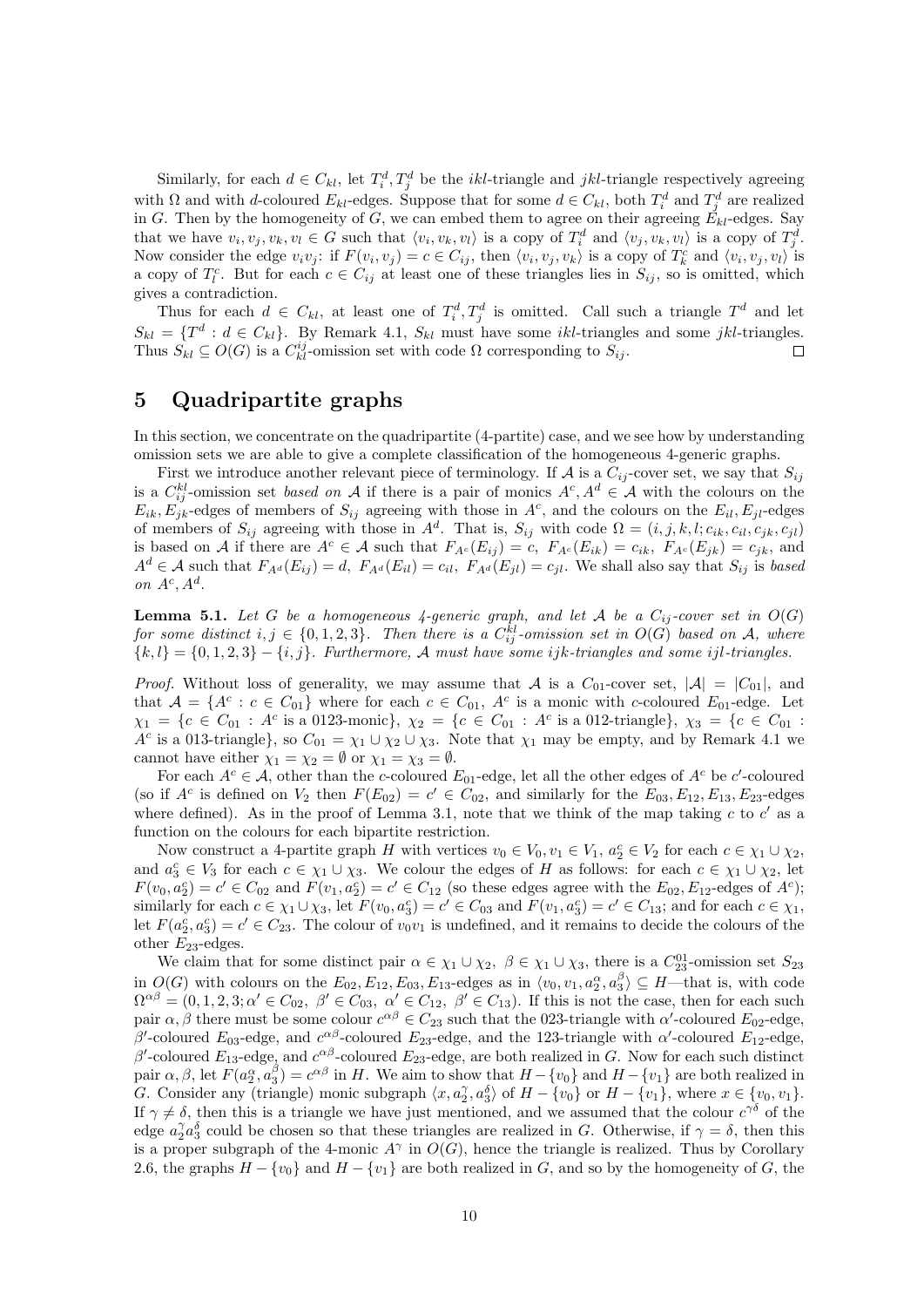graph H with some defined edge  $v_0v_1$  is realized in G. But for each  $c \in C_{01}$  if  $F(v_0, v_1) = c$  under this embedding, then we have also realized  $A^c$  in G (on  $\langle v_0, v_1, v_i^c : i \in I^c - \{0, 1\} \rangle$ ), which gives a contradiction since each of these is omitted.

Note that by Remark 4.1,  $S_{23}$  must have some 023-triangles and some 123-triangles. By Lemma 4.2 there is also a corresponding  $C_{01}^{23}$ -omission set  $S_{01}$  in  $O(G)$  with code  $\Omega^{\alpha\beta}$ . The  $E_{02}, E_{12}$ -edges of the 012-triangles in  $S_{01}$  agree with  $A^{\alpha}$ , and the  $E_{03}$ ,  $E_{13}$ -edges of the 013-triangles in  $S_{01}$  agree with  $A^{\beta}$ , so  $S_{01}$  is a  $C_{01}^{23}$ -omission set based on  $\mathcal A$  (in particular based on  $A^{\alpha}, A^{\beta}$ ).

Finally, suppose that the original  $C_{01}$ -cover set A has no 013-triangles, that is,  $\chi_3 = \emptyset$ , and aim for a contradiction. Note that we may follow the same construction as above to find a  $C_{23}^{01}$ -omission set  $S_{23}$ , and corresponding  $C_{01}^{23}$ -omission set  $S_{01}$  based on  $A^{\alpha}, A^{\beta} \in \mathcal{A}$  in  $O(G)$ . Since  $\chi_3 = \emptyset$ , we know  $\beta \in \chi_1$ , that is,  $A^{\beta}$  is a 0123-monic. As  $A^{\beta}$  is minimally omitted, its 013-subgraph must be realized in G. That is, the 013-triangle with  $\beta$ -coloured  $E_{01}$ -edge,  $\beta'$ -coloured  $E_{03}$ -edge, and  $\beta'$ -coloured  $E_{13}$ -edge is not included in the  $C_{01}^{23}$ -omission set  $S_{01}$ . Because  $S_{01}$  is a  $C_{01}^{23}$ -omission set, the 012-triangle  $B^{\beta}$  with  $\beta$ -coloured  $E_{01}$ -edge,  $\alpha'$ -coloured  $E_{02}$ -edge, and  $\alpha'$ -coloured  $E_{12}$ -edge must lie in  $S_{01}$ . But then we could replace  $A^{\beta}$  in A by  $B^{\beta}$  to get a new  $C_{01}$ -cover set in  $O(G)$  with no 013-triangles and one fewer 4-partite monic. By repeating this procedure, we could find a cover set in  $O(G)$  with no 4-partite monics at all. This would be a cover set consisting of only 012-triangles, which contradicts Remark 4.1. Hence each  $C_{01}$ -cover set must have some 012-triangles and some 013-triangles. П

These conditions are in fact enough to characterize all of the homogeneous coloured 4-generic graphs.

**Theorem 5.2.** Let L be a language for coloured quadripartite graphs, and let  $\mathcal F$  be a family of pairwise non-embeddable monic L-graphs. Then there is a (unique) countable homogeneous 4-generic L-graph G with  $Age(G) = Forb(\mathcal{F})$  if and only if  $\mathcal F$  satisfies the following:

- (i) if  $A \subseteq \mathcal{F}$  is a  $C_{ij}^{kl}$ -omission set, then there is a corresponding  $C_{kl}^{ij}$ -omission set  $\mathcal{B}$  in  $\mathcal{F}$ ;
- (ii) if  $A \subseteq \mathcal{F}$  is a  $C_{ij}$ -cover set, then there is a  $C_{ij}^{kl}$ -omission set in  $\mathcal{F}$  based on  $A$  (so in particular, A must have some ijk-triangles and some ijl-triangles).

Proof. The forward direction is given by Lemmas 4.2 and 5.1.

For the converse, we must show that if F satisfies conditions (i) and (ii), then  $Forb(\mathcal{F})$  is an amalgamation class. So let  $A, B_1, B_2 \in Forb(\mathcal{F})$  be such that A embeds in  $B_1$  and  $B_2$ . We may assume that  $B_1 = A \cup \{x\}$ ,  $B_2 = A \cup \{y\}$ . Now we just need to decide the colour of the edge xy to form the amalgam  $C = A \cup \{x, y\}$  so that no member of  $\mathcal F$  is realized.

If  $x, y$  are in the same part  $V_i$ , then no decision is required. Vertices  $x, y$  are not joined, and certainly we shall not have realized any member of  $\mathcal F$  since these graphs are monic (if C realizes  $D \in \mathcal{F}$ , then D was already realized in  $B_1$  or  $B_2$ , but  $B_1, B_2 \in Forb(\mathcal{F})$  so this does not happen).

So without loss of generality, suppose  $x \in V_0$ ,  $y \in V_1$ . If there is some colour  $c \in C_{01}$  such that C with  $F(x, y) = c$  does not realize any members of F, then we may colour the edge xy by c and we have finished. Otherwise, for each  $c \in C_{01}$ , the graph C with  $F(x, y) = c$  realizes some  $A^c \in \mathcal{F}$  with c-coloured  $E_{01}$ -edge. We aim to show that this will never happen. First note that the set  $\mathcal{A} := \{A^c : c \in C_{01}\}\$ is a  $C_{01}$ -cover set in  $\mathcal{F}$ . By (ii), there is a  $C_{01}^{23}$ -omission set  $S_{01}$  in  $\mathcal{F}$ based on A. Thus there are some  $v_2 \in V_2^C$ ,  $v_3 \in V_3^C$  such that the  $C_{01}^{23}$ -omission set  $S_{01} \subseteq \mathcal{F}$  agrees with  $\langle x, y, v_2, v_3 \rangle$  on  $E_{02}, E_{03}, E_{12}, E_{13}$ -edges. But then by (i), F also contains a corresponding  $C_{23}^{01}$ -omission set  $S_{23}$ . Now consider the edge  $v_2v_3$  in C, say  $F(v_2, v_3) = d \in C_{23}$ . At least one of  $\langle x, v_2, v_3 \rangle$  or  $\langle y, v_2, v_3 \rangle$  with  $F(v_2, v_3) = d$  lies in  $S_{23} \subseteq \mathcal{F}$ . But  $x, v_2, v_3 \in B_1$  and  $y, v_2, v_3 \in B_2$ , so one of  $B_1, B_2$  realizes a forbidden monic, which contradicts our initial assumptions.  $\Box$ 

At this point let us consider some examples of homogeneous 4-generic graphs given by this classification. Let  $L$  be a fixed language for quadripartite graphs. We give some examples of families of finite L-graphs  $\mathcal F$  for which  $Forb(\mathcal F)$  is an amalgamation class. Recall that we only really want to consider families of pairwise non-embeddable monics to guarantee that all members of  $\mathcal F$  are in fact minimally omitted by the homogeneous graph G with  $Age(G) = Forb(\mathcal{F})$ , so that  $O(G) = \mathcal{F}$ .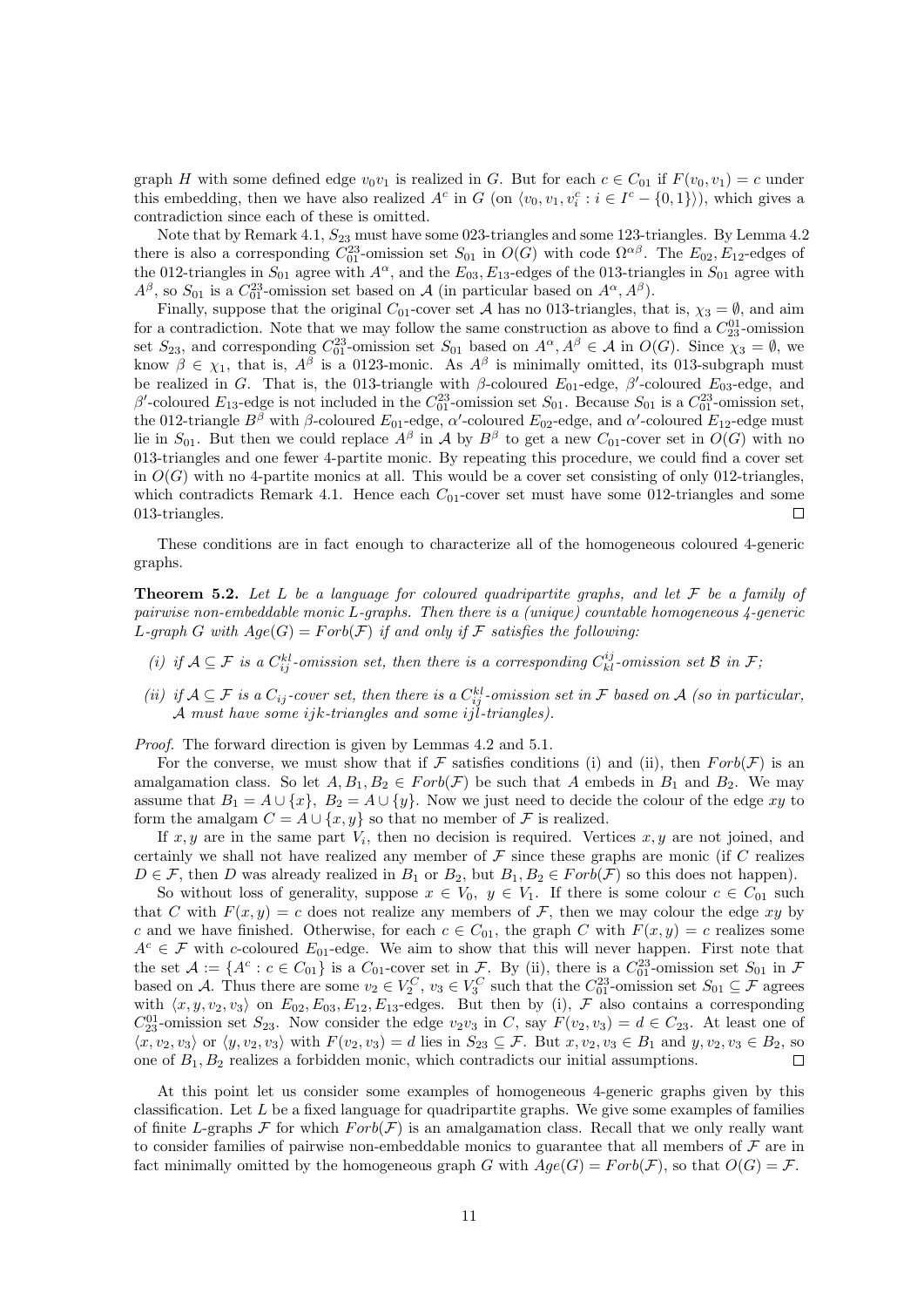To describe these examples, it is useful to introduce some further notation for coloured monic m-partite graphs. A J-monic A (defined on parts  $J \subseteq \{0, \ldots, m-1\}$ ) will be denoted by  $[J;\overline{\chi}]$ where  $\overline{\chi}$  is an ordered tuple listing the colours of all the edges of A, that is  $\overline{\chi} = (c_{ij} \in C_{ij} :$  $F_A(E_{ij}) = c_{ij}$  for  $i, j \in J$  with  $i < j$ ) where the  $c_{ij}$ s are ordered by the lexicographic ordering on the pairs  $(i, j) \in J^2$ . For example, if A is a 0235-monic such that for each  $i, j \in \{0, 2, 3, 5\}$  with  $i < j$ ,  $F_A(E_{ij}) = c_{ij} \in C_{ij}$ , then  $\overline{\chi} = (c_{02}, c_{03}, c_{05}, c_{23}, c_{25}, c_{35})$ . Using this notation the 123-triangle with  $\alpha$ coloured  $E_{12}$ -edge,  $\alpha$ -coloured  $E_{13}$ -edge, and  $\beta$ -coloured  $E_{23}$ -edge is denoted by  $[\{1, 2, 3\}; (\alpha, \alpha, \beta)],$ which is further abbreviated to [123;  $\alpha \alpha \beta$ ].

In each of the following examples, consider the language L such that  $C_{ij} = {\alpha, \beta, \gamma}$  for each distinct  $i, j \in \{0, 1, 2, 3\}.$ 

Example 5.3. Examples without any cover sets:

If  $\mathcal{F} = \{ [0123; \alpha \alpha \alpha \alpha \alpha], [012; \beta \beta \beta], [023; \alpha \beta \beta] \}$ , then  $F \text{orb}(\mathcal{F})$  is an amalgamation class, and there is a unique homogeneous 4-generic L-graph G with  $O(G) = \mathcal{F}$ . This is because if  $\mathcal F$  is any set of monics which does not contain a cover set, then  $Forb(\mathcal{F})$  is an amalgamation class.

Similarly, if F is the set of all 32 triangle L-graphs with no  $\gamma$ -coloured edges, and  $\mathcal{F}' \subseteq \mathcal{F}$ , then  $Forb(\mathcal{F}')$  is an amalgamation class, and there is a unique homogeneous 4-generic L-graph G with  $O(G) = \mathcal{F}'$ .

Example 5.4. The most basic type of example which includes a cover set:

Let  $A_1 = [012; \alpha \alpha \alpha], A_2 = [012; \beta \alpha \alpha], A_3 = [013; \gamma \alpha \alpha], A_4 = [023; \alpha \alpha \alpha], A_5 = [123; \alpha \alpha \beta],$  $A_6 = [123; \alpha\alpha\gamma]$ , and let  $\mathcal{F}_1 = \{A_i : 1 \leq i \leq 6\}$ . Then  $Forb(\mathcal{F}_1)$  is an amalgamation class, and there is a unique homogeneous 4-generic L-graph  $G_1$  with  $O(G_1) = \mathcal{F}_1$ . Observe that  $\{A_1, A_2, A_3\}$ is a  $C_{01}^{23}$ -omission set, and  $\{A_4, A_5, A_6\}$  is a corresponding  $C_{23}^{01}$ -omission set, but there are no other cover sets.

Example 5.5. Let  $A_7 = [013; \beta \alpha \alpha]$ ,  $A_8 = [023; \alpha \alpha \beta]$ , and  $A^* = [0123; \beta \beta \beta \beta \beta \beta]$ . For each  $A \subseteq$  $\{A_7, A_8, A^*\}, Forb(\mathcal{F}_1 \cup \mathcal{A})$  is an amalgamation class.

Example 5.6. A 'maximal' example:

 $A_1 = [012; \alpha \alpha \alpha], B_1 = [012; \beta \alpha \alpha], B_2 = [012; \alpha \beta \alpha], B_3 = [012; \alpha \alpha \beta], A_2 = [013; \alpha \alpha \alpha], C_1 =$  $[013; \gamma \alpha \alpha], B_4 = [013; \alpha \beta \alpha], B_5 = [013; \alpha \alpha \beta], A_3 = [023; \alpha \alpha \alpha], C_2 = [023; \gamma \alpha \alpha], C_3 = [023; \alpha \gamma \alpha],$  $B_6 = [023; \alpha \alpha \beta], A_4 = [123; \alpha \alpha \alpha], C_4 = [123; \gamma \alpha \alpha], C_5 = [123; \alpha \gamma \alpha], C_6 = [123; \alpha \alpha \gamma].$  Let  $\mathcal{F}_2 =$  $\{A_i: 1 \leq i \leq 4\} \cup \{B_i: 1 \leq i \leq 6\} \cup \{C_i: 1 \leq i \leq 6\}.$  Then  $Forb(\mathcal{F}_2)$  is an amalgamation class, giving homogeneous 4-generic  $G_2$  with  $O(G_2) = \mathcal{F}_2$ .

Observe that  $\mathcal{F}_2$  contains  $C_{ij}$ -cover sets for each distinct  $i, j \in \{0, 1, 2, 3\}$ . It contains the following 'overlapping' omission sets:

 $\{A_1, B_1, A_2, C_1\}$  is a  $C_{01}^{23}$ -omission set, and  $\{A_3, B_6, A_4, C_6\}$  is a corresponding  $C_{23}^{01}$ -omission set;  $\{A_1, B_2, A_3, C_2\}$  is a  $C_{02}^{13}$ -omission set, and  $\{A_2, B_5, A_4, C_5\}$  is a corresponding  $C_{13}^{02}$ -omission set;  $\{A_1, B_3, A_4, C_4\}$  is a  $C_{12}^{03}$ -omission set, and  $\{A_2, B_4, A_3, C_3\}$  is a corresponding  $C_{03}^{12}$ -omission set.

In fact  $\mathcal{F}_2$  is 'maximal', that is,  $Forb(\mathcal{F}_2)$  is an amalgamation class, but there is no  $\mathcal{F}' \supset \mathcal{F}_2$  in the language L such that  $Forb(\mathcal{F}')$  is an amalgamation class.

Example 5.7. Another 'maximal' example:

 $A_1 = [012; \alpha \alpha \alpha], A_2 = [012; \beta \alpha \alpha], A_3 = [013; \alpha \alpha \alpha], A_4 = [013; \gamma \alpha \alpha], A_5 = [023; \alpha \alpha \alpha], A_6 =$  $[023; \alpha \alpha \beta], A_7 = [123; \alpha \alpha \alpha], A_8 = [123; \alpha \alpha \gamma],$ 

 $B_1 = [012; \alpha \alpha \gamma], B_2 = [012; \beta \alpha \gamma], B_3 = [013; \alpha \gamma \alpha], B_4 = [013; \gamma \gamma \alpha], B_5 = [023; \alpha \gamma \alpha], B_6 =$ [023;  $\alpha\gamma\beta$ ],  $B_7 = [123; \gamma\alpha\alpha]$ ,  $B_8 = [123; \gamma\alpha\gamma]$ ,

 $C_1 = [012; \alpha \gamma \alpha], C_2 = [012; \beta \gamma \alpha], C_3 = [013; \alpha \alpha \gamma], C_4 = [013; \gamma \alpha \gamma], C_5 = [023; \gamma \alpha \alpha], C_6 =$ [023;  $\gamma \alpha \beta$ ],  $C_7 = [123; \alpha \gamma \alpha]$ ,  $C_8 = [123; \alpha \gamma \gamma]$ ,

 $D_1 = [012, \alpha \gamma \gamma], D_2 = [012, \beta \gamma \gamma], D_3 = [013, \alpha \gamma \gamma], D_4 = [013, \gamma \gamma \gamma], D_5 = [023, \gamma \gamma \alpha], D_6 =$ [023;  $\gamma \gamma \beta$ ],  $D_7 = [123; \gamma \gamma \alpha]$ ,  $D_8 = [123; \gamma \gamma \gamma]$ .

Let  $\mathcal{F}_3 = \{A_i : 1 \leq i \leq 8\} \cup \{B_i : 1 \leq i \leq 8\} \cup \{C_i : 1 \leq i \leq 8\} \cup \{D_i : 1 \leq i \leq 8\}.$ Then  $Forb(\mathcal{F}_3)$  is an amalgamation class (and as in the previous example, it is maximal), giving homogeneous 4-generic  $G_3$  with  $O(G_3) = \mathcal{F}_3$ .

Observe that  $\mathcal{F}_3$  only contains  $C_{01}$ -cover sets and  $C_{23}$ -cover sets. It contains many overlapping pairs of  $C_{01}^{23}$ -omission sets and corresponding  $C_{23}^{01}$ -omission sets. For example, if  $X \in \{A, B, C, D\}$ , then  $\{X_1, X_2, X_3, X_4\}$  and  $\{X_5, X_6, X_7, X_8\}$  are corresponding omission sets. Also,  $\{A_1, A_2, B_3, B_4\}$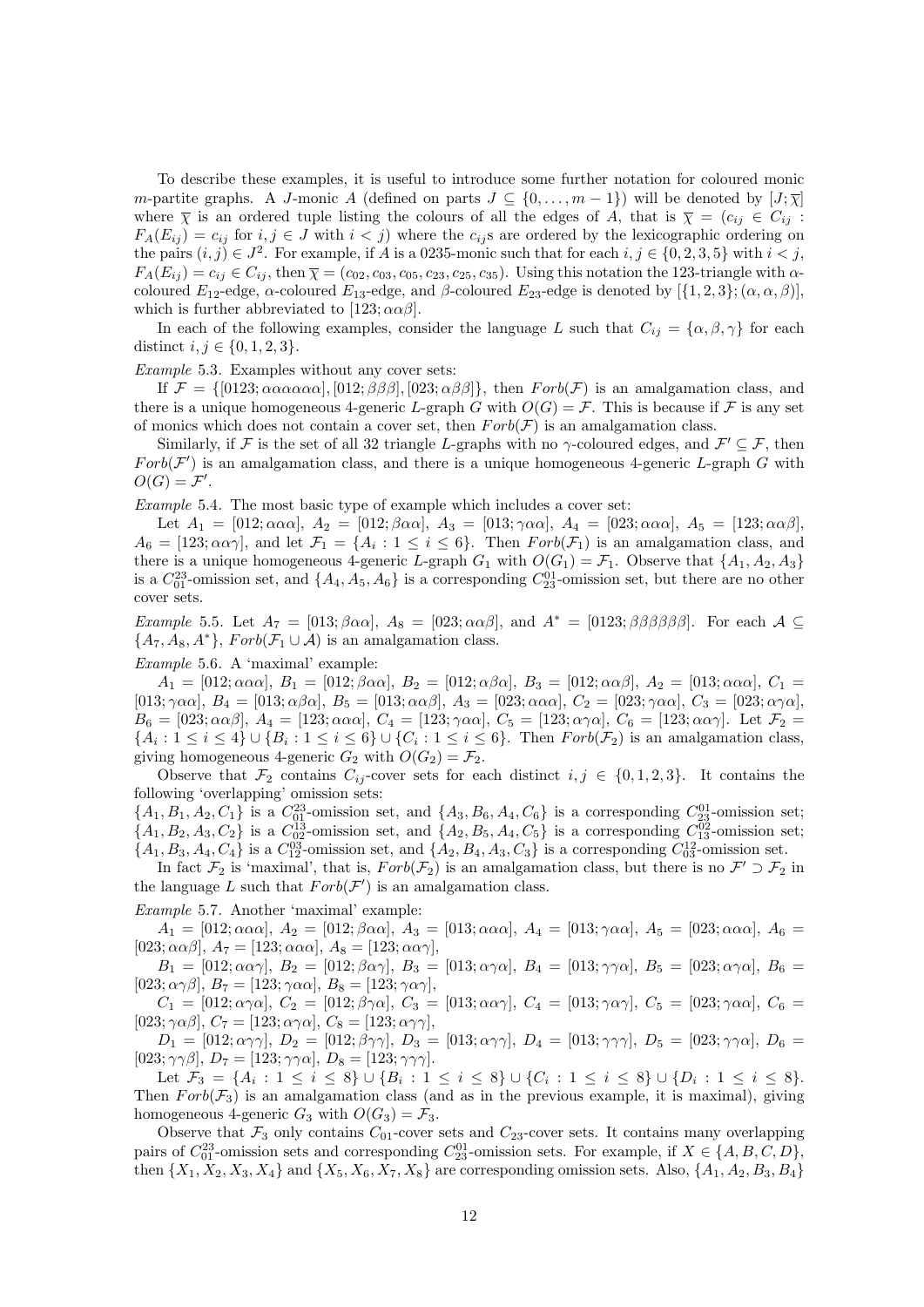and  $\{B_5, B_6, A_7, A_8\}$  are corresponding omission sets; as are  $\{B_1, B_2, C_3, C_4\}$  and  $\{A_5, A_6, D_7, D_8\}$ . There are 16 such pairs in all, since in this example there are 16 possible omission set codes  $(0, 1, 2, 3; c_{02}, c_{03}, c_{12}, c_{13})$  for  $c_{02}, c_{03}, c_{12}, c_{13} \in {\alpha, \gamma}.$ 

## 6 Non-complication for  $m$ -generic graphs

We work towards showing that as in the monochromatic case in [3], even for multipartite graphs on more than four parts, omission sets are the key to determining amalgamation classes. That is, to characterize the homogeneous graphs, things do not get more complicated than corresponding omission sets—to verify the amalgamation property for a given class  $Forb(\mathcal{F})$  we do not have to worry about any more complicated configurations of omitted monics. Formally, we aim to show that Lemma 5.1 generalizes to m-partite graphs with  $m \geq 4$ . The 'non-complication theorem' is the following:

**Theorem 6.1.** Let G be a homogeneous m-generic graph, and let A be a  $C_{ij}$ -cover set in  $O(G)$ . Then there is a  $C_{ij}^{kl}$ -omission set in  $O(G)$  based on A (for some distinct  $k, l \in \{0, ..., m-1\} - \{i, j\}$ ).

Furthermore, as in the quadripartite case, such an omission set must in fact be based on triangles from the cover set. Before embarking on the proof of the main non-complication theorem, we shall prove this strengthening result which restricts the kinds of cover sets that can arise.

**Lemma 6.2.** If G is a homogeneous m-generic graph, A is a  $C_{ij}$ -cover set in  $O(G)$ , and there is a  $C_{ij}^{kl}$ -omission set in  $O(G)$  based on A, then there is a  $C_{ij}^{kl}$ -omission set in  $O(G)$  based on triangles from A (so in particular A must contain some ijk-triangles and some ijl-triangles for some distinct  $k, l \in \{0, \ldots, m-1\} - \{i, j\}$ .

Our goal is to formulate explicit conditions which will determine whether a given family  $\mathcal F$  of monic L-graphs equals  $O(G)$  for some homogeneous L-graph G. Lemma 6.2 says that if we can find a cover set in F which does not contain two types of triangles, then F does not have the form  $O(G)$ .

Let us further develop the terminology and notation which will be used in the proofs of these results. If A is a  $C_{ij}$ -cover set in  $O(G)$ , we let  $\Omega_{ij}(\mathcal{A}) := \{(i, j, k, l; c_{ik}, c_{il}, c_{jk}, c_{jl}) : \text{there are } A^c \in \mathcal{A}$ such that  $F_{A^c}(E_{ij}) = c$ ,  $F_{A^c}(E_{ik}) = c_{ik}$ ,  $F_{A^c}(E_{jk}) = c_{jk}$ , and  $A^d \in \mathcal{A}$  such that  $F_{A^d}(E_{ij}) = c_{ik}$ d,  $F_{A^d}(E_{il}) = c_{il}$ ,  $F_{A^d}(E_{jl}) = c_{jl}$ . Thus  $\Omega_{ij}(A)$  denotes the set of all 'possible' codes for  $C_{ij}^{kl}$ omission sets based on A. That is, if there is a  $C_{ij}^{kl}$ -omission set in  $O(G)$  based on A, then it must have some code in  $\Omega_{ij}(\mathcal{A})$ . But of course the converse does not necessarily hold. In particular, note that in the definition of  $\Omega_{ij}(\mathcal{A})$ , the monics  $A^c, A^d$  from which we build a code are not necessarily distinct (so such codes built from a single monic are contained in  $\Omega_{ij}(\mathcal{A})$ ); however if there is a  $C_{ij}^{kl}$ -omission set in  $O(G)$  with code  $\Omega \in \Omega_{ij}(\mathcal{A})$ , then it is clear that there is no minimally omitted monic which agrees with the code on all four of the relevant edge-types, as we now show.

**Lemma 6.3.** Let G be a homogeneous m-generic graph, and let  $S_{ij} \subseteq O(G)$  be a  $C_{ij}^{kl}$ -omission set with code  $\Omega$ . Then no  $A \in O(G)$  is defined on all four parts  $V_i, V_j, V_k, V_l$  and agrees with  $\Omega$  on the  $E_{ik}, E_{il}, E_{jk}, E_{il}$ -edges.

Proof. Let  $\Omega = (i, j, k, l; c_{ik}, c_{il}, c_{jk}, c_{jl})$ , and suppose that  $A \in O(G)$  agrees with  $\Omega$  on the relevant edge-types, and  $F_A(E_{ij}) = \alpha$ . As previously, for  $c \in C_{ij}$ , define  $T_k^c, T_l^c$  to be the *ijk*-triangle and *ijl*triangle respectively agreeing with  $\Omega$  and with c-coloured  $E_{ij}$ -edges. Then one of  $T_k^{\alpha}$  or  $T_l^{\alpha}$  is included in the omission set  $S_{ij}$ , so at least one of them is minimally omitted from G. But both of these triangles are proper subgraphs of A, so A itself cannot be minimally omitted, a contradiction.  $\Box$ 

If  $\Omega \in \Omega_{ij}(\mathcal{A})$  then we shall say that the code  $\Omega$  is based on  $\mathcal{A}$ . Then Theorem 6.1 says that for each  $C_{ij}$ -cover set A in  $O(G)$ , there is some code  $\Omega$  based on A such that there is a  $C_{ij}^{kl}$ -omission set in  $O(G)$  with code  $\Omega$ .

We further extend the 'based on' terminology to introduce an ordering on  $C_{ij}$ -cover sets as follows. For A, B both  $C_{ij}$ -cover sets in  $O(G)$ , we write  $A \leq B$ , and say that A is based on B, if  $\Omega_{ij}(\mathcal{A}) \subseteq \Omega_{ij}(\mathcal{B})$ . That is,  $\mathcal{A} \leq \mathcal{B}$  if each code based on  $\mathcal{A}$  is also a code based on  $\mathcal{B}$ . Furthermore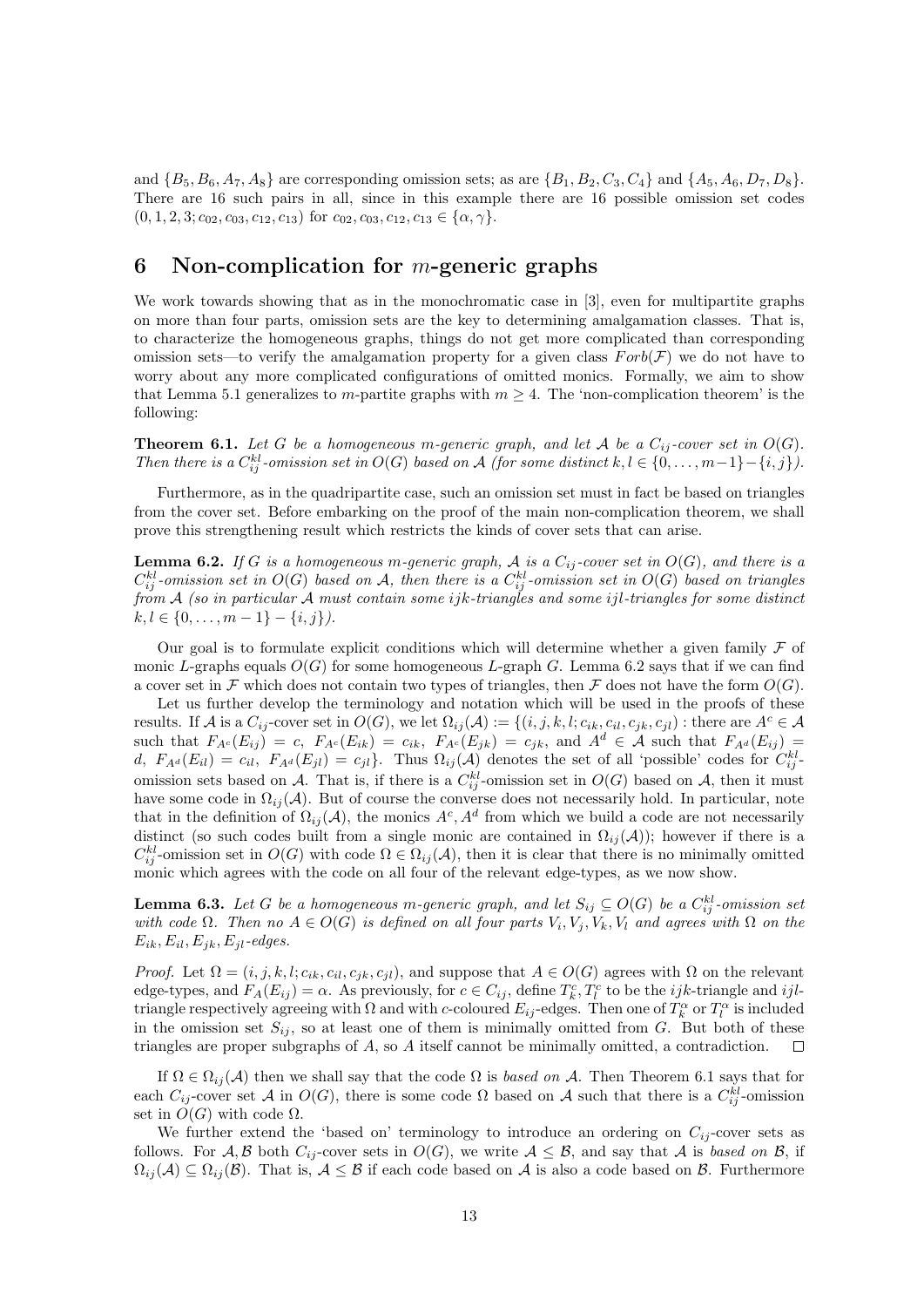write  $\mathcal{A} < \mathcal{B}$  (and say that  $\mathcal{A}$  is *strictly* based on  $\mathcal{B}$ ) if  $\Omega_{ij}(\mathcal{A}) \subset \Omega_{ij}(\mathcal{B})$  (roughly speaking,  $\mathcal{B}$  has strictly more codes based on it than  $A$ ).

To prove Lemma 6.2, we suppose for a contradiction that there is a cover set  $A$  in  $O(G)$  such that there is a corresponding omission set in  $O(G)$  based on A, but none based on triangles from A. By previous results, we know that certain 'bad' cover sets cannot exist in a valid  $O(G)$ . The notion 'bad' is informal (it will not be explicitly defined) but by it we understand some non-valid cover set, whose existence contradicts a previous result. For instance, note that by Lemma 6.3, if  $A \subseteq O(G)$ is a cover set, then a corresponding omission set based on  $A$  cannot be based on just one member of A. So if A is a  $C_{ij}$ -cover set in  $O(G)$  such that for each code in  $\Omega_{ij}(\mathcal{A})$  there is some monic in  $A$  which agrees with the whole of the code, then  $A$  is bad. Similarly, a cover set defined on only three parts is bad since it contradicts Remark 4.1; and a cover set defined on only four parts which contains only one kind of triangle is bad since it contradicts Lemma 5.1. Under the given conditions, the non-existence of such 'bad' cover sets can then be used to obtain the desired contradiction.

*Proof of Lemma 6.2.* Suppose for a contradiction that  $\mathcal A$  is a  $C_{01}$ -cover set in  $O(G)$ , such that there is a  $C_{01}$ -omission set in  $O(G)$  based on A, but none based on triangles from A. We may suppose that  $|A| = |C_{01}|$ , and  $A = \{A^c : c \in C_{01}\}$ , where each  $A^c$  is a monic with c-coloured  $E_{01}$ -edge and all other edges c'-coloured. Let  $S_{01}$  be a  $C_{01}^{kl}$ -omission set (for distinct  $k, l \in \{2, ..., m-1\}$ ) based on  $A^{\alpha}, A^{\beta} \in \mathcal{A}$ , with code  $\Omega = (0, 1, k, l; \alpha' \in C_{0k}, \beta' \in C_{0l}, \alpha' \in C_{1k}, \beta' \in C_{1l})$ . So  $A^{\alpha}$  is an  $I^{\alpha}$ -monic with  $0, 1, k \in I^{\alpha}$ , and  $A^{\beta}$  is an  $I^{\beta}$ -monic with  $0, 1, l \in I^{\beta}$ . Since  $S_{01}$  is not based on triangles, without loss of generality assume that there are no 01k-triangles in A agreeing with  $\Omega$ , so in particular  $|I^{\alpha}| > 3$ .

As previously, for  $c \in C_{01}$ , let  $T_k^c, T_l^c$  be the 01k-triangle and 01l-triangle respectively agreeing with  $\Omega$  and with c-coloured  $E_{01}$ -edges. Then  $S_{01} = \mathcal{T}_k \cup \mathcal{T}_l$  where  $\mathcal{T}_k = \{T_k^c : c \in \chi_k\}$  and  $\mathcal{T}_l = \{T_l^c : c \in \chi_l\}$  for some  $\chi_k, \chi_l \subset C_{01}$  with  $\chi_k \cup \chi_l = C_{01}$ .

We may assume that  $S_{01}$  is optimal in the following sense:  $|S_{01}| = |C_{01}|$  (so  $\chi_k \cap \chi_l = \emptyset$ ), and we maximize  $|\mathcal{T}_l|$  (equivalently maximize  $|\chi_l|$ ). That is, if for some  $c \in C_{01}$  both  $T_k^c$  and  $T_l^c$  are minimally omitted, then we choose to put  $T_l^c$  not  $T_k^c$  in  $S_{01}$ . Note that since  $A^{\alpha}$  is minimally omitted (but is not a triangle),  $T_k^{\alpha} \subset A^{\alpha}$  is realized in G, so we must have  $T_l^{\alpha}$  in  $S_{01}$  (that is,  $\alpha \in \chi_l$ ).

If  $|\chi_l|=1$ , then  $\chi_l = {\alpha}$  and  $\chi_k = C_{01} - {\alpha}$  (so note that  $\beta \notin \chi_l$ , so  $A^{\beta}$  is not a triangle). Consider  $\mathcal{T}_k \cup \{A^{\alpha}\}\,$ , which is a  $C_{01}$ -cover set in  $O(G)$ . This is a bad cover set: it consists of one nontriangle monic and all the other monics are  $01k$ -triangles, but this contradicts Lemma 5.1. In fact since  $A^{\alpha}$  and all of the 01k-triangles agree on their  $E_{0k}$ ,  $E_{1k}$ -edges (each has  $\alpha'$ -coloured  $E_{0k}$ -edges and  $E_{1k}$ -edges),  $A^{\alpha}$  must agree with any code based on this cover set, so this contradicts Lemma 6.3.

Thus we may assume that  $|\chi_l| > 1$ . Now consider  $\mathcal{A}' = \mathcal{T}_l \cup \{A^c : c \in \chi_k\}$ . This is a  $C_{01}$ -cover set in  $O(G)$ , and clearly  $\Omega_{01}(\mathcal{A}') \subseteq \Omega_{01}(\mathcal{A})$  so  $\mathcal{A}' \leq \mathcal{A}$ . We show that actually  $\mathcal{A}' < \mathcal{A}$ , since there is no monic in A' agreeing with  $A^{\alpha} \in A$  on the  $E_{0k}$ ,  $E_{1k}$ -edges, and so  $\Omega \notin \Omega_{01}(\mathcal{A}')$ . Otherwise, suppose we have such a monic. Then since this monic is not a 01l-triangle, it must be  $A^{\gamma}$  for some  $\gamma \in \chi_k$ . Clearly  $A^{\gamma}$  is not a triangle, since by our initial assumptions there is no 01k-triangle in A agreeing with  $\Omega$ . But then  $T_k^{\gamma} \subset A^{\gamma}$  is realized in G, which contradicts the fact that  $\gamma \in \chi_k$ . So indeed,  $A' < A$ .

Now we run through the argument again, this time with an omission set  $S'_{01}$  with code  $\Omega'$  based on A' (but not based on triangles). By induction, we find a chain of  $C_{01}$ -cover sets  $A > A' > A'' > ...$ such that there is no corresponding omission set based on triangles from any of them. But since we are working in a finite language,  $\Omega_{01}(\mathcal{A})$  is finite, so this chain cannot go on indefinitely, and we have a contradiction.  $\Box$ 

### 6.1 Proving the non-complication theorem

We now turn to the proof of the full non-complication theorem (Theorem 6.1). The idea of the proof is to assume that there is some homogeneous m-generic graph  $G$  with a cover set in  $O(G)$  (which we may assume covers  $C_{01}$ ) but no corresponding omission set based on that cover set, and aim for a contradiction. So assuming such homogeneous graphs exist, we consider a minimal case—that is, with m as small as possible such that  $O(G)$  contains a  $C_{01}$ -cover set which does not have an omission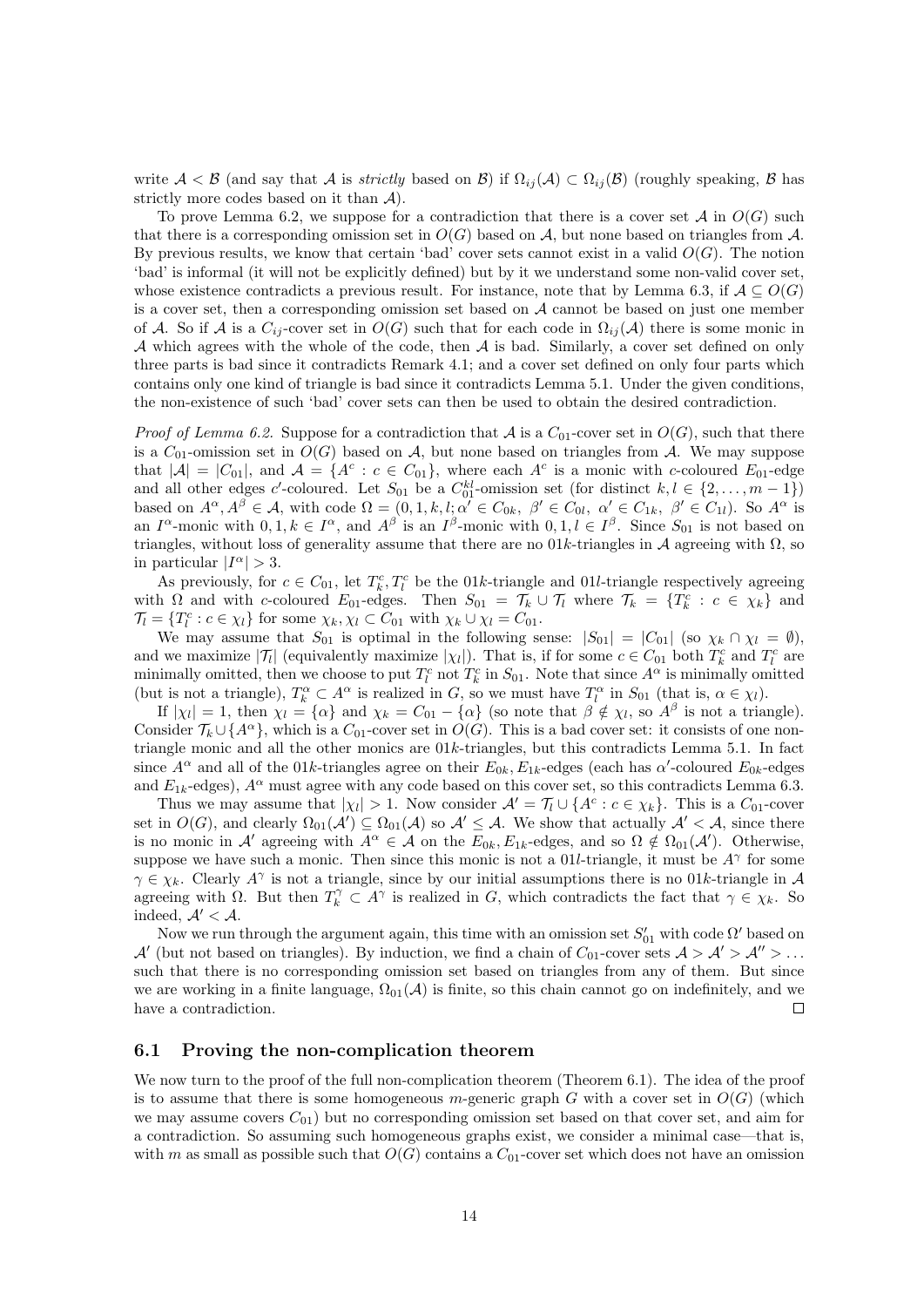set based on it, and  $A$  is a 'minimal' such  $C_{01}$ -cover set. First note that by Lemma 5.1, certainly  $m \geq 5$ ; and A is defined on all m parts of G. To be 'minimal', we require that A satisfies a number of further conditions. Thus justification for assuming these conditions will be given in the results that follow. At this stage we just describe what these 'minimality' conditions are.

Firstly, we may assume that A contains the minimum number of monics for a  $C_{01}$ -cover set, that is  $|\mathcal{A}| = |C_{01}|$ . Next A should be minimal with respect to the 'based on' ordering  $\lt$  (that is, there is no  $C_{01}$ -cover set B in  $O(G)$  with  $\Omega_{01}(\mathcal{B}) \subset \Omega_{01}(\mathcal{A})$ . In fact, we may assume that A is a special kind of such a cover set, which we shall call good. A  $C_{01}$ -cover set is good if there is a particular colour  $\alpha \in C_{01}$  (called the key colour) such that for each monic in the cover set, if we recolour its  $E_{01}$ -edge by  $\alpha$ , then the resulting monic is either a subgraph of  $A^{\alpha}$  (the monic in the cover set with a  $\alpha$ -coloured  $E_{01}$ -edge, called the key monic) or is realized in G.

Furthermore, we may assume that  $A$  is a good cover set such that the key monic is either defined on at least four parts, or is defined on exactly three parts and there are no other monics in  $A$  defined on all of the remaining parts. We call such a good cover set a star cover set.

Finally, if possible, we choose A which is  $(i, j)$ -free for some distinct  $i, j \in \{2, \ldots, m-1\}$ ; where a cover set A is  $(i, j)$ -free if no members of A are defined on both  $V_i$  and  $V_j$ .

### 6.1.1 'Minimal' cover sets: minimum number of members

Before embarking on the proof of the theorem, we fully describe our set-up, introduce the necessary new notions that will be used, and cover some preliminary results involving these.

First note that each  $C_{01}$ -cover set in  $O(G)$  is a subset of the set of all monics in  $O(G)$  which are defined on  $V_0$  and  $V_1$ . We wish to consider  $C_{01}$ -cover sets with exactly  $|C_{01}|$  members (that is,  $C_{01}$ -cover sets that contain exactly one monic with c-coloured  $E_{01}$ -edge for each  $c \in C_{01}$ ). So let  $r := |C_{01}|$ ,  $C_{01} = \{0, 1, \ldots, r-1\}$ , and let  $\Lambda$  be the set of all  $C_{01}$ -cover sets in  $O(G)$  of size r. It is straightforward to see that we may assume that 'minimal' A is a  $C_{01}$ -cover set in  $\Lambda$ , since by the following, if there is a  $C_{01}$ -cover set in  $O(G)$  without an omission set based on it, then there is such a  $C_{01}$ -cover set of size r.

**Lemma 6.4.** If for each  $A \in \Lambda$ , there is an  $C_{01}$ -omission set in  $O(G)$  based on A, then in fact this holds for each  $C_{01}$ -cover set in  $O(G)$ .

*Proof.* Let B be a  $C_{01}$ -cover set in  $O(G)$ . Consider any subset A of B of size r such that A is a  $C_{01}$ -cover set. Then  $A \in \Lambda$ , and so by the hypothesis, there is a  $C_{01}$ -omission set S based on A, say based on monics  $A^c, A^d \in \mathcal{A}$ . Now  $A^c, A^d \in \mathcal{B}$  since  $\mathcal{A} \subseteq \mathcal{B}$ , so S is also based on  $\mathcal{B}$ .  $\Box$ 

We use the following standard notation for a cover set  $A \in \Lambda$ : let  $A = \{A^c : c \in C_{01}\}\$ , where for each  $c \in C_{01}$ ,  $A^c$  is an  $I^c$ -monic with  $\{0,1\} \subset I^c \subseteq \{0,1,\ldots,m-1\}$ , with vertices  $v_i^c$  for each  $i \in I<sup>c</sup>$ , with *c*-coloured  $E_{01}$ -edge and all other edges *c'*-coloured.

#### 6.1.2 'Minimal' cover sets: minimal in 'based on' ordering

Next we stated that 'minimal'  $\mathcal A$  should be minimal with respect to the 'based on' ordering  $\lt$ . Roughly speaking, this means that the monics in the cover set have as much agreement as possible. In fact, we claimed that we may assume that this 'minimal'  $\mathcal A$  is a good cover set—which tells us that certain other monics are realized. In the following, we formalize these ideas (which involves quite a bit of ground work), with the ultimate goal of proving that we can indeed assume that 'minimal'  $\mathcal A$ is good by showing that given any cover set we can always find a good cover set based on it.

First we set up some further terminology and notation which will be useful. So consider some  $A \in \Lambda$ . The set  $\Omega_{01}(A)$  of all codes based on A tells us something about the amount of agreement between the monics in the cover set; but we wish to further quantify this. Since all members of  $A$ differ on their  $E_{01}$ -edges, clearly none is a subgraph of any other. However we can consider 'almost subgraphs'; that is, when one graph is a subgraph of another except for their differing  $E_{01}$ -edges. For  $c, d \in C_{01}$ , define  $A^{d/c}$  to be an isomorphic copy of  $A^d$  except with c-coloured  $E_{01}$ -edge (rather than d-coloured). Now if  $A^c$  is a subgraph of  $A^{d/c}$ , then we say that  $A^c$  is an off-E<sub>01</sub>-subgraph of  $A^d$ , and write  $A^c \leq_{0} A^d$ . Furthermore, write  $A^c \leq_{0} A^d$  if  $A^c$  is a proper off-E<sub>01</sub>-subgraph of  $A^d$ .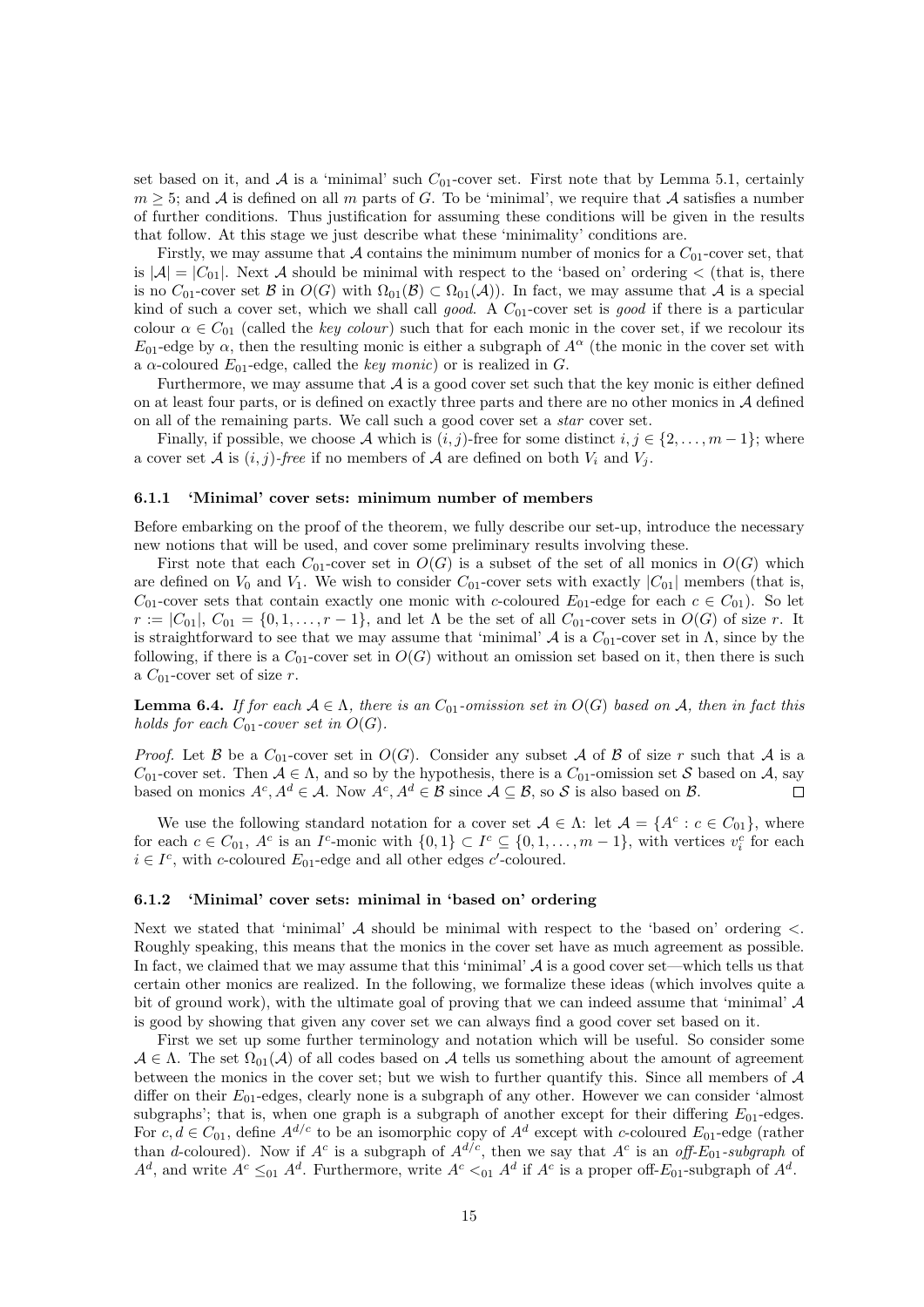The relation  $\leq_{01}$  is a quasi-order on each  $C_{01}$ -cover set  $A \in \Lambda$ . But note that it need not be a partial order because  $\leq_{01}$  may not be antisymmetric:  $A^c \leq_{01} A^d$  and  $A^d \leq_{01} A^c$  means that  $A^c, A^d$ are isomorphic except for their differently coloured  $E_{01}$ -edges. In this case we shall say that  $A<sup>c</sup>, A<sup>d</sup>$ are off-E<sub>01</sub>-isomorphic, and write  $A^c =_{01} A^d$ . For a cover set  $A \in \Lambda$ , we are particularly interested in the maximal elements of the structure  $(A, \leq_{01})$ ; in the following these may simply be referred to as maximal elements of A.

Recall the ordering on  $C_{ij}$ -cover sets  $A, B$  determined by the codes based on the cover sets:  $\mathcal{B} \leq \mathcal{A}$  if and only if  $\Omega_{ij}(\mathcal{B}) \subseteq \Omega_{ij}(\mathcal{A})$  (and then we say that  $\mathcal{B}$  is based on  $\mathcal{A}$ ), and let  $\Lambda_{\mathcal{A}} :=$  $\{\mathcal{B} \in \Lambda : \mathcal{B} \leq \mathcal{A}\}\)$ , the set of all cover sets in  $\Lambda$  based on  $\mathcal{A} \in \Lambda$ , and for each  $\mathcal{B} \in \Lambda_{\mathcal{A}}\$ , define  $t_{\mathcal{B}}$  to be the number of maximal elements of  $(\mathcal{B}, \leq_{01})$ , up to off-E<sub>01</sub>-isomorphism. Let  $t(\mathcal{A}) := \min_{\mathcal{B} \in \Lambda_{\mathcal{A}}} t_{\mathcal{B}}$ ; and we say that  $\mathcal{B} \in \Lambda_{\mathcal{A}}$  is  $\mathcal{A}\text{-minimal}$  if  $t_{\mathcal{B}} = t(\mathcal{A})$ ; that is,  $\mathcal{B}$  has the least possible number of maximal elements for a cover set based on A. We first observe that  $t_A \geq 2$  for each  $A \in \Lambda$ ; that is, all  $C_{01}$ -cover sets in  $\Lambda$  have at least two non-off- $E_{01}$ -isomorphic maximal elements. Then clearly  $t(\mathcal{A}) \geq 2$  for each  $\mathcal{A} \in \Lambda$  too. (In fact, by the same argument this is true for all  $C_{01}$ -cover sets, not just those in  $\Lambda$ , but we would need to extend the terminology used and change the notation a little in the proof.)

**Lemma 6.5.** If G is a homogeneous m-generic graph which has a  $C_{01}$ -cover set in  $O(G)$ , then  $t_A \geq 2$  for each  $A \in \Lambda$ .

*Proof.* Otherwise, suppose that  $A \in \Lambda$  with  $t_A = 1$ , and we aim for a contradiction. Then  $A \in \Lambda$  is a  $C_{01}$ -cover set with a unique (up to off- $E_{01}$ -isomorphism) maximal element  $A^{\alpha}$ , so for each  $c \in C_{01}$ ,  $A^c \leq_{01} A^\alpha$ .

The graphs  $A^{\alpha} - \{v_0^{\alpha}\}, A^{\alpha} - \{v_1^{\alpha}\}, A^{\alpha} - \{v_0^{\alpha}, v_1^{\alpha}\}\$  are all realized in G, since they are all proper subgraphs of  $A^{\alpha}$  (which is minimally omitted). So we can amalgamate  $A^{\alpha} - \{v_0^{\alpha}\}\$  and  $A^{\alpha} - \{v_1^{\alpha}\}\$ over  $A^{\alpha} - \{v_0^{\alpha}, v_1^{\alpha}\}\$  to get a graph realized in G; call this amalgam H. The only new edge of H is  $v_0^{\alpha}v_1^{\alpha} \in E_{01}$ , and we let  $F(v_0^{\alpha}v_1^{\alpha}) = \beta \in C_{01}$ . But now  $A^{\beta} \leq_{01} H$ , since  $A^{\beta} \leq_{01} A^{\alpha}$  and  $H =_{01} A^{\alpha}$ . Since the  $E_{01}$ -edge of H is  $\beta$ -coloured, in fact  $A^{\beta} \subseteq H$ , so we have realized  $A^{\beta}$  in G, contradicting the fact that it is minimally omitted.  $\Box$ 

We introduce a new order on cover sets in  $\Lambda$ , using the corresponding  $\leq_{01}$  orders and maximal elements. For distinct  $A, B \in \Lambda$ , we write  $A \preceq B$  if each maximal element of  $(A, \leq_{01})$  is an off- $E_{01}$ subgraph of a maximal element of  $(\mathcal{B}, \leq_{01})$ . Note that the order  $\leq$  (determined by the sets of codes based on the cover sets) extends the order  $\preceq$ .

### **Lemma 6.6.** Let  $A, B$  be  $C_{01}$ -cover sets in  $\Lambda$ . If  $A \preceq B$ , then  $A \leq B$ .

*Proof.* Suppose  $A \preceq B$ , and consider  $\Omega = (0, 1, k, l; c_{0k}, c_{0l}, c_{1k}, c_{1l}) \in \Omega_{01}(A)$ . Say  $\Omega$  is based on the monics  $A^c, A^d \in \mathcal{A}$ . That is, the  $E_{0k}, E_{1k}$ -edges in  $A^c$  have colours  $c_{0k}, c_{1k}$  respectively, and the  $E_{0l}, E_{1l}$ -edges in  $A^d$  have colours  $c_{0l}, c_{1l}$  respectively. In fact there are maximal elements  $A^{\gamma}, A^{\delta}$  of  $(A, \leq_{01})$  which  $\Omega$  is based on (for instance, say  $A^{\gamma}, A^{\delta}$  are maximal elements with  $A^c \leq_{01} A^{\gamma}, A^d \leq_{01}$  $A^{\delta}$ ). Then since  $A \preceq \mathcal{B}$ , there are maximal elements  $B^{\alpha}, B^{\beta}$  of  $(\mathcal{B}, \leq_{01})$  with  $A^{\gamma} \leq_{01} B^{\alpha}, A^{\delta} \leq_{01} B^{\beta}$ . Now the  $E_{0k}$ ,  $E_{1k}$ -edges in  $B^{\alpha}$  have the same colours as the corresponding edges in  $A^{\gamma}$  (that is, colours  $c_{0k}$ ,  $c_{1k}$  respectively); and the  $E_{0l}$ ,  $E_{1l}$ -edges in  $B^{\beta}$  have the same colours as the corresponding edges in  $A^{\delta}$  (that is, colours  $c_{0l}, c_{1l}$  respectively). So  $\Omega \in \Omega_{01}(\mathcal{B})$ , and hence  $\Omega_{01}(\mathcal{A}) \subseteq \Omega_{01}(\mathcal{B})$ .

However we may note that the orders are different, since there can exist cover sets  $\mathcal{A}, \mathcal{B} \in \Lambda$  with  $\Omega_{01}(\mathcal{A}) = \Omega_{01}(\mathcal{B})$ , but  $\mathcal{A} \not\preceq \mathcal{B}$  and  $\mathcal{B} \not\preceq \mathcal{A}$ . Also observe that there can exist  $\mathcal{A}, \mathcal{B} \in \Lambda$  with  $\mathcal{A} \prec \mathcal{B}$ (that is,  $A \preceq B$  but  $B \npreceq A$ , so there is some maximal monic in B which is not an off-E<sub>01</sub>-subgraph of any monic in A) and  $\Omega_{01}(\mathcal{A}) = \Omega_{01}(\mathcal{B})$ , so the strict relations are not necessarily preserved in the extension from  $\preceq$  to  $\leq$ .

#### 6.1.3 'Minimal' cover sets: good cover sets

We now formally describe good cover sets, and show how to find a good cover set based on any cover set. Recall the definition, which can now be written as follows: a cover set  $\mathcal{A} = \{A^c : c \in C_{01}\}\$ in  $\Lambda$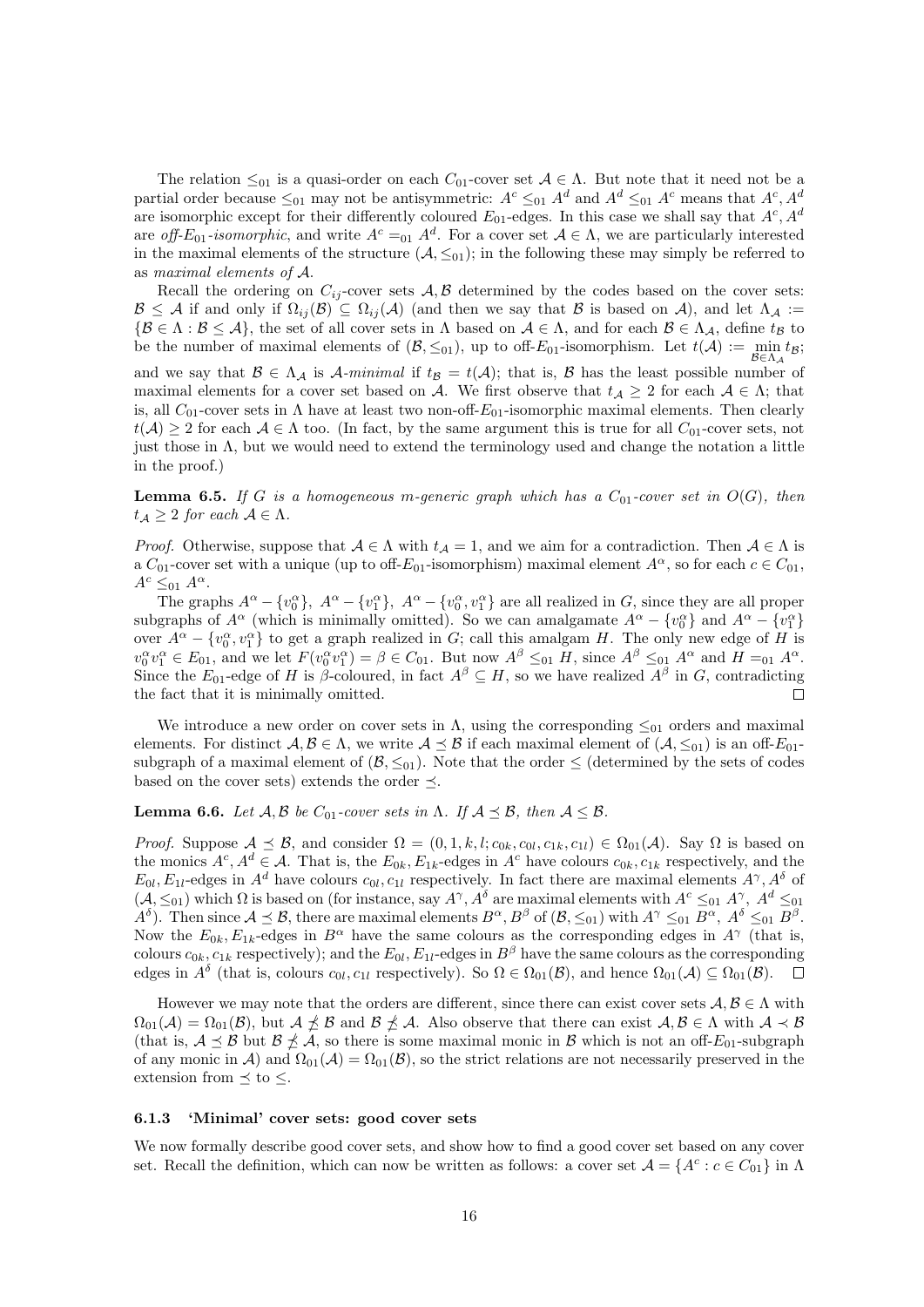is good if there is some colour  $\alpha \in C_{01}$  such that for all  $c \in C_{01} - {\alpha \brace}$ , either  $A^c \leq_{01} A^{\alpha}$ , or  $A^{c/\alpha}$  is realized in G. In this case we call  $\alpha$  a key colour, and  $A^{\alpha}$  a key monic.

Remark 6.7. If  $A \in \Lambda$  is good and  $A^{\alpha}$  is a key monic, then  $A^{\alpha}$  is a maximal element of A. Otherwise suppose that there is some  $\beta \in C_{01}$  such that  $A^{\alpha} <_{01} A^{\beta}$ ; then certainly  $A^{\beta} \not\leq_{01} A^{\alpha}$ , and  $A^{\alpha} \subset A^{\beta/\alpha}$ so  $A^{\beta/\alpha}$  is not realized in G; so  $A^{\alpha}$  cannot be a key monic.

By contrast, note that if  $A \in \Lambda$  is not good, and  $A^{\alpha}$  is a maximal element of A, then there must be some  $\beta \in C_{01}$  with  $A^{\beta} \nleq_{01} A^{\alpha}$  such that  $A^{\beta/\alpha}$  is not realized in G, since  $\alpha$  is not a key colour. Supposing that  $A^{\beta/\alpha}$  is not realized in G, some monic subgraph of it is minimally omitted. Note that all subgraphs not defined on both  $V_0$  and  $V_1$  are realized in G since these are proper subgraphs of  $A^{\beta}$  which is minimally omitted. So there is some minimally omitted monic subgraph of  $A^{\beta/\alpha}$ which is defined on  $V_0$  and  $V_1$ ; that is, there is a monic  $D^{\alpha} \subseteq A^{\beta/\alpha}$  with  $\alpha$ -coloured  $E_{01}$ -edge with  $D^{\alpha} \in O(G)$ . This observation plays an important role in the following.

We aim towards proving that if A is a  $C_{01}$ -cover set in  $\Lambda$  (that is, if  $C_{01}$ -cover sets exist in  $O(G)$ ), then there is a good  $C_{01}$ -cover set  $\mathcal{B} \in \Lambda$  with  $\mathcal{B} \preceq \mathcal{A}$  (so in particular, by Lemma 6.6,  $\mathcal{B}$  is based on A). We write an algorithm which, given a homogeneous m-generic graph G and a  $C_{01}$ -cover set  $\mathcal{B}_0 \in \Lambda$  in  $O(G)$ , either finds a good  $C_{01}$ -cover set  $\mathcal{B} \in \Lambda$  with  $\mathcal{B} \preceq \mathcal{B}_0$ , or finds a  $C_{01}$ -cover set  $\mathcal{D} \in \Lambda$ with  $\mathcal{D} \prec \mathcal{B}_0$  and with one fewer maximal element (up to off-E<sub>01</sub>-isomorphism) than  $\mathcal{B}_0$  (that is,  $t_{\mathcal{D}} = t_{\mathcal{B}_0} - 1$ .

We fully describe, formally define, and verify, this good cover set search algorithm (or GCSSA) in the next subsection (6.2), but for now let us just briefly explain what the algorithm does, and then show how it allows us to complete the proof of the non-complication theorem (Theorem 6.1). The input for the algorithm is any cover set  $\mathcal{B}_0 \in \Lambda$ . At each step i, we consider a particular maximal member  $B^{\gamma_i}$  of the cover set  $\mathcal{B}_i \in \Lambda$ . If  $B^{\gamma_i}$  is a key monic, then  $\mathcal{B}_i$  is good, and we stop. Otherwise, by Remark 6.7, we find another minimally omitted monic  $D^{\gamma_i} \in O(G)$  such that  $D^{\gamma_i} \subseteq B^{\delta_i/\gamma_i}$ for some suitable  $\delta_i \in C_{01}$ ,  $\delta_i \neq \gamma_i$ , with  $B^{\delta_i} \in \mathcal{B}_i$ , and replace  $B^{\gamma_i}$  by  $D^{\gamma_i}$  in the next step to obtain  $\mathcal{B}_{i+1} \in \Lambda$  (so note that  $\mathcal{B}_{i+1} \preceq \mathcal{B}_i$ ). By the careful choice of the monic  $B^{\gamma_i}$  at each step, if the algorithm does not find a good cover set, then we shall show that when it stops (after a finite number of steps) the cover set  $D$  at that step has one fewer maximal element (up to off- $E_{01}$ -isomorphism) than  $\mathcal{B}_0$ .

Firstly, we use the GCSSA to prove that if A is a  $C_{01}$ -cover set in  $\Lambda$ , then there is a good  $C_{01}$ -cover set  $\mathcal{B}$  in  $\Lambda$  with  $\mathcal{B} \preceq \mathcal{A}$  (and so by Lemma 6.6,  $\mathcal{B}$  is based on  $\mathcal{A}$ ).

**Lemma 6.8.** If G is a homogeneous m-generic graph which has a  $C_{01}$ -cover set A in  $O(G)$ , then there is a good  $C_{01}$ -cover set in  $\Lambda$  based on  $\mathcal{A}$ .

*Proof.* We may assume that  $A \in \Lambda$ . Otherwise consider some subset of the cover set  $A' \subset A$  such that  $\mathcal{A}' \in \Lambda$ . Any good  $C_{01}$ -cover set based on  $\mathcal{A}'$  is also based on  $\mathcal{A}$ .

Suppose that there are no good cover sets in  $\Lambda$  based on  $\mathcal{A} \in \Lambda$ , and aim for a contradiction. Consider the set  $\Lambda_{\mathcal{A}}$  of all cover sets in  $\Lambda$  based on  $\mathcal{A}$ . Then by the assumption, there are no good cover sets in  $\Lambda_{\mathcal{A}}$ . Let  $\mathcal{B}_0 \in \Lambda_{\mathcal{A}}$  be an  $\mathcal{A}$ -minimal cover set (that is, it has the least possible number of maximal elements (up to off- $E_{01}$ -isomorphism) for a cover set based on  $\mathcal{A}$ ), and apply the GCSSA. At each step, the cover set considered is a member of  $\Lambda_{\mathcal{A}}$  (since each is based on the previous one), and it is not good. So the algorithm stops by finding a new cover set  $D \in \Lambda_A$  with  $D \preceq B_0$  such that  $t_{\mathcal{D}} = t_{\mathcal{B}_0} - 1$ . But now  $\mathcal D$  has strictly fewer maximal elements (up to off-E<sub>01</sub>-isomorphism) than  $\mathcal{B}_0$ , which clearly contradicts the fact that  $\mathcal{B}_0$  was A-minimal. П

Furthermore, we use the GCSSA to show that for any  $C_{01}$ -cover set A, we may find such a good C<sub>01</sub>-cover set B based on A which is a *star* C<sub>01</sub>-cover set. That is, B either has a key monic  $B^{\alpha}$ defined on at least 4 parts, or if the key monic  $B^{\alpha}$  is defined on exactly 3 parts (say  $B^{\alpha}$  is a 012monic) then there are no other monics in  $\beta$  defined on all of the remaining parts (in this instance,  $V_3, \ldots, V_{m-1}$ ; that is, there are no 0134 . .  $(m-1)$ -monics nor 01 . .  $(m-1)$ -monics in  $\mathcal{B}$ ).

**Lemma 6.9.** If G is a homogeneous m-generic graph which has a  $C_{01}$ -cover set A in  $O(G)$ , then there is a star  $C_{01}$ -cover set in  $\Lambda$  based on  $\mathcal{A}$ .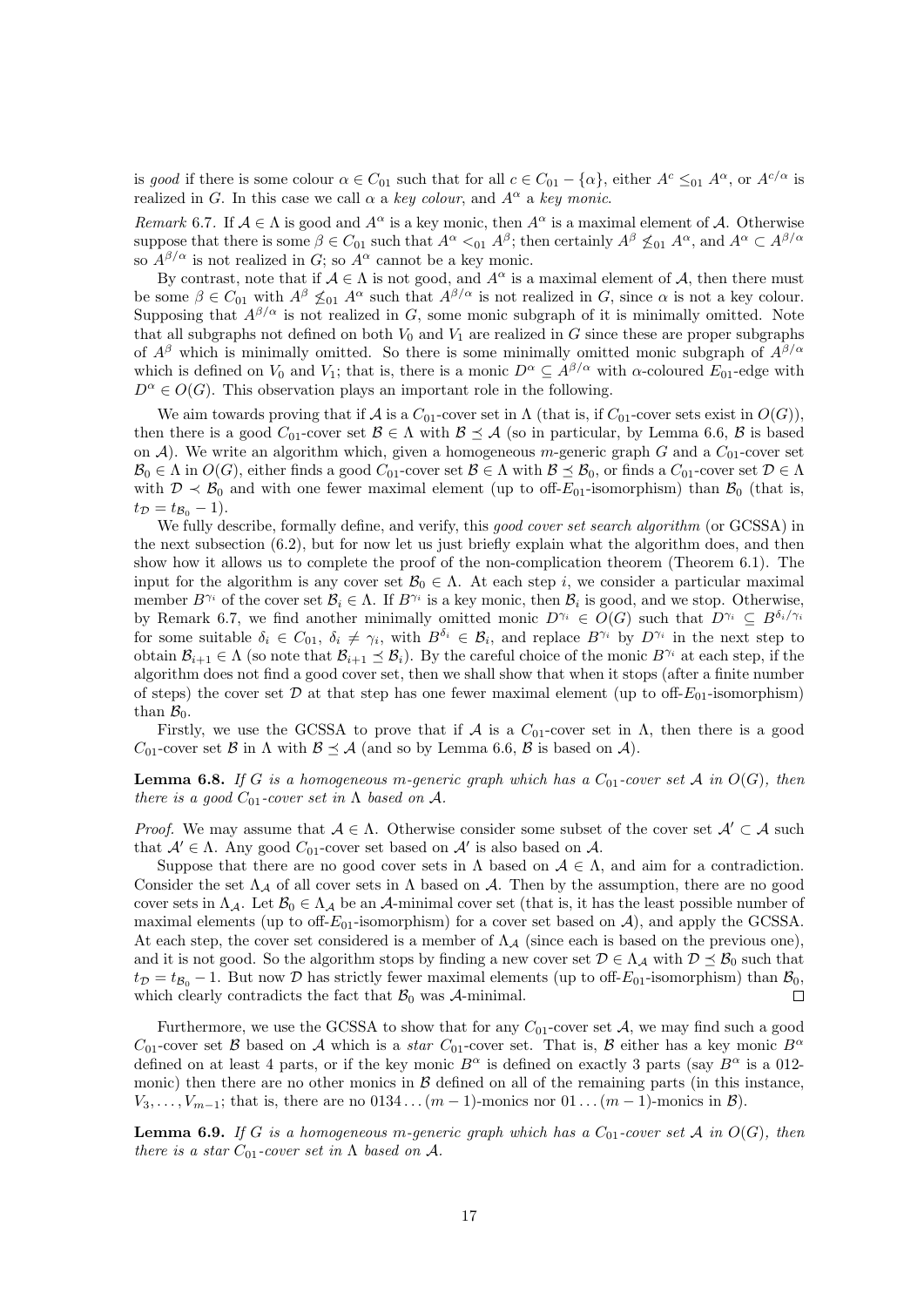The proof of this lemma involves knowing more about how the algorithm works, so we leave the proof until later (see subsection 6.2). However using this result, we now prove Theorem 6.1, by showing that if there exist  $C_{01}$ -cover sets which do not have corresponding  $C_{01}$ -omission sets based on them, then we can always find a minimal such  $C_{01}$ -cover set which is a star cover set; but we also show that if such a star cover set exists which does not have any corresponding  $C_{01}$ -omission sets based on it, then it is possible to construct a graph realized in G which must realize some member of the star cover set, giving the required contradiction.

#### 6.1.4 The proof of the non-complication theorem

*Proof of Theorem 6.1.* Assuming for a contradiction that there exist homogeneous *n*-generic graphs with a cover set (in the set of all minimally omitted monics), but no corresponding omission set based on that cover set, we may consider a minimal case. So suppose  $G$  is a homogeneous m-generic graph with  $m \geq 1$  as small as possible such that  $O(G)$  contains a cover set (which we may assume covers  $C_{01}$ , but no corresponding omission set based on that cover set; and aim for a contradiction. First observe that such a cover set must be defined on all  $m$  parts of  $G$ , and by Lemma 5.1, certainly  $m \geq 5$ .

Now, by the preceding results, we may assume that  $A$  is a particular kind of 'minimal' such  $C_{01}$ -cover set. That is,  $A \in \Lambda$  (so  $|\mathcal{A}| = |C_{01}|$ ) by Lemma 6.4; A is minimal with respect to the 'based on' ordering  $\lt$  (that is, there is no  $C_{01}$ -cover set  $\mathcal B$  in  $O(G)$  with  $\Omega_{01}(\mathcal B) \subset \Omega_{01}(\mathcal A)$ ); and  $A$  is a star cover set by Lemmas 6.8 and 6.9. Also, if possible, find such a cover set  $A$  which is  $(i, j)$ -free for some distinct  $i, j \in \{2, ..., m-1\}$ . However, in the rest of the proof, we show that the assumption that there are no corresponding  $C_{01}$ -omission sets in  $O(G)$  based on this minimal star cover set  $A$  leads to a contradiction, by showing how to construct a graph realized in  $G$  which must realize some member of the star cover set.

So let  $A \in \Lambda$  be a star  $C_{01}$ -cover set. Without loss of generality, we may assume that the key colour is 0, and so A has key monic  $A^0$ . We show how to construct certain graphs which are closely related to  $A^0$ , but which are realized in G.

To construct the graphs, we 'work over' a fixed part on which  $A^0$  is defined (other than  $V_0, V_1$ ). If  $A^0$  is a triangle, then we may assume that  $I^0 = \{0, 1, 2\}$ , and so we work over  $V_2$ . Otherwise, if  $A^0$  is defined on at least 4 parts, then we consider two cases. If  $\mathcal A$  is  $(i, j)$ -free for some  $i, j \in \{2, \ldots, m-1\},$ then note that  $|I^0 - \{0, 1, i, j\}| \geq 1$ , so we may assume that  $2 \in I^0 - \{0, 1, i, j\}$  (that is,  $i \neq 2 \neq j$ and  $2 \in I^0$ ); so again we may work over  $V_2$ . Finally, if A is not  $(i, j)$ -free for any choice of  $i, j \in \{2, \ldots, m-1\}$  (and so by the choice of A, this is the case for all such good cover sets without corresponding omission sets), then we just assume that  $2 \in I^0$  and work over  $V_2$  (but end up finding a contradiction to this choice of  $A$ ). So in all cases we work over  $V_2$ , having carefully chosen this part.

*Claim* 1. There are colours  $\alpha \in C_{02} - \{0\}$ ,  $\beta \in C_{12} - \{0\}$  such that the three monics  $A^0(02;\alpha)$ ,  $A^0(12;\beta)$ , and  $T^{0\alpha\beta}$  are all realized in G: where  $A^0(02;\alpha)$  is a copy of  $A^0$  except with  $\alpha$ -coloured  $E_{02}$ -edge;  $A^{0}(12;\beta)$  is a copy of  $A^{0}$  except with β-coloured  $E_{12}$ -edge; and  $T^{0\alpha\beta}$  is a triangle (a 012-monic) with 0-coloured  $E_{01}$ -edge,  $\alpha$ -coloured  $E_{02}$ -edge, and  $\beta$ -coloured  $E_{12}$ -edge.

*Proof of claim.* First note that since  $A^0$  is minimally omitted,  $A^0 - \{v_0^0\}$  and  $A^0 - \{v_2^0\}$  are both realized in G. We may amalgamate these over  $A^0 - \{v_0^0, v_2^0\}$  to find some monic  $A^0(02;\alpha)$  with  $\alpha \in C_{02}$  which is realized in G. Note that  $\alpha \neq 0'$  since  $A^{0}(02;0') = A^{0}$  which is minimally omitted, so  $\alpha \in C_{02} - \{0\}$ .

Now consider the following two graphs:  $D_1$  has vertices  $a_0, b_0 \in V_0$ , and  $v_i \in V_i$  for each  $i \in I^0 - \{0, 2\}$ , with  $F(a_0v_1) = F(b_0v_1) = 0$  and all other edges 0'-coloured; and  $D_2$  has vertices  $a_0, b_0 \in V_0$ , and  $v_i \in V_i$  for each  $i \in I^0 - \{0, 1\}$ , with  $F(a_0v_2) = \alpha$  and all other edges 0'-coloured (including  $F(b_0v_2) = 0'$ ).

The two maximal monic subgraphs  $\langle a_0, v_1, v_3, \ldots, v_{|I^0|-1} \rangle$  and  $\langle b_0, v_1, v_3, \ldots, v_{|I^0|-1} \rangle$  of  $D_1$  are both copies of  $A^0 - \{v_2^0\}$ , and are realized since  $A^0$  is minimally omitted. Thus by Corollary 2.6,  $D_1$ is realized in G.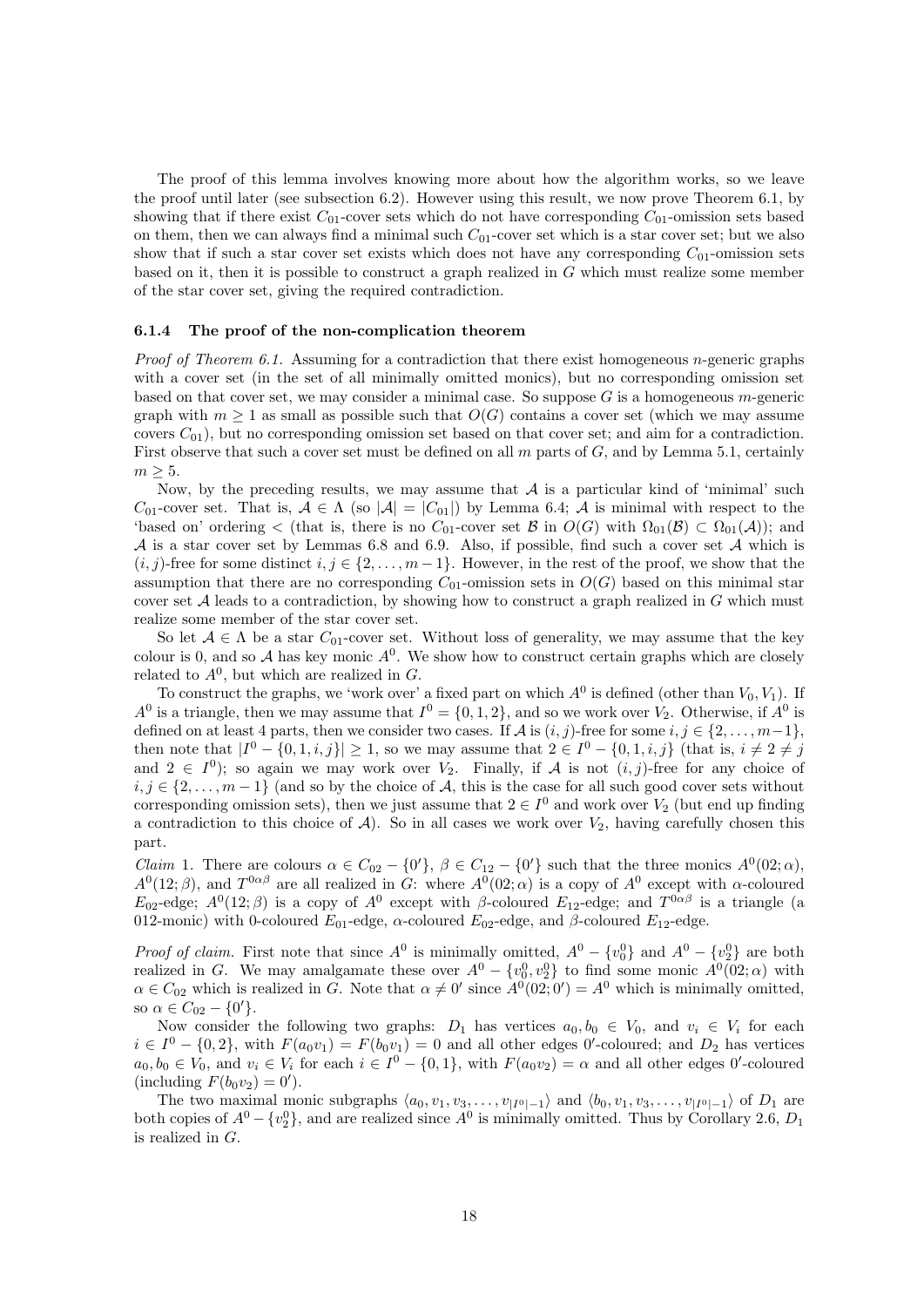Meanwhile,  $D_2$  also has two maximal monic subgraphs. Firstly  $\langle a_0, v_2, \ldots, v_{|I^0|-1} \rangle \subset D_2$  is a copy of  $A^0(02;\alpha) - \{v_1\}$ , which is realized since  $\alpha$  was chosen so that  $A^0(02;\alpha)$  is realized. And secondly  $\langle b_0, v_2, \ldots, v_{|I^0|-1} \rangle$  is a copy of  $A^0 - \{v_1^0\}$ , which is realized since  $A^0$  is minimally omitted. Thus by Corollary 2.6,  $D_2$  is realized in  $G$ .

We may now amalgamate  $D_1$  and  $D_2$  over  $D_1 - \{v_1\} = D_2 - \{v_2\}$  to obtain a graph H realized in G. The only new edge of H is  $v_1v_2$ , and we let  $F_H(v_1v_2) = \beta \in C_{12}$ . Then  $\langle b_0, v_1, \ldots, v_{|I^0|-1} \rangle \subset H$ is a copy of  $A^0(12;\beta)$  realized in G, and since  $A^0(12;0') = A^0$ , which is minimally omitted, certainly  $\beta \neq 0'$  so  $\beta \in C_{12} - \{0'\}.$ 

We also note that  $\langle a_0, v_1, v_2 \rangle \subset H$  is a copy of  $T^{0\alpha\beta}$ . So now we have found  $\alpha \in C_{02} - \{0\}$ ,  $\beta \in C_{12} - \{0\}$  such that the monics  $A^0(02; \alpha)$ ,  $A^0(12; \beta)$ , and  $T^{0\alpha\beta}$  are all realized in G, as required.  $\Box$ 

Now let  $A^*$  be an  $I^0$ -graph with vertices  $v_i \in V_i$  for  $i \in \{0,1\}$ ,  $u_2^0, w_2^0 \in V_2$ , and  $v_i^0$  for each  $i \in I^0 - \{0, 1, 2\}$ , such that  $F(v_0, v_1) = 0$ ,  $F(v_0, u_2^0) = \alpha$ ,  $F(v_1, w_2^0) = \beta$  and all other edges are  $v \in T - \{0, 1, 2\}$ , such that  $T(v_0, v_1) = 0$ ,  $T(v_0, u_2) = \alpha$ ,  $T(v_1, u_2) = \beta$  and an other edges are  $0'$ -coloured. The two maximal monic subgraphs of  $A^*$  are  $\langle v_0, v_1, u_2^0, v_3^0, \dots, v_{|I^0|-1}^0 \rangle$  which is a copy of  $A^0(02;\alpha)$ , and  $\langle v_0, v_1, w_2^0, v_3^0, \ldots, v_{|I^0|-1}^0 \rangle$  which is a copy of  $A^0(12;\beta)$ , which are both realized by the choice of  $\alpha, \beta$ , and so by Corollary 2.6,  $A^*$  is realized in G.

Next let  $t := t_{\mathcal{A}} = t(\mathcal{A}) \leq r$ , and let  $\mathcal{A}^M$  be a set of t pairwise non-off- $E_{01}$ -isomorphic maximal elements of A, such that  $A^0 \in \mathcal{A}^M$ . Let  $M := \{c \in C_{01} : A^c \in \mathcal{A}^M\}$ ; without loss of generality we may assume that  $M = \{0, 1, \ldots, t-1\}$ . For each  $c \in M - \{0\} = \{1, \ldots, t-1\}$ , observe that  $A^{c/0}$  is realized in G, since A is a good cover set and 0 is a key colour. We now wish to show that for each  $c \in \{1, ..., t-1\}$ , there are colours  $\delta_{ij}^{0c} \in C_{ij}$  for each  $i \in I^0 - \{0, 1, 2\}$ ,  $j \in I^c - \{0, 1\}$ with  $i < j$ ;  $\delta_{ij}^{c0} \in C_{ij}$  for each  $i \in I^c - \{0,1\}$ ,  $j \in I^0 - \{0,1,2\}$  with  $i < j$ ; and  $\gamma_{2j}^{0c} \in C_{2j}$  for each  $j \in I^c - \{0, 1, 2\}$ , such that we can realize the following graph  $B^{c*}$ .

Let  $I^{c*} := I^c \cup I^0 \subseteq \{0, 1, \ldots, m-1\}$ , and let  $B^{c*}$  be an  $I^{c*}$ -graph with vertices  $v_0 \in V_0$ ,  $v_1 \in V_1$ ,  $u_2^0, w_2^0 \in V_2, v_1^0 \in V_i$  for each  $i \in I^0 - \{0, 1, 2\}$ , and  $v_i^c \in V_i$  for each  $i \in I^c - \{0, 1\}$ . Edge colours  $u_2, w_2 \in V_2, v_i \in V_i$  for each  $i \in T - \{0, 1, 2\}$ , and  $v_i \in V_i$  for each  $i \in T - \{0, 1, 2\}$  is a copy of  $A^*$ ;<br>agree with  $A^{c/0}$  and  $A^*$  where defined: that is,  $\langle v_0, v_1, u_2^0, w_2^0, v_i^0 : i \in I^0 - \{0, 1, 2\} \rangle$  is a and  $\langle v_0, v_1, v_i^c : i \in I^c - \{0, 1\} \rangle$  is a copy of  $A^{c/0}$ . For the new edges not involving  $u_2^0$  or  $w_2^0$ , let the colours be the following: for each  $i \in I^0 - \{0, 1, 2\}$ ,  $j \in I^c - \{0, 1\}$  with  $i < j$ , let  $F(v_i^0 v_j^c) = \delta_{ij}^{0c} \in C_{ij}$ ; and for each  $i \in I^c - \{0, 1\}, j \in I^0 - \{0, 1, 2\}$  with  $i < j$ , let  $F(v_i^c v_j^0) = \delta_{ij}^{c0} \in C_{ij}$ ; note that these colours do not really play a role. Finally, for each  $j \in I^c - \{0, 1, 2\}$ , let  $F(u_2^0 v_j^c) = F(w_2^0 v_j^c) = \gamma_{2j}^{0c}$ .

*Claim* 2. For each  $c \in \{1, \ldots, t-1\}$ , there are colours  $\delta_{ij}^{0c} \in C_{ij}$  for each  $i \in I^0 - \{0, 1, 2\}$ ,  $j \in I^c - \{0,1\}$  with  $i < j$ ;  $\delta_{ij}^{c0} \in C_{ij}$  for each  $i \in I^c - \{0,1\}$ ,  $j \in I^0 - \{0,1,2\}$  with  $i < j$ ; and  $\gamma_{2j}^{0c} \in C_{2j}$  for each  $j \in I^c - \{0, 1, 2\}$ , such that  $B^{c*}$  is realized in G.

*Proof.* For each  $c \in \{1, \ldots, t-1\}$  the idea is to construct the graph  $B^{c*}$  by amalgamating  $A^{c/0}$  and A<sup>\*</sup> over their shared 0-coloured  $E_{01}$ -edge in such a way that for each  $j \in I^{c} - \{0, 1, 2\}$ , we have  $F(u_2^0v_j^c) = F(w_2^0v_j^c) \in C_{2j}$ . We always use free amalgamation (that is, other than the vertices of the  $E_{01}$ -edge, no other vertices are identified in the amalgamation). We construct  $B^{c*}$  in steps by showing that  $B_{|J|}^{c*} := B^{c*} |J|$  (the restriction of  $B^{c*}$  to the parts  $\bigcup V_j$ ) is realized in G for each initial j∈J

segment  $J$  of  $I^{c*}$ , by induction on the size of  $J$ .

Note that while the parts  $V_0, V_1, V_2$  are fixed across all of these graphs that we construct (the  $B^{c*}$  for each  $c \in \{1, \ldots, t-1\}$ , for the construction of each one individually, we may change the enumeration of the other parts  $V_3, \ldots, V_{m-1}$  so that this step by step process is as 'nice' as possible. For instance, take some  $c \in \{1, \ldots, t-1\}$ , then without loss of generality, but for ease of notation, we may assume that  $I^{c*} = \{0, 1, ..., |I^{c*}|-1\}.$ 

The ability to change the enumeration of the parts  $V_3, \ldots, V_{m-1}$  for different  $c \in \{1, \ldots, t-1\}$ is important in particular when  $|I^{c*}| = m$ . If possible, we would like to ensure that  $m-1 \notin I^c$ , and in most cases this can be done immediately. For instance, if  $|I^c| < m - 1$ , then there is certainly at least one part  $V_{i_c}$  with  $i_c \in \{3, \ldots, m-1\}$  on which  $A^c$  is not defined, and so we may assume that  $m-1 \notin I^c$ . In general, we have two cases to consider. If  $A^0$  is a triangle, then since A is a star cover set, there is no monic in A defined on all of the parts  $V_3, \ldots, V_{m-1}$ . So for each  $c \in \{1, \ldots, t-1\}$ ,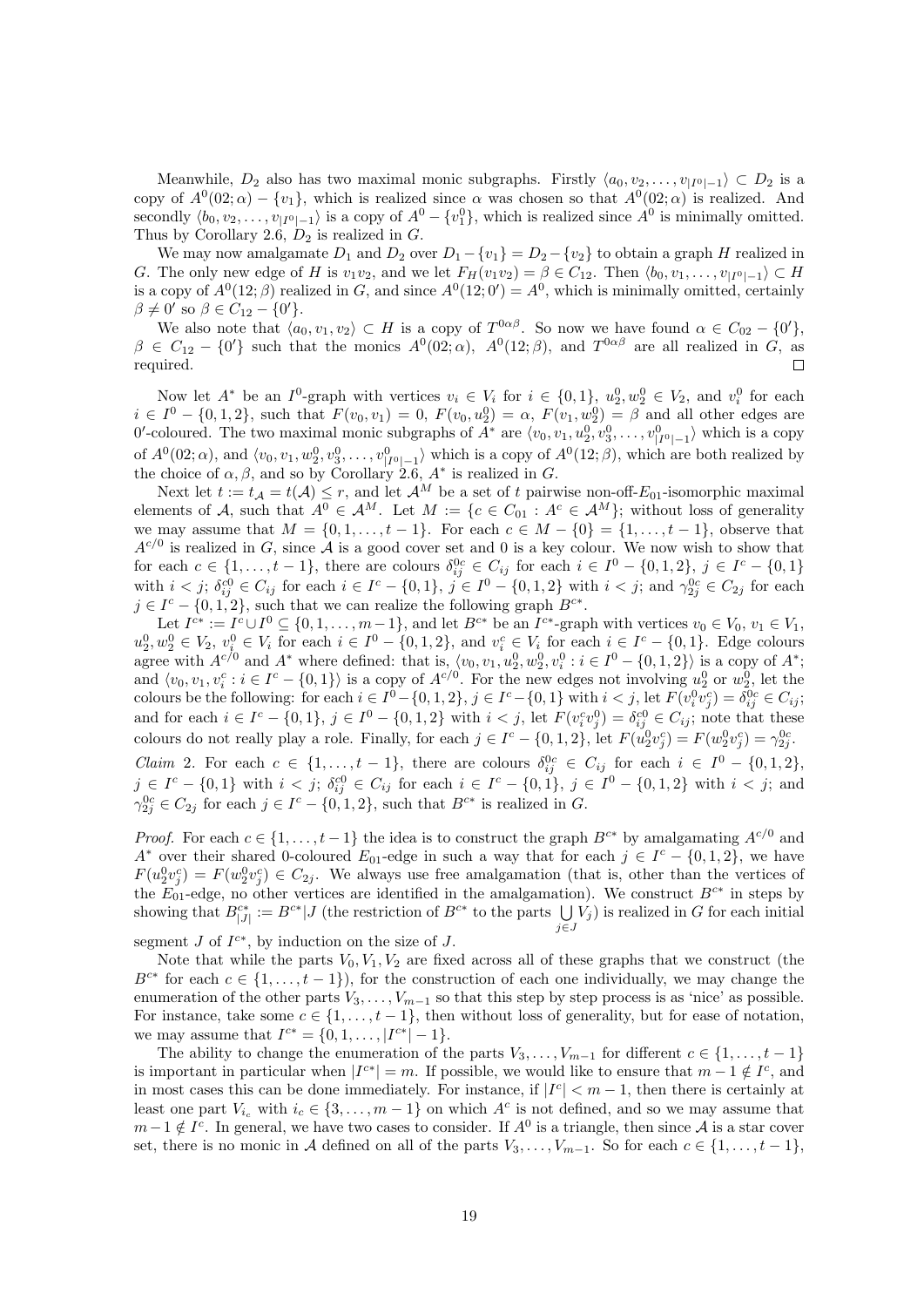again there is at least one part  $V_{i_c}$  with  $i_c \in \{3, \ldots, m-1\}$  on which  $A^c$  is not defined, and so we may assume that  $m-1 \notin I^c$ .

Otherwise, if  $A^0$  is defined on at least 4 parts, then we have two further subcases to consider. Firstly, if A is  $(i, j)$ -free for some  $i, j \in \{2, \ldots, m-1\}$ , then recall that we chose part  $V_2$  to work over such that  $i \neq 2 \neq j$  (and  $2 \in I^0$ ). So A is  $(i, j)$ -free for some  $i, j \in \{3, ..., m-1\}$ , that is, no monic in A is defined on both of the parts  $V_i$  and  $V_j$ . Thus again for each  $c \in \{1, \ldots, t-1\}$  there is at least one part (other than  $V_2$ ) on which  $A^c$  is not defined, and so we may assume that  $m-1 \notin I^c$ .

Finally, we are left with the case (†) where  $A^0$  is defined on at least 4 parts but A is not  $(i, j)$ -free for any choice of  $i, j \in \{2, ..., m-1\}$ . In this case, we cannot yet ensure that there is no monic in A defined on all of the parts  $V_3, \ldots, V_{m-1}$  (so we may have some  $A^c$  with  $m-1 \in I^c$ ); but we shall see that if there is such a monic, this contradicts the minimality of A.

We now proceed with the induction, which starts with the initial case  $|J| = 3$ ,  $J = \{0, 1, 2\}$ . In this case there are no new edges formed in the amalgam  $B_3^{c*}$  of  $A^*|012$  and  $A^c|012$  (the restriction of these graphs to the parts  $V_0, V_1, V_2$  over their shared 0-coloured  $E_{01}$ -edge. In particular, if  $2 \notin I^c$ , then  $B_3^{c*}$  is actually just  $A^*|012$ .

Now for the induction step, suppose we have realized  $B_n^{c*}$  in G for some n with  $3 \leq n < |I^{c*}|$ , and we show that we can realize  $B_{n+1}^{c*}$  in G. As described above, without loss of generality, we may assume that  $J = \{0, 1, 2, 3, \ldots, n\}$ . We amalgamate  $A^*|J$  and  $A^{c/0}|J$  over  $B_n^{c*}$ , to obtain  $B_{n+1}^{c*}$ . Note that  $B_{n+1}^{c*}$  has at most two more vertices than  $B_n^{c*}: v_n^0 \in A^* | J$  (if  $n \in I^0$ ) and  $v_n^c \in A^{c/0} | J$  (if  $n \in I<sup>c</sup>$ ). We just need to decide the colours of the new edges incident to these vertices.

Firstly, if  $n \in I^0$ , then consider the new edges incident to  $v_n^0$ . These are the edges  $v_i^cv_n^0$ , for each  $i \in I^c$  with  $2 \leq i < n$ . To determine the colours of these edges, consider amalgamating  $B_n^{c*}$  and  $A^*|J$ (which are certainly both realized, by the induction hypothesis, and our earlier construction of  $A^*$ which is realized in G, respectively) over  $A^*|(J - \{n\})$ , to obtain some graph  $X_{n+1} := B_{n+1}^{c*} - \{v_n^c\}$ , with new edges  $v_i^c v_n^0$ , for each  $i \in I^c$  with  $2 \leq i < n$ . Then let  $\delta_{in}^{c0} := F_{X_{n+1}}(v_i^c v_n^0) \in C_{in}$  for each  $i \in I^c$  with  $2 \leq i < n$ . Then we shall colour the corresponding edges in  $B^{c*}_{n+1}$  as in this amalgam  $X_{n+1}$ : that is, for each  $i \in I^c$  with  $2 \leq i < n$ , let  $F_{B^{c*}_{n+1}}(v_i^c v_n^0) = \delta_{in}^{c0} := F_{X_{n+1}}(v_i^c v_n^0)$ . Otherwise, if  $n \notin I^0$ , then let  $X_{n+1} := B_n^{c*}$ .

Next if  $n \in I^c$ , then first consider the new edges incident to  $v_n^c$ , but not incident to  $u_2^0$  or  $w_2^0$ . These are the edges  $v_j^0 v_n^c$ , for each  $j \in I^0$  with  $3 \leq j < n$ . To determine the colours of these edges, consider amalgamating  $B_{n+1}^{c*} - \{u_2^0, w_2^0, v_n^c\} = X_{n+1} - \{u_2^0, w_2^0\}$  and  $A^{c/0}$ , which are certainly both realized, by the previous paragraph, and the fact that  $\overline{\mathcal{A}}$  is good with key colour 0, respectively) over  $A^*|(J - \{n\})$ , to obtain some graph  $Y_{n+1} := B_{n+1}^{c*} - \{u_2^0, w_2^0\}$ , with new edges  $v_j^0v_n^c$ , for each  $j \in I^0$  with  $3 \leq j < n$ . Then let  $\delta_{jn}^{0c} := F_{Y_{n+1}}(v_j^0 v_n^c) \in C_{jn}$  for each  $j \in I^0$  with  $3 \leq j < n$ . Then we shall colour the corresponding edges in  $B_{n+1}^{c*}$  as in this amalgam  $Y_{n+1}$ : that is, for each  $j \in I^0$  with  $3 \leq j < n$ , let  $F_{B_{n+1}^{c*}}(v_j^0 v_n^c) = \delta_{jn}^{0c} := F_{Y_{n+1}}(v_j^0 v_n^c)$ .

Finally, if  $n \in I^c$ , then we are just left with determining the colours of the new edges  $u_2^0 v_n^c$  and  $w_2^0v_n^c$ .

*Claim* 3. For some  $\gamma_{2n}^{0c} \in C_{2n}$ , the graph  $B_{n+1}^{c*}$  with  $F(u_2^0 v_n^c) = F(u_2^0 v_n^c) = \gamma_{2n}^{0c}$  (and all other edges coloured as described above) is realized in G.

*Proof of claim.* Suppose otherwise, and aim for a contradiction. For each  $e \in C_{2n}$ , let  $Z^e$  denote the graph  $B_{n+1}^{c*}$  with  $F(u_2^0 v_n^c) = F(w_2^0 v_n^c) = e$  (and all other edges coloured as described above). So we assume that for each  $e \in C_{2n}$ , the graph  $Z^e$  is omitted from G. That is, for each  $e \in C_{2n}$  some monic subgraph  $Y^e$  of  $Z^e$  is minimally omitted.

Note that for each  $e \in C_{2n}$ , all monic subgraphs of  $Z^e$  that do not include  $v_n^c$  and either  $u_2^0$  or  $w_2^0$ , are certainly realized in G because they must be monic subgraphs of either  $Z^e - \{v_n^c\} = X_{n+1}$ or  $Z^e - \{u_2^0, w_2^0\} = Y_{n+1}$ . So for each  $e \in C_{2n}$ , the minimally omitted monic  $Y^e$  must contain  $v_n^c$ and either  $u_2^0$  or  $w_2^0$ . That is, for each  $e \in C_{2n}$ , some monic  $Y^e$  with an e-coloured  $E_{2n}$ -edge, is minimally omitted. Thus  $\mathcal{Y} := \{ Y^e : e \in C_{2n} \}$  is a  $C_{2n}$ -cover set.

We show that it is not possible to find such a  $C_{2n}$ -cover set. Consider the following graphs:

D is a  $(J - \{2, n\})$ -graph with vertices  $u_0, w_0 \in V_0$ ;  $u_1, w_1 \in V_1$ ;  $v_i^0 \in V_i$  for each  $i \in I^0$  with  $3 \leq i \leq n$ ;  $v_i^c \in V_i$  for each  $i \in I^c$  with  $3 \leq i \leq n$ ; such that  $D - \{w_0, w_1\}$  and  $D - \{u_0, u_1\}$  are both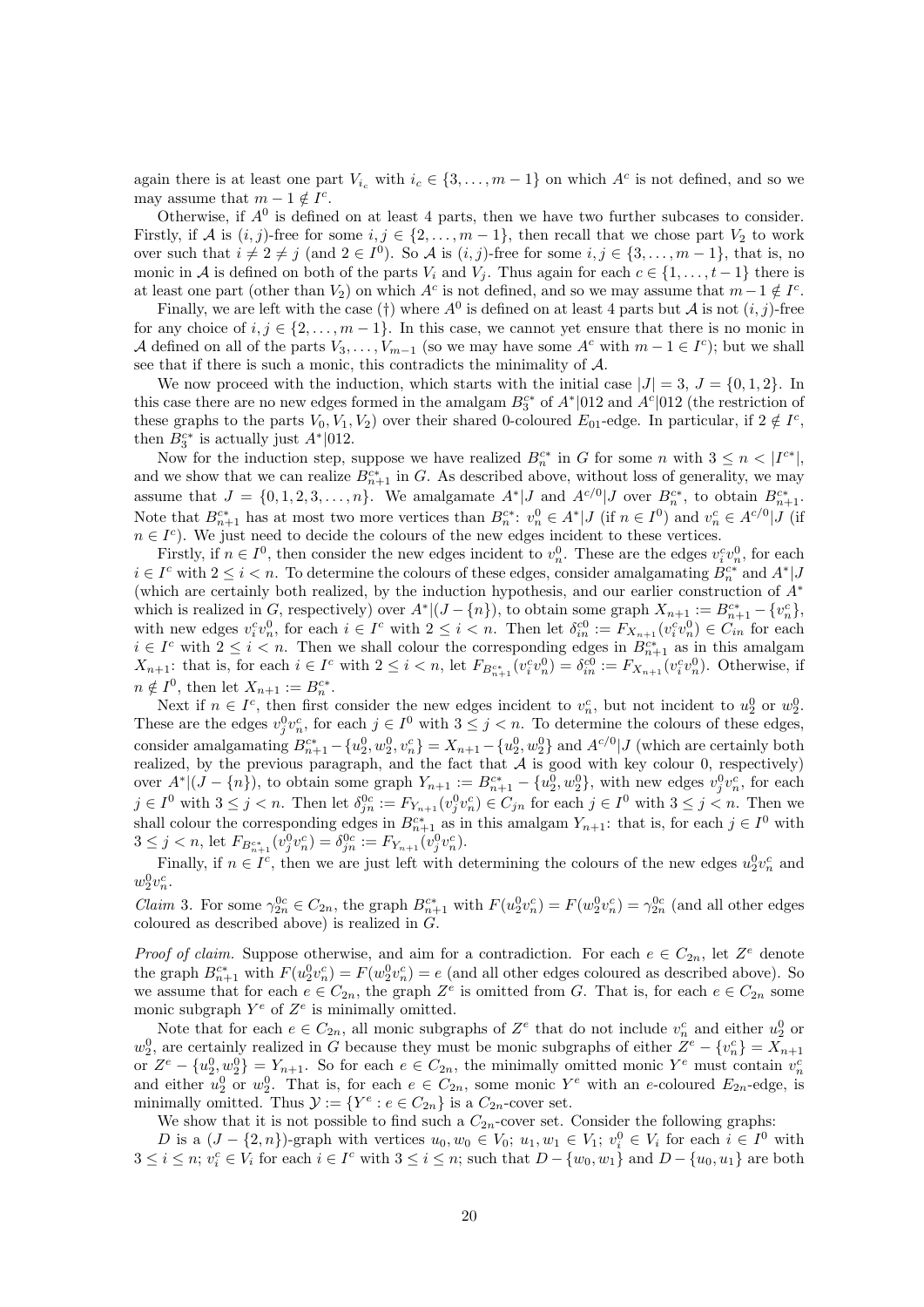copies of  $B_n^{c*} - V_2 = B_n^{c*} - \{u_2^0, w_2^0, v_2^c\}$ , and  $F(u_0u_1) = F(w_0w_1) = 0$ ,  $F(u_0w_1) = F(w_0u_1) = d \in C_{01}$ (for some  $d \in C_{01}$  to be determined).

 $D_2 = D \cup \{v_2^0\}$  (where  $v_2^0 \in V_2$ ) is a  $(J - \{n\})$ -graph which agrees with D where defined, and such that  $D_2 - \{w_0, w_1\}$  is a copy of  $B_n^{c*} - \{w_2^0, v_2^c\}$ , and  $D_2 - \{u_0, u_1\}$  is a copy of  $B_n^{c*} - \{u_2^0, v_2^c\}$ . That is, the new edges are coloured as follows:  $F(u_0v_2^0) = \alpha$ ,  $F(w_0v_2^0) = 0' \in C_{02}$ ;  $F(u_1v_2^0) =$  $0', F(w_1v_2^0) = \beta \in C_{12}; F(v_2^0v_1^0) = 0' \in C_{2i}$  for each  $i \in I^0$  with  $3 \le i \le n; F(v_2^0v_i^c) = \gamma_{2i}^{0c} \in C_{2i}$  for each  $i \in I^c$  with  $3 \leq i \leq n$ .

 $D_n = D \cup \{v_n^0\}$  (where  $v_n^0 \in V_n$ ) is a  $(J - \{2\})$ -graph which agrees with D where defined, and such that  $D_n - \{w_0, w_1\}$  and  $D_n - \{w_0, w_1\}$  are both copies of  $Y_{n+1} - \{v_2^c, v_n^0\}$ . That is, the new edges are coloured as follows:  $F(u_0v_n^c) = F(w_0v_n^c) = c' \in C_{0n}$ ;  $F(u_1v_n^c) = F(w_1v_n^c) = c' \in C_{1n}$ ;  $F(v_i^0v_n^c) = \delta_{in}^{0c} \in C_{in}$  for  $i \in I^0$  with  $3 \leq i \leq n$ ;  $F(v_i^cv_n^c) = c' \in C_{in}$  for  $i \in I^c$  with  $3 \leq i \leq n$ .

*Claim* 4. For some  $\zeta \in C_{01}$ , the graphs  $D, D_2, D_n$  with  $F(u_0w_1) = F(w_0u_1) = \zeta$  (and all other edges coloured as described above) are all realized in G.

*Proof of claim.* Recall that by Corollary 2.6, a graph is realized in  $G$  if and only if all its monic subgraphs are realized in G. So we aim to show that for some  $\zeta \in C_{01}$  all monic subgraphs of  $D, D_2, D_n$  are realized in G.

First observe that all monic subgraphs which do not contain both  $u_0, w_1$ , or both  $w_0, u_1$ , are certainly realized, since such monics are also (copies of) subgraphs of  $B_n^{c*} - \{w_2^0, v_2^c\}$ ,  $B_n^{c*} - \{u_2^0, v_2^c\}$ , or  $Y_{n+1} - \{v_2^c, v_n^0\}$ , and we know that  $B_n^{c*}, Y_{n+1}$  are certainly both realized (by the induction hypothesis, and the construction preceding Claim 3).

So if  $D, D_2, D_n$  are not all realized for any  $d \in C_{01}$ , then we can find a  $C_{01}$ -cover set  $\mathcal{D} = \{D^d :$  $d \in C_{01}$  such that each  $D^d$  is a monic subgraph of  $D_2$  or  $D_n$  containing either  $u_0, w_1$  or  $w_0, u_1$  (so  $D<sup>d</sup>$  has a d-coloured  $E_{01}$ -edge). However we shall show that no such  $C_{01}$ -cover set can exist.

Suppose that there is a  $C_{01}$ -omission set  $\mathcal{D}^*$  based on  $\mathcal{D}$ . Observe that it must have a code  $(0,1,2,l;\alpha,c_{0l},\beta,c_{1l})$  for some l with  $3 \leq l \leq n$ , otherwise  $\mathcal{D}^*$  is also a  $C_{01}$ -omission set based on  $A$  (contradicting the fact that  $A$  was chosen such that no such omission set exists). But note that  $T^{0\alpha\beta}$  (the 012-triangle with 0-coloured  $E_{01}$ -edge,  $\alpha$ -coloured  $E_{02}$ -edge, and  $\beta$ -coloured  $E_{12}$ -edge) is realized in G; for each  $i \in I^0$  with  $3 \leq i \leq n$  the 01*i*-triangle  $T_i^0$  with 0-coloured  $E_{01}$ -edge, 0'-coloured  $E_{0i}$ -edge, and 0'-coloured  $E_{1i}$ -edge is a proper subgraph of minimally omitted  $A^0$  and so is realized in G; and for each  $i \in I^c$  with  $3 \leq i \leq n$  the 01*i*-triangle  $T_i^c$  with 0-coloured  $E_{01}$ -edge, c'-coloured  $E_{0i}$ -edge, and c'-coloured  $E_{1i}$ -edge is a subgraph of  $A^{c/0}$  which is realized in G since A is a good cover set. So no such omission set  $\mathcal{D}^*$  exists.

Thus  $D$  is a  $C_{01}$ -cover set with no omission set based on it, but we shall see that this contradicts the choice of A as a minimal such  $C_{01}$ -cover set. Observe that D is a  $C_{01}$ -cover set in  $\Lambda$  defined on  $n+1$  parts, containing no monics defined on both  $V_2$  and  $V_n$ , that is,  $\mathcal{D}$  is  $(2, n)$ -free. Note that if  $n + 1 < m$ , this clearly contradicts the choice of G and m (recall that m was taken to be the minimum size possible such that there is a homogeneous m-generic graph  $G$  such that  $O(G)$  contains a  $C_{01}$ -cover set, but no omission set based on it; and then certainly such a cover set is defined on all  $m$  parts).

Otherwise, we are in the case that  $n + 1 = m$  and  $n = m - 1 \in I<sup>c</sup>$ . Now we must be in the case (†), that is, where A is not  $(i, j)$ -free for any choice of  $i, j \in \{2, ..., m-1\}$  (and  $A^0$  is defined on at least 4 parts)—recall the discussion at the beginning of the proof of Claim 2. But now  $\mathcal D$  is a  $C_{01}$ -cover set in  $\Lambda$  with no omission set based on it, which is defined on m parts and is  $(2, m-1)$ -free. This contradicts the initial choice of  $A$  as minimal, so in fact this case cannot arise.

Hence there is no such  $C_{01}$ -cover set  $\mathcal D$  in  $O(G)$ , and so there is some  $\zeta \in C_{01}$  such that all monic subgraphs of  $D, D_2, D_n$  with  $F(u_0w_1) = F(w_0u_1) = \zeta$  are realized in G. Thus by Corollary 2.6,  $D, D_2, D_n$  with  $F(u_0w_1) = F(w_0u_1) = \zeta$  are realized in G. So Claim 4 is proved.  $\Box$ 

Now amalgamate  $D_2$  and  $D_n$  over D to obtain  $D^c$ . The only new edge is  $v_2^0v_n^c$ , and suppose that  $F_{D^c}(v_2^0v_n^c)=\varepsilon\in C_{2n}.$ 

Recall that  $Z^{\varepsilon}$  is the graph  $B_{n+1}^{c*}$  with  $F(u_2^0 v_n^c) = F(w_2^0 v_n^c) = \varepsilon$ . Observe that  $D^c - \{w_0, w_1\}$  is isomorphic to  $Z^{\varepsilon} - \{w_2^0, v_2^c, v_n^0\}$ , and  $D^c - \{u_0, u_1\}$  is isomorphic to  $Z^{\varepsilon} - \{u_2^0, v_2^c, v_n^0\}$ . But now note that  $Y^{\varepsilon}$  is a monic subgraph (containing  $v_n^c$  and either  $u_2^0$  or  $w_2^0$ ) of one of these subgraphs of  $Z^{\varepsilon}$ .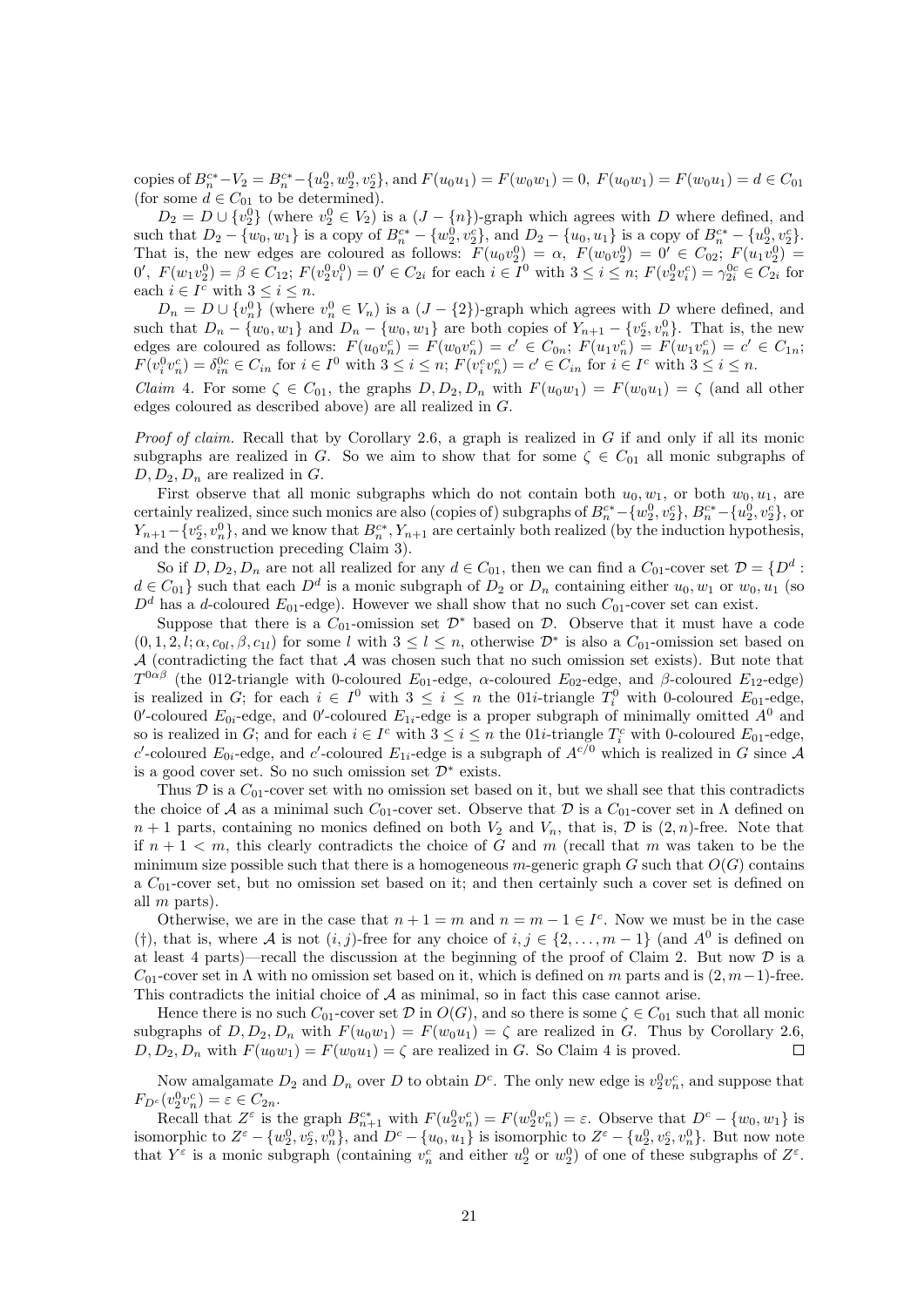Then  $Y^{\varepsilon}$  is realized in  $D^c$  (which we have realized in G), which contradicts the assumption that we could find the  $C_{2n}$ -cover set  $\mathcal{Y}$ .

Thus there is no such  $C_{2n}$ -cover set, and so we can find  $\gamma_{2n}^{0c} \in C_{2n}$  such that  $B_{n+1}^{c*}$  with  $F(u_2^0 v_n^c)$  $F(w_2^0 v_n^c) = \gamma_{2n}^{0c}$  (and all other edges coloured as previously described) is realized in G (for instance let  $\gamma_{2n}^{0c} := \varepsilon$ , as required. So Claim 3 is proved.  $\Box$ 

Thus by induction we construct the graph  $B^{c*}$  which is realized in G, which is an amalgam of  $A^{c/0}$  and  $A^*$  over their shared 0-coloured  $E_{01}$ -edge such that for each  $j \in I^c - \{0, 1, 2\}$ , we have  $F(u_2^0 v_j^c) = F(w_2^0 v_j^c) \in C_{2j}$ . So Claim 2 is proved.  $\Box$ 

We now form an m-partite graph which is realized in G by amalgamating all of the graphs  $B^{c*}$ , for each  $c \in \{1, \ldots, t-1\}$ , over  $A^*$ . Note that at this stage we need to fix the enumeration of all of the parts, because we consider the set of all of the  $B^{c*}$ . We may perform the amalgamations one by one: first amalgamate  $B^{1*}$  and  $B^{2*}$ , then amalgamate the result with  $B^{3*}$ , and so on up to  $B^{t-1*}$ . Each time we may use free amalgamation (that is, we do not identify vertices other than those in  $A^*$ ) and this is straightforward. We call the resulting m-partite graph  $B^*$ .

Now consider  $H_0 = B^* - \{v_1, u_2^0\}$  (an  $I_0$ -graph with  $I_0 = \{0, 2, 3, ..., m-1\}$ ) and  $H_1 = B^*$  $\{v_0, w_2^0\}$  (an  $I_1$ -graph with  $I_1 = \{1, 2, 3, ..., m-1\}$ ). Observe that  $H_0 - \{v_0\}$  and  $H_1 - \{v_1\}$  (both I<sub>2</sub>-graphs with  $I_2 = \{2, 3, ..., m-1\}$  are isomorphic: consider the map which sends  $u_2^0$  to  $w_2^0$  and fixes all other vertices; this is an isomorphism since for any  $x \in B^* \mid I_3$  with  $I_3 = \{3, 4, \ldots, m-1\}$ , by our construction  $F_{B^*}(u_2^0 x) = F_{B^*}(w_2^0 x)$ .

Finally amalgamate  $H_0$  and  $H_1$  over this common substructure to form H which is realized in G. In this amalgamation  $u_2^0 \in H_1$  and  $w_2^0 \in H_0$  are identified, and we relabel this single vertex  $v_2^0$ . The only new edge of H is  $v_0v_1 \in E_{01}$ , say  $F_H(v_0v_1) = \gamma \in C_{01}$ . Let  $\delta \in M$  be such that  $A^{\gamma} \leq_{01} A^{\delta}$ . But now consider the monic subgraph  $\langle v_0, v_1, v_i^{\delta} : i \in I^{\gamma} - \{0,1\} \rangle$  of H. This is a realization of  $A^{\gamma}$ in G—which contradicts the assumption that  $A^c$  was minimally omitted for each  $c \in C_{01}$ .

This final contradiction means that our initial assumption that there was no  $C_{01}$ -omission set based on the minimal star  $C_{01}$ -cover set A must be wrong, and hence we have finished.  $\Box$ 

Thus we have proved the non-complication theorem for m-generic graphs. It remains to fully define and verify the GCSSA, and show that it can be used to find star cover sets as claimed (Lemma 6.9).

#### 6.2 The good cover set search algorithm

Recall the outline of the algorithm as described before Lemma 6.8, which we now expand. The input for the algorithm is any cover set  $\mathcal{B}_0 \in \Lambda$ . At each step i, a particular maximal member  $B^{\gamma_i}$ of the cover set  $\mathcal{B}_i \in \Lambda$  is considered (that is, a maximal member of the quasi-order  $(\mathcal{B}_i, \leq_{01})$ ). If  $B^{\gamma_i}$  (which is called the *test monic* at this step) is a key monic, then  $\mathcal{B}_i$  is good, and the algorithm stops. Otherwise another minimally omitted monic  $D^{\gamma_i} \in O(G)$  is found such that  $D^{\gamma_i} \subseteq B^{\delta_i/\gamma_i}$ for some suitable  $\delta_i \in C_{01}$ ,  $\delta_i \neq \gamma_i$ , with  $B^{\delta_i} \in \mathcal{B}_i$ , and  $B^{\gamma_i}$  is replaced by  $D^{\gamma_i}$  in the next step to obtain  $\mathcal{B}_{i+1} \in \Lambda$  (note that  $\mathcal{B}_{i+1} \preceq \mathcal{B}_i$ ). By the careful choice of the test monic  $B^{\gamma_i}$  at each step, if the algorithm does not find a good cover set, then we shall show that it still stops after a finite number of steps, and when it does, the cover set  $D$  at that step has one fewer maximal element (up to off- $E_{01}$ -isomorphism) than  $\mathcal{B}_0$ .

In the algorithm, the most important characteristic of the cover sets  $B_i$  is what they look like as quasi-orders. To see the action of the algorithm on an initial cover set  $\mathcal{B}_0$ , we picture the sequence of quasi-orders  $(\mathcal{B}_0, \leq_{01}), (\mathcal{B}_1, \leq_{01}), \ldots$  that are produced at subsequent steps. At each step, there are exactly  $|C_{01}|$  elements in the quasi-order (for each  $c \in C_{01}$ , exactly one element has a c-coloured  $E_{01}$ -edge). From step i to step  $i + 1$ , exactly one element 'moves' in the quasi-order, as  $B^{\gamma_i}$  is replaced by  $D^{\gamma_i}$  (note that these monics have the same colour  $E_{01}$ -edge). That is, if the maximal element  $B^{\gamma_i}$  is not a key monic, then it is replaced by another minimally omitted monic  $D^{\gamma_i}$  which is an off- $E_{01}$ -subgraph of some other maximal element  $B^{\delta_i}$  of the cover set.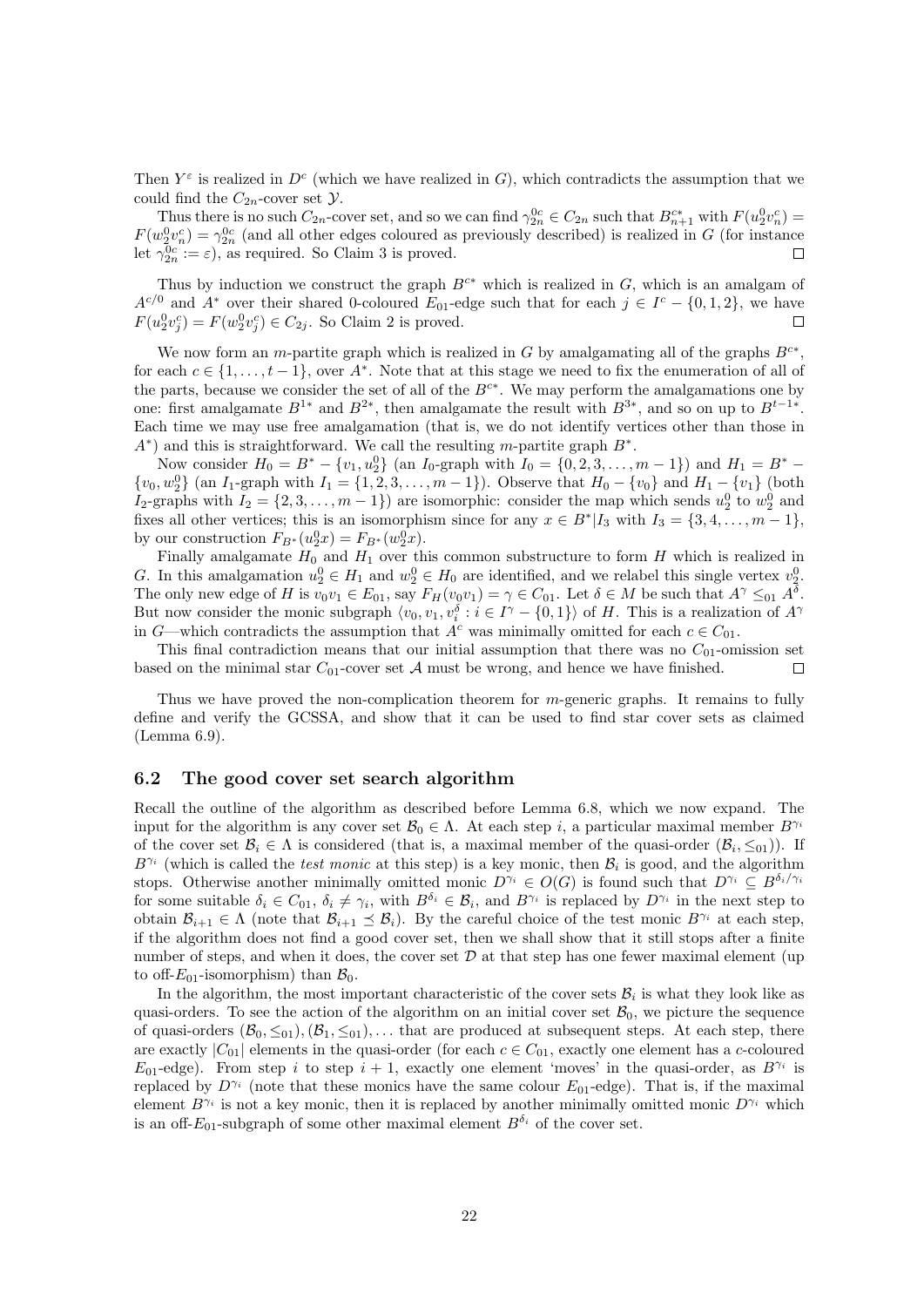To ensure that the algorithm works as asserted, it is important that at each step  $i$  the test monic  $B^{\gamma_i}$  is carefully chosen. Thus the test monics are always taken from the same 'part' of the quasiorder, which is determined by the choice of the first test monic  $B^{\gamma_0}$ . Specifically, the test monics are the members of the cover set which are off- $E_{01}$ -subgraphs of maximal  $B^{\gamma_0}$  but not off- $E_{01}$ -subgraphs of any other maximal element of the cover set (we call this 'part' the test set). We make replacements using the property that at that step the cover set is not good with the test monic as a key monic. By Remark 6.7, at each step the test monic must be a maximal element of the cover set at that step, and the minimally omitted monic which we replace it by will be an off- $E_{01}$ -subgraph of some other maximal element of the cover set at that step. By working through the members of the test set in a prescribed order (namely where possible choosing  $B^{\gamma_{i+1}} \leq_{0} B^{\gamma_i}$ ), we shall see that the same monic is never tested twice, so since there are only finitely many monics in  $O(G)$ , the algorithm must stop. In particular, if a good cover set is not found, then in a finite number of steps all members of the test set will have been moved to a different part of the quasi-order, and so the algorithm stops with final cover set  $\mathcal{D} \in \Lambda$  which indeed has one fewer maximal element (up to off- $E_{01}$ -isomorphism) than the initial cover set  $\mathcal{B}_0$ .

With this intuition in mind, let us now formally describe the algorithm.

Algorithm 6.10. The good cover set search algorithm (GCSSA).

**Initial step** 0: Let  $\mathcal{B}_0$  be a cover set in  $\Lambda$ . Pick a colour  $\gamma_0 \in C_{01}$  such that  $B_0^{\gamma_0}$  is a maximal element of  $B_0$ . Let  $\Delta_0 := \{c \in C_{01} : \text{ for all } d \in C_{01}, \text{ if } B_0^c \leq_{01} B_0^d, \text{ then } B_0^d \leq_{01} B_0^{\gamma_0} \}.$ 

If  $\mathcal{B}_0$  is good with  $B_0^{\gamma_0}$  as a key monic, let  $\mathcal{B} := \mathcal{B}_0$  and stop.

If  $D_0$  is good with  $D_0$  as a key moint, let  $D_0 = D_0$  and stop.<br>Otherwise,  $γ_0$  is not a key colour for the cover set  $\mathcal{B}_0$ , so there is some colour  $δ_0 ∈ C_{01}$  with  $B_0^{\delta_0}$   $\leq_{01} B_0^{\gamma_0}$  such that  $B_0^{\delta_0/\gamma_0}$  is not realized in G (note in particular that  $\delta_0 \in C_{01} - \Delta_0$ ). Let  $D_0^{\gamma_0} \in O(G)$  be a minimally omitted subgraph of  $B_0^{\delta_0/\gamma_0}$ . Note that  $D_0^{\gamma_0}$  is certainly defined on  $V_0$ and  $V_1$ , since  $D_0^{\gamma_0} \subseteq B_0^{\delta_0/\gamma_0}$  and  $B_0^{\delta_0}$  is minimally omitted. Go to step 1.

**Iterative step:** We now describe the process for going from step i to step  $i + 1$  in the algorithm. So first of all, we state what we have at the end of step  $i$ .

After step *i* we have the following: a cover set  $\mathcal{B}_i = \{B_i^c : c \in C_{01}\} \in \Lambda$ ; a subset of the colours  $\Delta_i \subset C_{01}$ ; a distinguished colour  $\gamma_i \in \Delta_i$  such that  $B_i^{\gamma_i}$  is a maximal element of  $\mathcal{B}_i$ ; another distinguished colour  $\delta_i \in C_{01}$  (such that  $B_i^{\delta_i} \not\leq_{01} B_i^{\gamma_i}$ ), and a monic  $D_i^{\gamma_i} \in O(G)$  (with  $\gamma_i$ -coloured  $E_{01}$ -edge) which is a minimally omitted subgraph of  $B_i^{\delta_i/\gamma_i}$ .

**Step**  $i+1$ : Construct a new cover set  $\mathcal{B}_{i+1} := \{B_{i+1}^c : c \in C_{01}\}$ , where  $B_{i+1}^{\gamma_i} := D_i^{\gamma_i}$ , and  $B_{i+1}^c := B_i^c$ for each  $c \in C_{01} - \{\gamma_i\}$ . Note that  $\mathcal{B}_{i+1} \in \Lambda$ ,  $B_{i+1}^{\gamma_i} \leq_{01} B_{i+1}^{\delta_i}$ , and  $\mathcal{B}_{i+1} \preceq \mathcal{B}_i$ .

Now let

$$
\Delta_{i+1} := \begin{cases} \Delta_i & \text{if } \delta_i \in \Delta_i \\ \Delta_i - \{\gamma_i\} & \text{if } \delta_i \notin \Delta_i \end{cases}
$$

If  $\Delta_{i+1} = \emptyset$ , then let  $\mathcal{D} := \mathcal{B}_{i+1}$  and stop. Otherwise, choose  $\gamma_{i+1} \in \Delta_{i+1}$  such that  $B_{i+1}^{\gamma_{i+1}}$  is a maximal element of  $(\mathcal{B}_{i+1}, \leq_{01})$ , and if possible  $B_{i+1}^{\gamma_{i+1}} = B_i^{\gamma_{i+1}} \leq_{01} B_i^{\gamma_i}$ .

If  $\mathcal{B}_{i+1}$  is good with  $B_{i+1}^{\gamma_{i+1}}$  as a key monic, then let  $\mathcal{B} := \mathcal{B}_{i+1}$  and stop.

Otherwise,  $\gamma_{i+1}$  is not a key colour for the cover set  $\mathcal{B}_{i+1}$ , so there is some colour  $\delta_{i+1} \in C_{01}$  with  $B_{i+1}^{\delta_{i+1}} \not\leq_{01} B_{i+1}^{\gamma_{i+1}}$  such that  $B_{i+1}^{\delta_{i+1}/\gamma_{i+1}}$  is not realized in G. If possible, find such  $\delta_{i+1} \in C_{01} - \Delta_{i+1}$ (this will be a 'good replacement'). Let  $D_{i+1}^{\gamma_{i+1}} \in O(G)$  be a minimally omitted subgraph of  $B_{i+1}^{\delta_{i+1}/\gamma_{i+1}}$ . (Note that as in step 0, the monic  $D_{i+1}^{\gamma_{i+1}}$  is certainly defined on  $V_0$  and  $V_1$ , since  $D_{i+1}^{\gamma_{i+1}} \subseteq B_{i+1}^{\delta_{i+1}/\gamma_{i+1}}$ and  $B_{i+1}^{\delta_{i+1}}$  is minimally omitted.) Go to step  $i + 2$ .

We verify that the good cover set search algorithm works as stated.

**Lemma 6.11.** Given a homogeneous m-generic graph G and a  $C_{01}$ -cover set  $\mathcal{B}_0 \in \Lambda$  in  $O(G)$ , the good cover set search algorithm either stops when it finds a good  $C_{01}$ -cover set  $\mathcal{B} \in \Lambda$  with  $\mathcal{B} \preceq \mathcal{B}_0$ , or when it finds a  $C_{01}$ -cover set  $\mathcal{D} \in \Lambda$  with  $\mathcal{D} \times \mathcal{B}_0$  and with one fewer maximal element (up to off-E<sub>01</sub>-isomorphism) than  $\mathcal{B}_0$  (that is,  $t_{\mathcal{D}} = t_{\mathcal{B}_0} - 1$ ).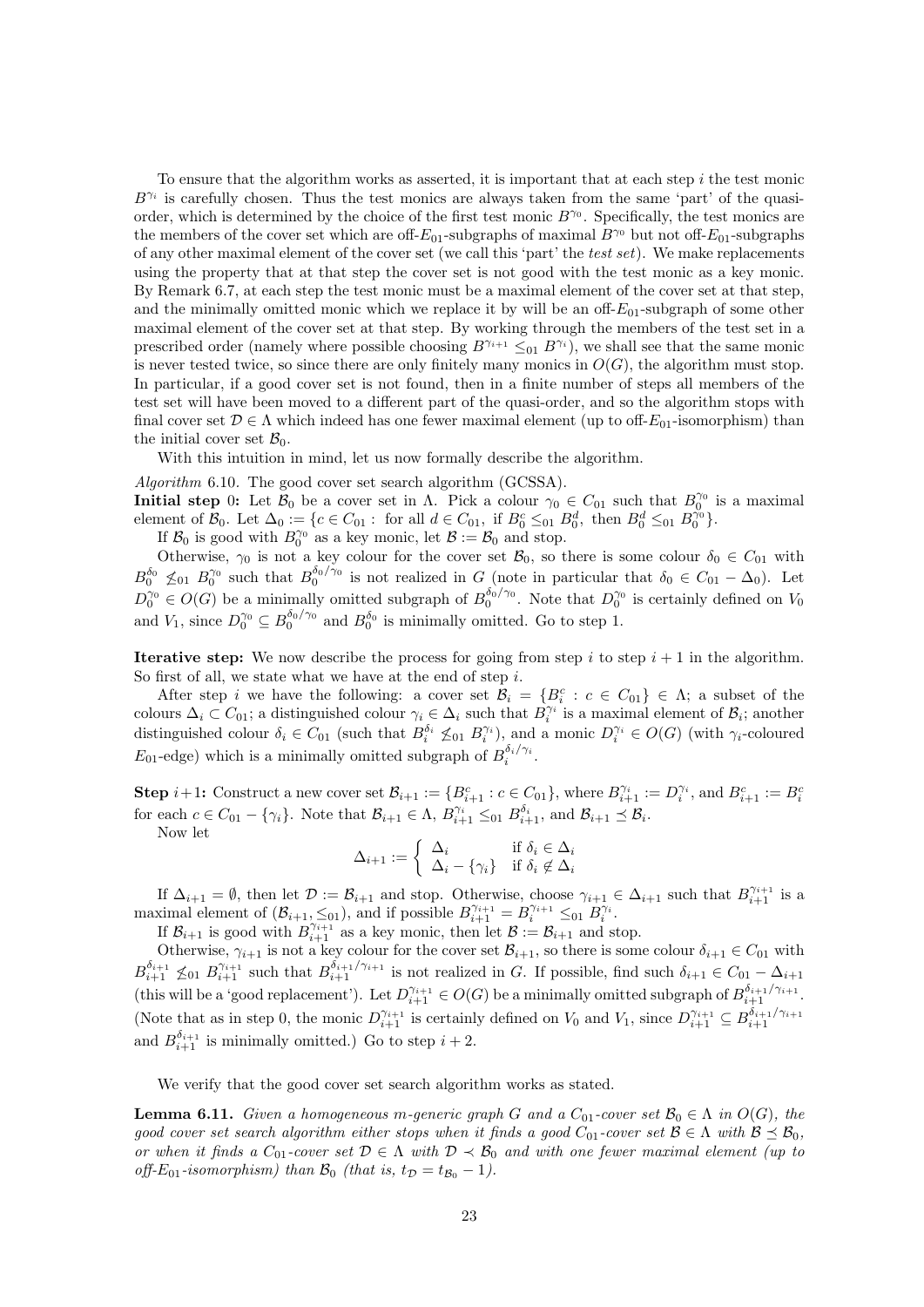*Proof.* We consider applying the GCSSA to the  $C_{01}$ -cover set  $\mathcal{B}_0 = \{B_0^c : c \in C_{01}\} \in \Lambda$ . We aim to show that the formal algorithm works as asserted, by explaining the different parts of the steps, and verifying the action of these, as necessary.

In the initial step, an arbitrary maximal element  $B_0^{\gamma_0}$  of  $\mathcal{B}_0$  is chosen, and then the set  $\Delta_0 \subset C_{01}$ is defined using  $\gamma_0$ . The set  $\Delta_0$  is used to define the 'part' of the quasi-order  $(\mathcal{B}_0, \leq_{01})$  from which all test monics (for subsequent steps) will be taken (we shall see that the test monic at each step has a c-coloured  $E_{01}$ -edge for some  $c \in \Delta_0$ ). This 'part' is the subset  $\mathcal{B}_0^{\Delta} := \{B^c \in \mathcal{B}_0 : c \in \Delta_0\}$  of  $\mathcal{B}_0$ , which (by the definition of  $\Delta_0$ ) consists of all members of  $\mathcal{B}_0$  which are off-E<sub>01</sub>-subgraphs of  $B_0^{\gamma_0}$ but not off- $E_{01}$ -subgraphs of any other maximal element of  $B_0$  (we note that  $B_0^{\Delta}$  includes  $B_0^{\gamma_0}$  itself, the first test monic). (We may note that by Lemma 6.5,  $\mathcal{B}_0$  has at least two non-off- $E_{01}$ -isomorphic maximal elements. So  $\Delta_0$  is a proper non-empty subset of  $C_{01}$ .)

The rest of the initial step, which consists of testing whether  $B_0^{\gamma_0}$  is a key monic, and if it is not, the definition of the colour  $\delta_0$  and the monic  $D_0^{\gamma_0} \in O(G)$ , should be straightforward, by Remark 6.7.

We now consider the iterative step. Firstly a new cover set  $\mathcal{B}_{i+1}$  is constructed from the previous one by replacing the monic  $B_i^{\gamma_i}$  (which was not a key monic of  $B_i$ ) by the monic  $D_i^{\gamma_i} \in O(G)$  (which is renamed  $B_{i+1}^{\gamma_i}$ ). All other members of the cover set remain the same, except they are relabelled by the new subscript. It is clear that  $\mathcal{B}_{i+1} \in \Lambda$ , and  $\mathcal{B}_{i+1} \preceq \mathcal{B}_i$  since  $B_{i+1}^{\gamma_i} \leq_{0} B_{i+1}^{\delta_i}$  (that is,  $D_i^{\gamma_i} \leq_{0} D_i^{\delta_i}$ , which is obvious since  $D^{\gamma_i}$  was chosen to be a (minimally omitted) subgraph of  $B_i^{\delta_i/\gamma_i}$ ) and  $B_{i+1}^c = B_i^c$  for all  $c \in C_{01} - {\gamma_i}$ .

The purpose of the rest of the iterative step is to first choose the next test monic  $B_{i+1}^{\gamma_{i+1}}$  (which must be done carefully to ensure that we never test the same monic twice), and second, to test whether this is a key monic of the cover set  $\mathcal{B}_{i+1}$ , and if not to choose the colour  $\delta_{i+1}$  and define  $D_{i+1}^{\gamma_{i+1}}$ . The second part (testing  $B_{i+1}^{\gamma_{i+1}}$ , defining  $\delta_{i+1}$  and  $D_{i+1}^{\gamma_{i+1}}$ ) is straightforward by Remark 6.7, and works exactly as in the initial step. It remains to explain and verify the first part (choosing the next test monic).

Ideally, we would simply work through the subset  $\mathcal{B}_0^{\Delta}$  (which we call the *test set*) considering members one by one, testing whether any is a key monic, stopping if it is, and if it is not simply removing it from the set and moving on to the next test monic (choosing one which is maximal in the remaining subset). However, as we work though the algorithm, monics may be added to this test set as well as removed. This occurs precisely when it is not possible to make a 'good replacement', and the test monic  $B_i^{\gamma_i}$  must be replaced by  $D_i^{\gamma_i}$  in the test set. Thus the test set at step i for  $i > 0$ is not necessarily simply a subset of the initial test set  $\mathcal{B}_0^{\Delta}$ . However, we do get a non-increasing sequence (which is preferable) when we only consider the sets of  $E_{01}$ -edge colours of the members of the test sets (rather than the test sets themselves). Thus we define the set  $\Delta_{i+1}$  from  $\Delta_i$ , by either leaving it unchanged, or removing exactly one colour; and these colour sets determine the test sets.

In more detail, if  $B_i^{\gamma_i}$  is not a key monic at step i, then we make a replacement, aiming (if possible) to remove the colour  $\gamma_i$  from the set  $\Delta_i$ , so that as often as possible this set decreases. At each step  $i + 1$  we either remove  $\gamma_i$  from  $\Delta_i$  to obtain  $\Delta_{i+1}$ , or leave the set unchanged (so  $\Delta_{i+1} = \Delta_i$ ). This depends on whether or not we could make a 'good replacement'—that is, whether we could find  $\delta_i \in C_{01} - \Delta_i$  such that  $B_i^{\delta_i/\gamma_i}$  is not realized in G, or if there was only such a  $\delta_i \in \Delta_i$ . It is easy to see that  $\Delta_{i+1} \subseteq \Delta_i$  for all  $i \geq 0$ , and this is a proper subset precisely when we could make a good replacement. Then  $\Delta_i \subseteq \Delta_0$  for all  $i \geq 0$ , and so the test monic at each step indeed has a c-coloured  $E_{01}$ -edge for some  $c \in \Delta_0$ .

We keep track of the part of the quasi-order from which the test monics are always chosen by using the  $\Delta_i$  sets. At each step we must certainly choose a test monic from the test set which is maximal in the cover set, and we now explain how this is done in a specified way to prevent the algorithm from testing the same monic twice. At each step i, the test monic  $B_i^{\gamma_i}$  is either a member of  $\mathcal{B}_0^{\Delta}$  from the original cover set, or it is a replacement monic that was added at some previous step when no good replacement was possible. Whenever possible we choose  $\gamma_{i+1} \in \Delta_{i+1}$  such that  $B_i^{\gamma_{i+1}} \leq_{01} B_i^{\gamma_i}$ , and  $B_{i+1}^{\gamma_{i+1}} = B_i^{\gamma_{i+1}}$  is maximal in  $(\mathcal{B}_{i+1}, \leq_{01})$ . In the next paragraph we explain how by doing this, we remove the possibility of ever using a test monic from a previous step as a replacement monic. In particular, this means that a monic is never tested twice. When there is no such member of the test set below  $B_i^{\gamma_i}$  in the quasi-order  $(\mathcal{B}_i, \leq_{01})$ , we simply choose any maximal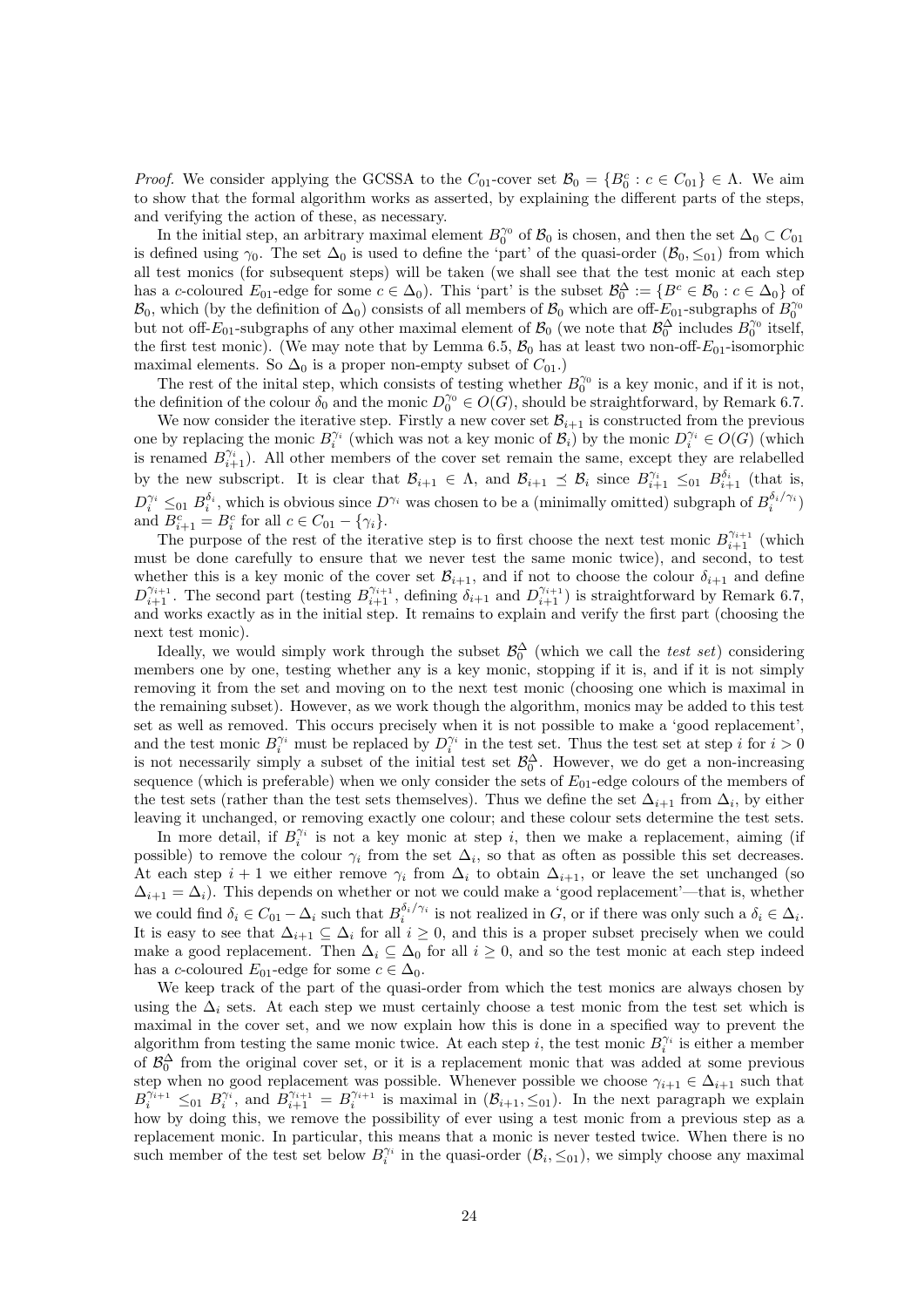element of  $(\mathcal{B}_{i+1}, \leq_{01})$  as the next test monic.

Suppose that the test monic at step k was  $B_k^{\alpha}$ , and we are now at step  $l > k$  with test monic  $B_l^{\beta}$  which is not a key monic. Suppose that  $B_k^{\alpha/\beta} \in O(G)$  so if there exists  $B_l^c$  with  $B_k^{\alpha} \leq_{0} B_l^{\alpha}$ then we may consider  $B_k^{\alpha/\beta}$  $\frac{\alpha}{k}$  as a replacement monic at step l. But since  $B_k^{\alpha}$  was the test monic at step k it must have been maximal, so there are certainly no such  $B_k^c$  with  $B_k^{\alpha} <_{0} B_k^c$ , and no such monics are introduced at later steps (a replacement monic is never strictly above any existing maximal element in the quasi-order, because it must be an off- $E_{01}$ -subgraph of some element; so the quasi-order cannot 'grow upwards'). Also, there are no such  $B_l^c$  with  $B_k^{\alpha} =_{0} B_l^c$ , because such a monic must have been present in the cover set  $\mathcal{B}_k$  (since the quasi-order cannot 'grow upwards'), that is there existed  $B_k^c = B_l^c =_{01} B_k^{\alpha}$ ; but then since we choose test monics which are maximal such that  $B_i^{\gamma_{i+1}} \leq_{0} B_i^{\gamma_i}$  if possible,  $B_k^c$  would have been chosen as the test monic at a step after k, before step l. Having reached step l, we did not stop at such a step, so at that step the monic  $B_k^c$ was removed and replaced; so it can't still be in the cover set at step l.

Since there are only finitely many monics in  $O(G)$  and the algorithm never tests a monic twice, it must stop after a finite number of steps. So either the algorithm stops by finding a good cover set B, or after a finite number of steps we reach  $\Delta_{i+1} = \emptyset$  and the algorithm stops with cover set D. In the latter case, we have run out of test monics without finding a key monic for a good cover set, and the members of the initial test set  $\mathcal{B}_0^{\Delta}$  have all been replaced by good replacements. That is, the maximal element  $B_0^{\gamma_0}$  and all elements below (or off- $E_{01}$ -isomorphic to)  $B_0^{\gamma_0}$  in the quasi-order  $(\mathcal{B}_0, \leq_{01})$  but not below any other maximal element, have been removed and replaced by monics below (or off- $E_{01}$ -isomorphic to) some other maximal element. Thus the final cover set  $D$  has one fewer maximal element (up to off-E<sub>01</sub>-isomorphism) than the initial cover set (that is,  $t_D = t_{B_0} - 1$ ), as asserted. (We may note that if the algorithm does not find a good cover set, then at each step we could find a good replacement for the test monic, and so the algorithm stops at step  $|\Delta_0|$ .)  $\Box$ 

Finally we can finish things off by showing how to use the good cover set search algorithm to find a star cover set based on any cover set.

*Proof of Lemma 6.9.* Let G be a homogeneous m-generic graph which has a  $C_{01}$ -cover set A in  $O(G)$ . We aim to show that there is a star  $C_{01}$ -cover set in  $\Lambda$  based on  $\mathcal{A}$ .

By Lemma 6.8, we may certainly find a good cover set B with  $\mathcal{B} \preceq \mathcal{A}$  using the GCSSA. If B is not a star cover set, then it must have a key monic  $B^{\alpha}$  defined on exactly 3 parts with at least one other monic defined on all of the remaining parts, let  $B^{\beta} \in \mathcal{B}$  be such a monic. When we have good cover sets which are not star cover sets, the problem is these 'large' monics. However we may use the GCSSA to get rid of them.

By applying the GCSSA to B starting with  $\gamma_0 := \beta$ , we find a new cover set C based on A. Either C is a good cover set with key monic off- $E_{01}$ -isomorphic to  $B^{\beta}$  (possibly  $B^{\beta}$  itself), or C has no members off- $E_{01}$ -isomorphic to  $B^{\beta}$  (observe that the algorithm works by testing and replacing any such monics first). In the former case, since  $B^{\beta}$  has size at least 4 (since  $m > 5$ ), then C is in fact a star cover set. Otherwise in the latter case, note that  $\mathcal C$  is not necessarily good, but what is important is that C is based on A and in a suitable sense has fewer large monics. If C is a good but not a star cover set, then we may repeat the process. Otherwise, if  $\mathcal C$  is a star cover set then we can stop; while if C is not good, then by Lemma 6.8, we may find a good cover set based on C using the GCSSA, and proceed using this cover set. If necessary, this process of using the GCSSA to get rid of large monics can be repeated as many times as is needed to obtain a cover set  $\mathcal{E} \in \Lambda$  based on A such that each member is defined on at most  $m-2$  parts. Now any good cover set based on  $\mathcal E$ (which may be found using the GCSSA) must be a star cover set.  $\Box$ 

## 7 Characterization of  $m$ -generic graphs

The conditions from the previous section are enough to characterize all the homogeneous coloured m-generic graphs.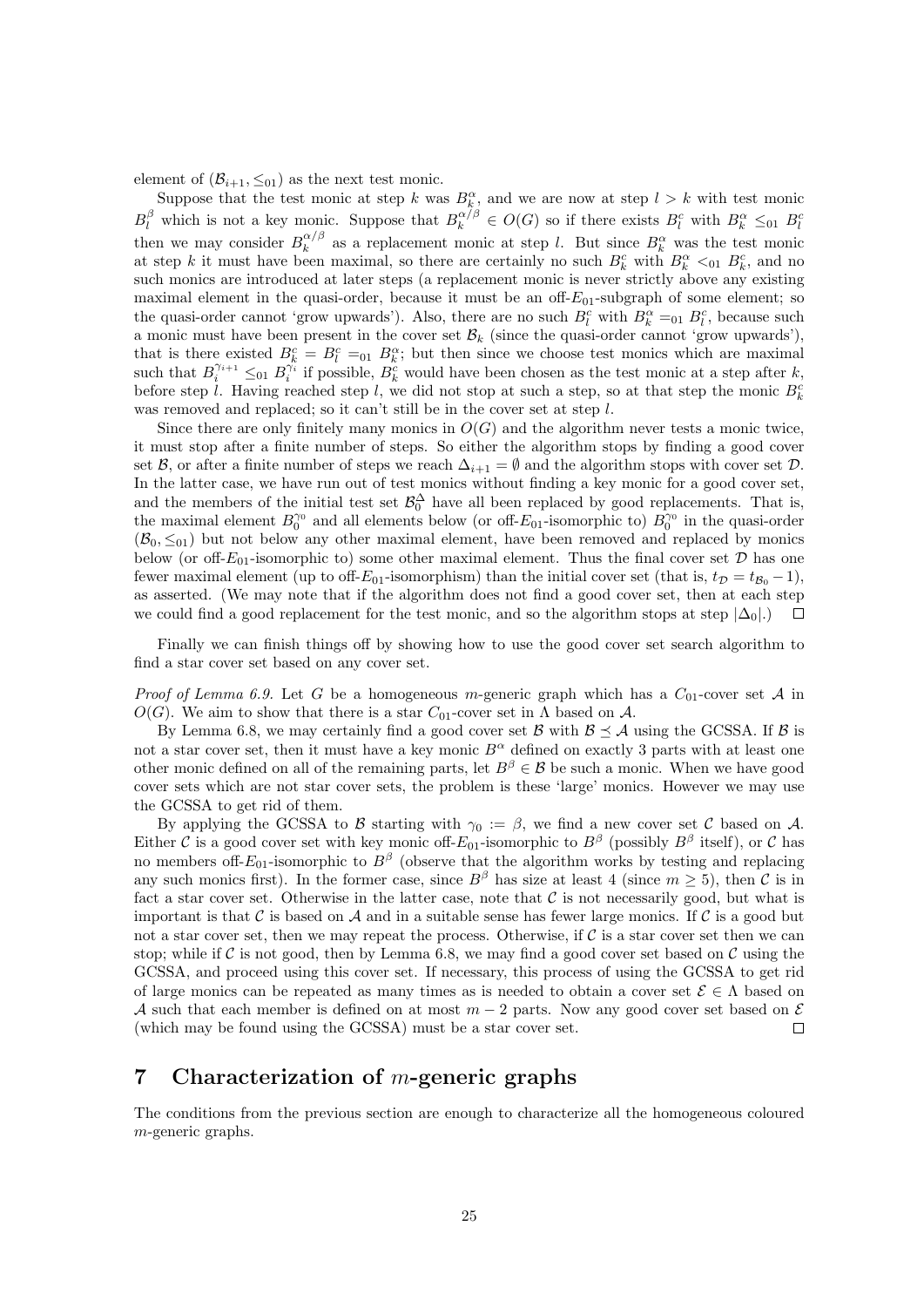**Theorem 7.1.** Let L be a language for coloured m-partite graphs, and let  $\mathcal F$  be a family of monic L-graphs. Then there is a (unique) countable homogeneous m-generic L-graph G with  $Aqe(G)$  $Forb(\mathcal{F})$  if and only if  $\mathcal F$  satisfies the following:

- (i) if  $A \subseteq \mathcal{F}$  is a  $C_{ij}^{kl}$ -omission set, then there is a corresponding  $C_{kl}^{ij}$ -omission set  $\mathcal{B}$  in  $\mathcal{F}$ ;
- (ii) if  $A \subseteq \mathcal{F}$  is a  $C_{ij}$ -cover set, then for some distinct k, l there is a  $C_{ij}^{kl}$ -omission set in  $\mathcal{F}$  based on triangles from A.

Proof. The forward direction is given by Lemma 4.2, Theorem 6.1 and Lemma 6.2.

For the converse, we must show that if F satisfies conditions (i) and (ii), then  $Forb(\mathcal{F})$  is an amalgamation class.

So take  $A, B_1, B_2 \in Forb(\mathcal{F})$  such that A embeds in  $B_1$  and  $B_2$ . We may assume that  $B_1 =$  $A \cup \{x\}, B_2 = A \cup \{y\}.$  Now we just need to decide the colour of the edge xy to form the amalgam  $C = A \cup \{x, y\}$  so that no member of F is realized. As in the proof of Theorem 5.2, the only difficult case is when  $x \in V_i$ ,  $y \in V_j$  and F contains a  $C_{ij}$ -cover set, so consider this case.

If there is some colour  $c \in C_{ij}$  such that C with  $F(x, y) = c$  omits all members of F, then we have finished. Otherwise, for each  $c \in C_{ij}$ , some  $A^c \in \mathcal{F}$  with c-coloured  $E_{ij}$ -edge would be realized in C. We aim to show that this will never happen.

Note that the set  $\mathcal{A} := \{A^c : c \in C_{ij}\}$  is a  $C_{ij}$ -cover set in  $\mathcal{F}$ . Then by (ii), for some distinct k, l there is a  $C_{ij}^{kl}$ -omission set based on triangles from A, so we can in fact find such  $A^c$  which make up a  $C_{ij}^{kl}$ -omission set. That is, there are  $v_k, v_l \in A$  such that there is a  $C_{ij}^{kl}$ -omission set  $S_{ij} \subseteq \mathcal{F}$  with its  $E_{ik}, E_{il}, E_{jk}, E_{jl}$ -edges coloured as in  $\langle x, y, v_k, v_l \rangle$ . But then by (i), F contains a corresponding  $C_{kl}^{ij}$ -omission set  $S_{kl}$ . Consider the edge  $v_kv_l \in A$ , say  $F(v_k, v_l) = d \in C_{kl}$ . At least one of  $\langle x, v_k, v_l \rangle$ or  $\langle y, v_k, v_l \rangle$  with  $F(v_k, v_l) = d$  is contained in  $S_{kl}$ . But  $x, v_k, v_l \in B_1$  and  $y, v_k, v_l \in B_2$ , so then one of  $B_1, B_2$  realizes a forbidden monic, which contradicts our initial assumptions.  $\Box$ 

The explicit description of the possible values of  $O(G)$  given by Theorem 7.1 seems preferable to the general effectiveness argument following Theorem 2.2, though in more complicated classifications, that may be all one can hope for. The classification of all the (not necessarily m-generic) homogeneous m-partite graphs is read off using Lemma 1.4 as in section 2.2. It may also be possible to address issues of complexity; the complexity of the method presented here is rather crude (just list all possibilities, and check which of them are compatible with the non-complication theorem).

## References

- [1] G. Cherlin, The classification of countable homogeneous directed graphs and countable  $n$ tournaments, Mem. Amer. Math. Soc. 131 (1998), 621.
- [2] T. Jenkinson, The construction and classification of homogeneous structures in model theory, PhD thesis, University of Leeds, 2006.
- [3] T. Jenkinson, D. Seidel and J. K. Truss, Countable homogeneous multipartite graphs, European J. Combin. 33 (2012), 82–109.
- [4] A. H. Lachlan and R. Woodrow, Countable ultrahomogeneous undirected graphs, Trans. Amer. Math. Soc., 262(1): 51-94, 1980.
- [5] A. H. Lachlan, Countable homogeneous tournaments, Trans. Amer. Math. Soc. 284 (1984), 431-461.
- [6] Simon Rose, Classification of countable homogeneous 2-graphs, PhD thesis, University of Leeds, 2011.
- [7] J. H. Schmerl, Countable homogeneous partially ordered sets, Algebra Universalis, 9 (1979) 317-321.